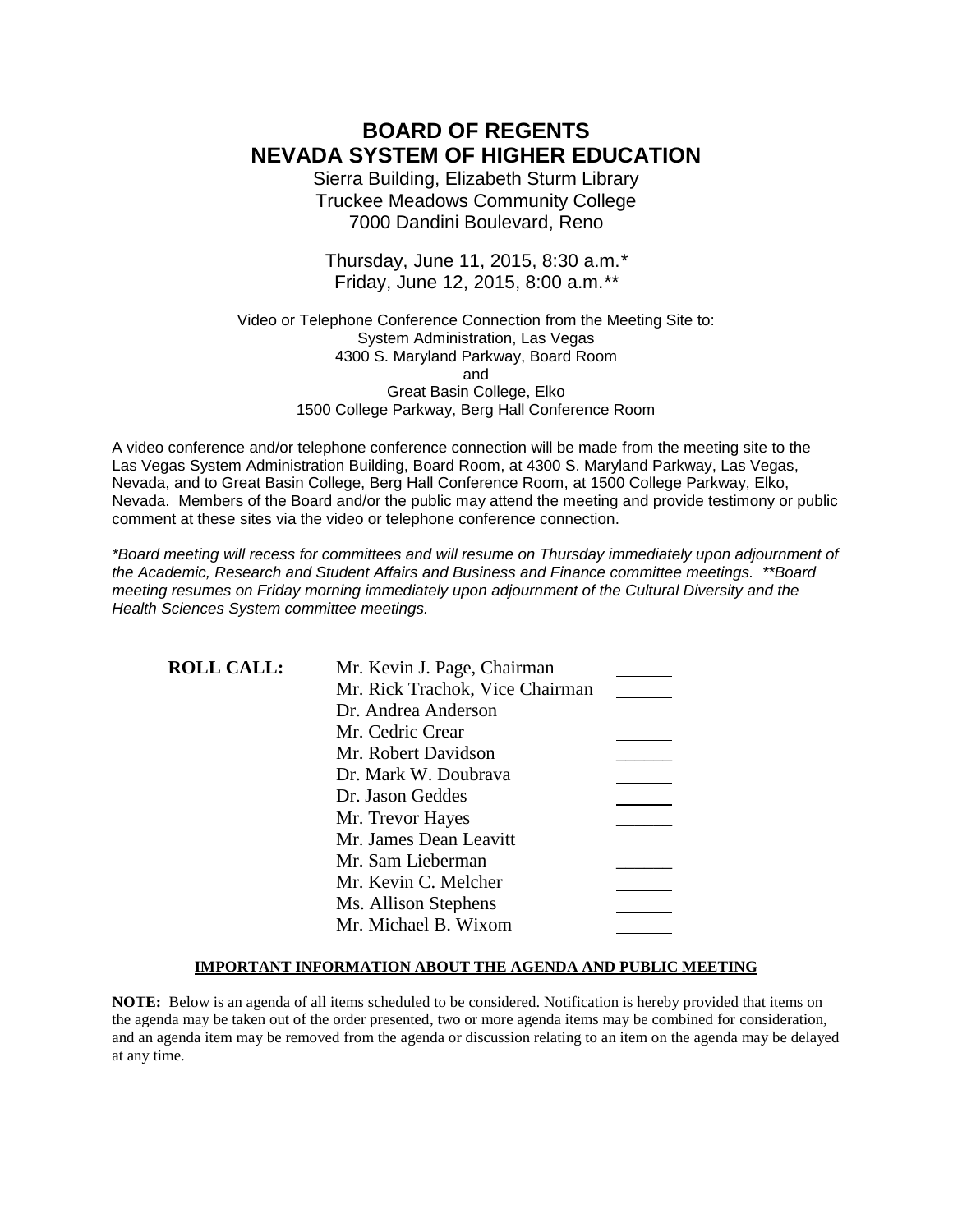In accordance with the Board of Regents' Bylaws, Title I, Article V, Section 20, items voted on may be the subject of a motion to reconsider at this meeting. A motion to reconsider an item may be made at any time before adjournment of this meeting. Similarly, if an item is tabled at any time during the meeting, it may, by proper motion and vote, be taken from the table and thereafter be the subject of consideration and action at any time before adjournment of this meeting.

The Board of Regents, at its regularly scheduled meetings, meets concurrently with its Committees (*Academic, Research and Student Affairs; Business and Finance; Audit; Investment and Facilities; Cultural Diversity; and the Health Sciences System*). The Board's Committee meetings take place in accordance with the agendas published for those Committees. Regents who are not members of the Committees may attend the Committee meetings and participate in the discussion of Committee agenda items. However, action items will only be voted on by the members of each Committee, unless a Regent is temporarily made a member of that Committee under Board of Regents' Bylaws, Title 1, Article VI, Section 6. The full Board of Regents will consider Committee action items in accordance with the Board of Regents' agenda published for the current or for a subsequent meeting.

In accordance with the Board of Regents' Bylaws, Title I, Article V, Section 13, a quorum may be gained by telephone hookup.

Some agenda items are noted as having accompanying reference material. Reference material may be accessed on the electronic version of the agenda by clicking the reference link associated with a particular item. The agenda and associated reference material may also be accessed on the Internet by visiting the Board of Regents' website at:

<http://system.nevada.edu/Nshe/index.cfm/administration/board-of-regents/meeting-agendas/>

Many public libraries have publicly accessible computer terminals. Copies of the reference material and any additional support materials that are submitted to the Board of Regents' Office and then distributed to the members of the Board of Regents after the mailing of this agenda but before the meeting, will be made available as follows: 1. Copies of any such materials are available at the Board of Regents' Office at 2601 Enterprise Road, Reno, Nevada and the Board of Regents' Office at 4300 South Maryland Parkway, Las Vegas, Nevada. A copy may be requested by calling Patricia Rogers at (775) 784-3464; 2. Copies of any such materials will also be available at the meeting site.

Reasonable efforts will be made to assist and accommodate physically disabled persons attending the meeting. Please call the Board Office at (775) 784-4958 in advance so that arrangements may be made.

# **CALL TO ORDER – ROLL CALL**

**PLEDGE OF ALLEGIANCE**

# **1. INTRODUCTIONS AND CAMPUS UPDATES INFORMATION ONLY**

Chairman Kevin J. Page will invite meeting participants to make introductions and will ask the presidents to provide campus-related updates on events that have occurred since the Board of Regents' last regular meeting.

*ESTIMATED TIME: 15 mins.*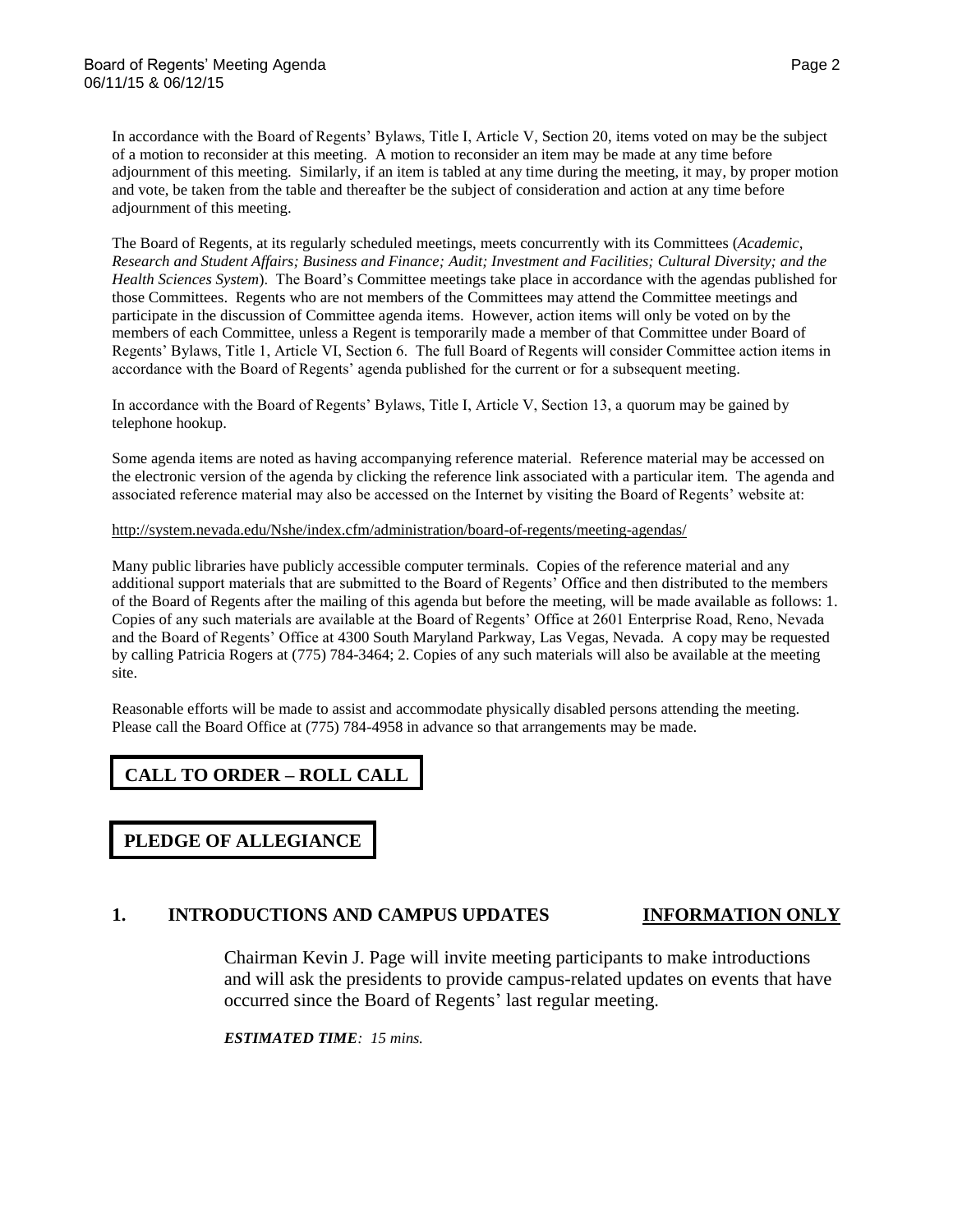## **2. INSTITUTIONAL STUDENT AND FACULTY INFORMATION ONLY PRESENTATIONS**

Chairman Kevin J. Page requests that the President of the host institution introduce one student and one faculty member to discuss a topic of the host President's choosing to highlight current programs or activities of the institution.

*ESTIMATED TIME: 15 mins.*

# **COMMITTEE MEETINGS**

### **Thursday, June 11, 2015:**

Academic, Research and Student Affairs Committee, 9:00 a.m. – *Sierra Building, Elizabeth Sturm Library* Business and Finance Committee, 9:00 a.m. – *Sierra Building, Room 108*

Audit Committee, 3:30 p.m. – *Sierra Building, Elizabeth Sturm Library* Investment and Facilities Committee, 3:30 p.m. – *Sierra Building, Room 108*

### **Friday, June 12, 2015:**

Cultural Diversity, 8:00 a.m. – *Sierra Building, Room 108* Health Sciences System, 8:00 a.m. *– Sierra Building, Elizabeth Sturm Library*

# **3. REGENTS' WELCOME AND INTRODUCTIONS INFORMATION ONLY**

Members of the Board will be provided an opportunity to make introductions, welcome guests and to offer acknowledgements. Each Regent's remarks should be limited to three minutes.

*ESTIMATED TIME: 15 mins.*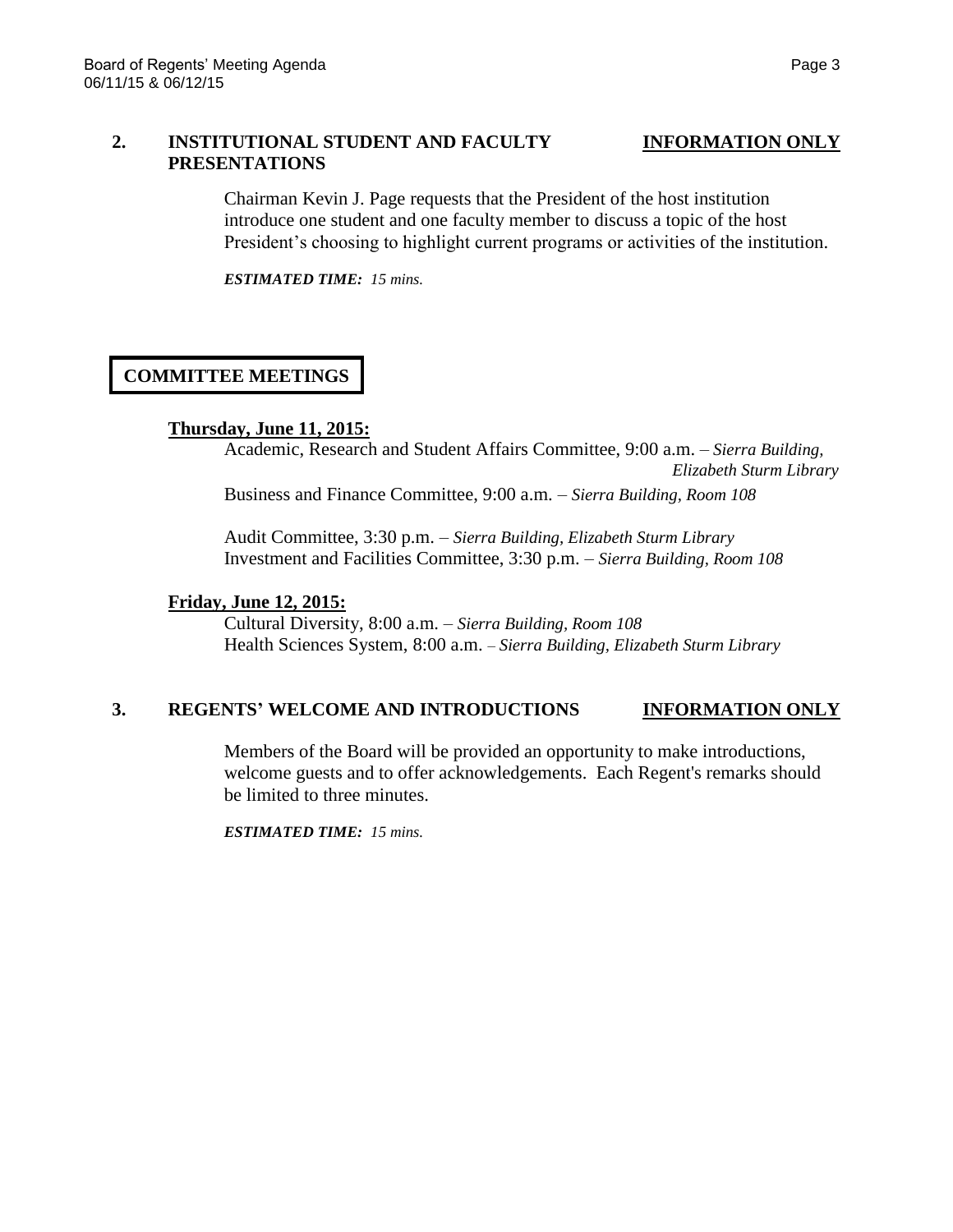## **4. PUBLIC COMMENT INFORMATION ONLY**

Public comment will be taken during this agenda item. No action may be taken on a matter raised under this item until the matter is included on an agenda as an item on which action may be taken. Comments will be limited to two minutes per person. Persons making comment will be asked to begin by stating their name for the record and to spell their last name. The Board Chair may elect to allow additional public comment on a specific agenda item when that agenda item is being considered.

In accordance with Attorney General Opinion No. 00-047, as restated in the Attorney General's Open Meeting Law Manual, the Board Chair may prohibit comment if the content of that comment is a topic that is not relevant to, or within the authority of, the Board of Regents, or if the content is willfully disruptive of the meeting by being irrelevant, repetitious, slanderous, offensive, inflammatory, irrational or amounting to personal attacks or interfering with the rights of other speakers.

*ESTIMATED TIME: 30 mins.*

### **5. ELECTION OF OFFICERS FOR POSSIBLE ACTION**

In accordance with Regents' Bylaws *(Article IV, Section 2)*, the Board will conduct an election of officers for FY 2015-16. These officers will serve from July 1, 2015, through June 30, 2016.

- 1. Chair
- 2. Vice Chair

*ESTIMATED TIME: 10 mins.*

# **6. CHAIR OF THE NEVADA STUDENT INFORMATION ONLY ALLIANCE REPORT**

The Chair of the Nevada Student Alliance will report to the Board concerning NSHE related issues or events of importance to the student body presidents.

*ESTIMATED TIME: 5 mins.*

# **7. CHAIR OF THE FACULTY SENATE INFORMATION ONLY CHAIRS REPORT**

The Chair of the Faculty Senate Chairs will report to the Board concerning NSHE related issues or events of importance to the Faculty Senate.

*ESTIMATED TIME: 5 mins.*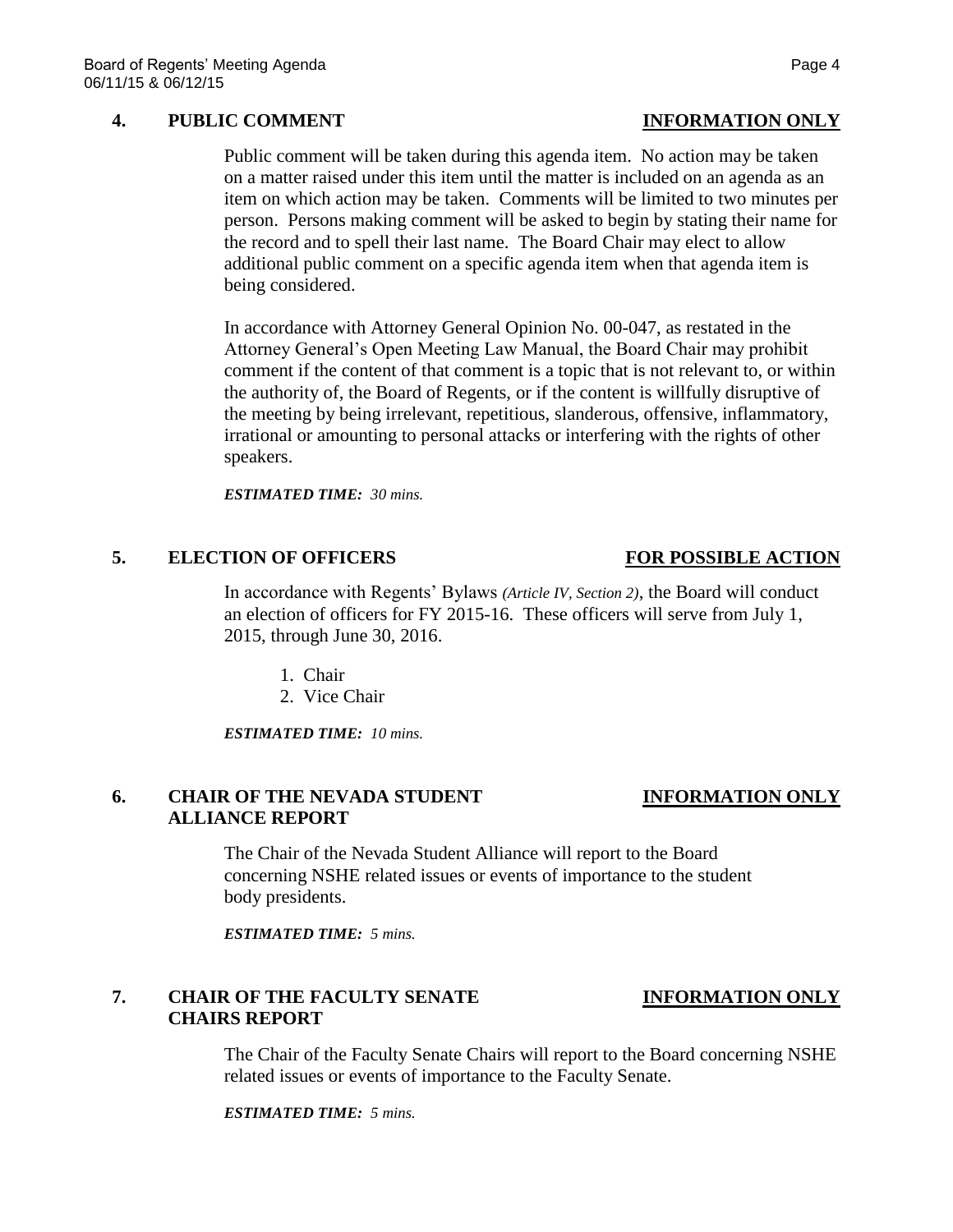### **8. CHANCELLOR'S REPORT INFORMATION ONLY**

Chancellor Daniel J. Klaich will report to the Board concerning ongoing planning activities and major projects within the NSHE.

*ESTIMATED TIME: 5 mins.*

### **9. REGENTS' REPORTS INFORMATION ONLY**

Members of the Board will be provided an opportunity to report on activities beyond regular responsibilities such as attendance at conferences, serving as liaison to public entities and participation in legislative, civic and community events. Each Regent's remarks should be limited to three minutes.

*ESTIMATED TIME: 10 mins.*

### **10. BOARD CHAIRMAN'S REPORT INFORMATION ONLY**

Chairman Kevin J. Page will discuss current NSHE events and his current activities as Board Chairman.

*ESTIMATED TIME: 5 mins.*

### **11. CONSENT ITEMS FOR POSSIBLE ACTION**

Consent items will be considered together and acted on in one motion unless an item is removed to be considered separately by the Board.

### **11a. MINUTES FOR POSSIBLE ACTION**

Request is made for approval of the following meeting minutes:

- ▶ October 20, 2014, ad hoc UNLV President Search Committee meeting *[\(Ref. BOR-11a1\)](http://system.nevada.edu/tasks/sites/Nshe/assets/File/BoardOfRegents/Agendas/2015/jun-mtgs/bor-refs/BOR-11a1.pdf)*
- $\triangleright$  January 23, 2015, Special Board of Regents' meeting *[\(Ref. BOR-11a2\)](http://system.nevada.edu/tasks/sites/Nshe/assets/File/BoardOfRegents/Agendas/2015/jun-mtgs/bor-refs/BOR-11a2.pdf)*
- March 5-6, 2015, Board of Regents' meeting *[\(Ref. BOR-11a3\)](http://system.nevada.edu/tasks/sites/Nshe/assets/File/BoardOfRegents/Agendas/2015/jun-mtgs/bor-refs/BOR-11a3.pdf)*
- March 26, 2015, Special Board of Regents' meeting *[\(Ref. BOR-11a4\)](http://system.nevada.edu/tasks/sites/Nshe/assets/File/BoardOfRegents/Agendas/2015/jun-mtgs/bor-refs/BOR-11a4.pdf)*
- April 24, 2015, Special Board of Regents' meeting *[\(Ref. BOR-11a5\)](http://system.nevada.edu/tasks/sites/Nshe/assets/File/BoardOfRegents/Agendas/2015/jun-mtgs/bor-refs/BOR-11a5.pdf)*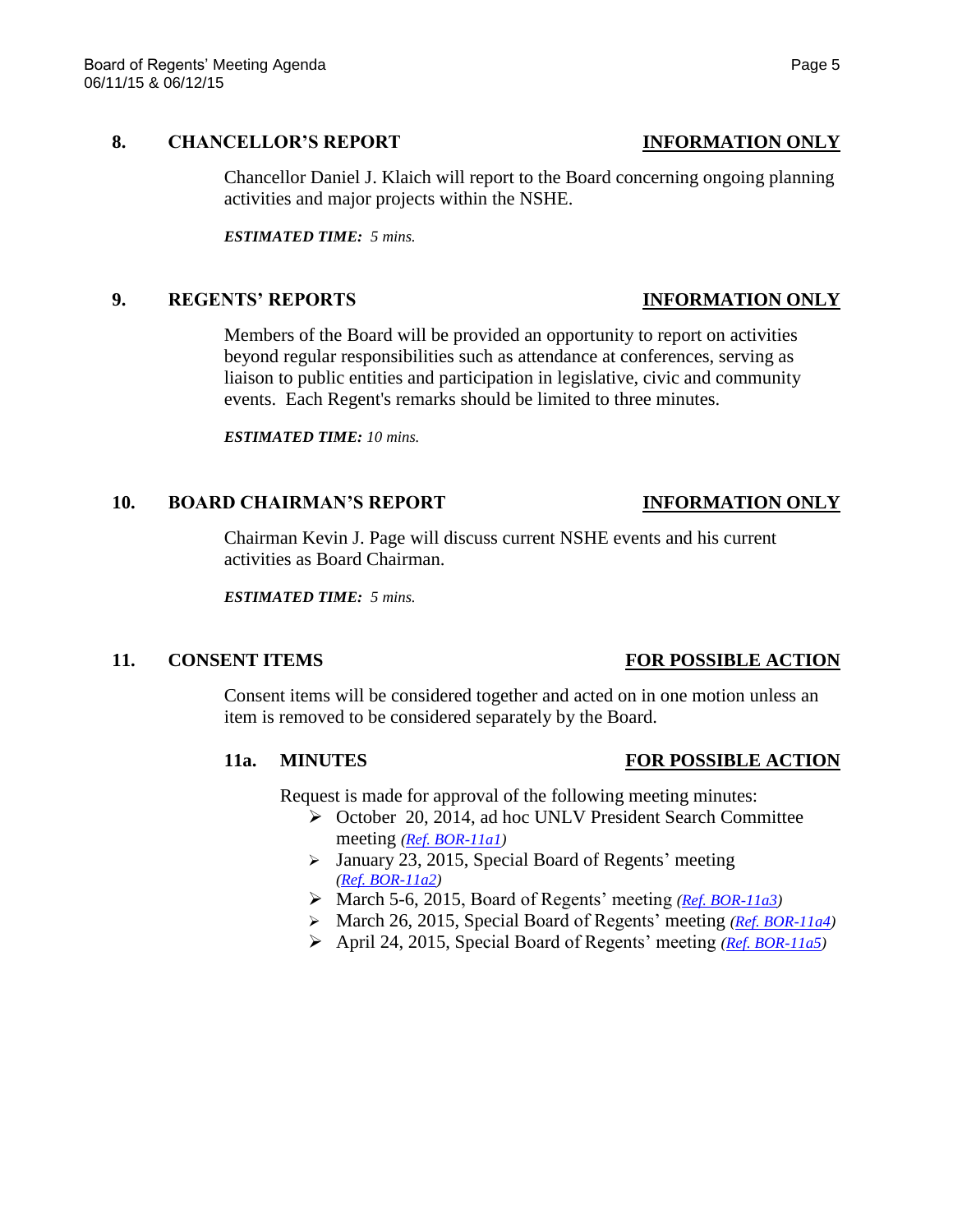### 11. CONSENT ITEMS – *continued*

# **11b.** *HANDBOOK* **REVISION, FOR POSSIBLE ACTION PATIENT PROTECTION AND AFFORDABLE CARE ACT, NSHE**

Vice Chancellor for Legal Affairs Brooke Nielsen requests Board approval of a new Section 51 in Title 4, Chapter 3 of the *Board of Regents Handbook* directing the Chancellor to develop procedures and guidelines for compliance with the employer mandated requirements in the federal legislation "Patient Protection and Affordable Care Act." *[\(Ref. BOR-11b\)](http://system.nevada.edu/tasks/sites/Nshe/assets/File/BoardOfRegents/Agendas/2015/jun-mtgs/bor-refs/BOR-11b.pdf)*

# **11c.** *HANDBOOK* **REVISION, FOR POSSIBLE ACTION UNIVERSITY ADMISSIONS**

Vice Chancellor for Academic and Student Affairs Crystal Abba requests approval of a revision to Board policy concerning university admissions *(Title 4, Chapter 16, Section 3)* to clarify that universities have the authority to accept high school credit by examination for courses required for admission if such credit is granted pursuant to the requirements of *Nevada Revised Statutes* 389.171 and *Nevada Administrative Code* 389.670. *[\(Ref. BOR-11c\)](http://system.nevada.edu/tasks/sites/Nshe/assets/File/BoardOfRegents/Agendas/2015/jun-mtgs/bor-refs/BOR-11c.pdf)*

# **11d. CODE AND** *HANDBOOK* **FOR POSSIBLE ACTION REVISIONS, UNIVERSITY OF NEVADA PRESS, NSHE**

Vice Chancellor for Academic and Student Affairs Crystal Abba requests approval of a revision to the NSHE Code Title 2, Chapter 1, Sections 1.1 and 1.4 and related amendments to Title 4, Chapter 3, Section 26 to reflect the Board's approval at the March 5-6, 2015, meeting of the transfer of the University of Nevada Press to the Office of the Provost at UNR. Specifically, the proposed revision removes reference to the University of Nevada Press as part of the System Administration/Chancellor's Office. These policy revisions were presented for initial discussion at the March 5-6, 2015, meeting of the Board and its Academic and Student Affairs Committee. *[\(Ref. BOR-11d\)](http://system.nevada.edu/tasks/sites/Nshe/assets/File/BoardOfRegents/Agendas/2015/jun-mtgs/bor-refs/BOR-11d.pdf)*

# **11e.** *HANDBOOK* **REVISION, FOR POSSIBLE ACTION FEES FOR SELF-SUPPORTING PROGRAMS**

Vice Chancellor for Finance and Administration Vic Redding requests approval to amend *Handbook* policy *(Title 4, Chapter 17, Section 15)* to add "self-supporting" programs and to delegate authority to the presidents of each institution to set fees for community service, continuing education or other self-supporting courses. *[\(Ref. BOR-11e\)](http://system.nevada.edu/tasks/sites/Nshe/assets/File/BoardOfRegents/Agendas/2015/jun-mtgs/bor-refs/BOR-11e.pdf)*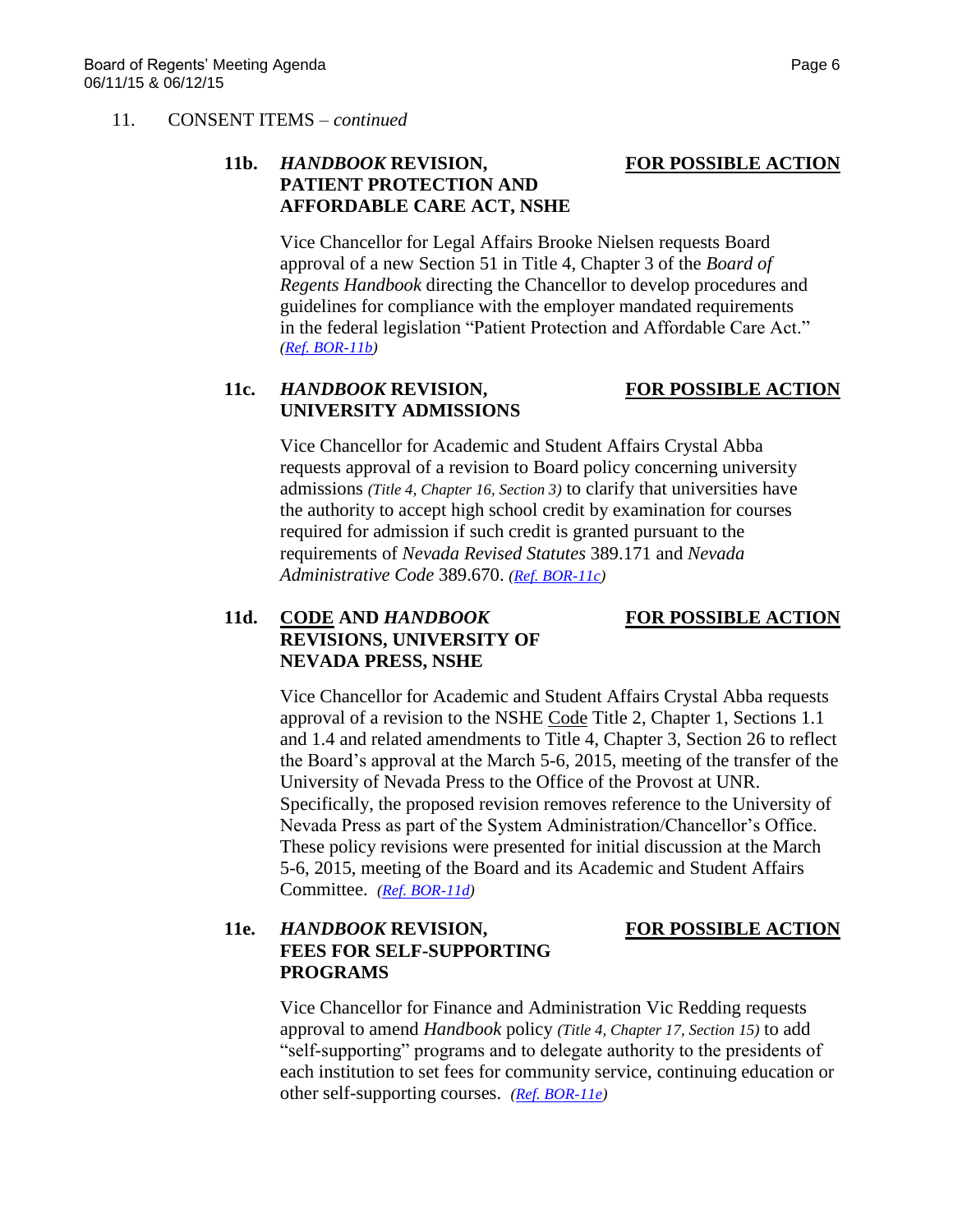### 11. CONSENT ITEMS – *continued*

# **11f.** *HANDBOOK* **REVISION, FOR POSSIBLE ACTION SPECIAL USE FEE, UNR**

UNR President Marc A. Johnson requests approval of a revision to Board policy removing the provisions concerning approval of special use fees for recreational use of the Lombardi Recreation Building at the University of Nevada, Reno from the *Handbook (Title 4, Chapter 17, Section 23)* and removing the associated fee amounts from the *Procedures and Guidelines Manual (Chapter 7, Section 12)* to provide consistency among institutions. *[\(Ref. BOR-11f\)](http://system.nevada.edu/tasks/sites/Nshe/assets/File/BoardOfRegents/Agendas/2015/jun-mtgs/bor-refs/BOR-11f.pdf)*

# **11g. NAMING OF THE HEALTH FOR POSSIBLE ACTION SCIENCE CENTER, TMCC**

TMCC President Maria C. Sheehan requests approval of naming the Health Science Center at Redfield the William N. Pennington Health Science Center. *[\(Ref. BOR-11g\)](http://system.nevada.edu/tasks/sites/Nshe/assets/File/BoardOfRegents/Agendas/2015/jun-mtgs/bor-refs/BOR-11g.pdf)*

# **11h. NATALIE IRENE BOND HICKS FOR POSSIBLE ACTION ART SCHOLARSHIP ENDOWMENT, TMCC**

TMCC President Maria C. Sheehan requests Board approval, consistent with Board of Regents policy, Title 4, Chapter 10, Section 9, to accept a \$5,000 donation from the donor to establish the new Natalie Irene Bond Hicks Art Scholarship Endowment. The new Endowment will benefit students at Truckee Meadows Community College through scholarships. The donor has expressly requested for this Endowment account to be invested in, and managed by, the NSHE Endowment pool. *[\(Ref. BOR-11h\)](http://system.nevada.edu/tasks/sites/Nshe/assets/File/BoardOfRegents/Agendas/2015/jun-mtgs/bor-refs/BOR-11h.pdf)*

# **11i. NELL J. REDFIELD FOR POSSIBLE ACTION QUASI ENDOWMENT HEALTH SCIENCE CENTER, TMCC**

TMCC President Maria C. Sheehan requests Board approval, consistent with Board of Regents policy, Title 4, Chapter 10, Section 5, to transfer the principle funds in the Nell J. Redfield Quasi Endowment for the Health Science Center from the NSHE Endowment Pool to Truckee Meadows Community College to be used for the construction of the TMCC Health Science Center. *[\(Ref. BOR-11i\)](http://system.nevada.edu/tasks/sites/Nshe/assets/File/BoardOfRegents/Agendas/2015/jun-mtgs/bor-refs/BOR-11i.pdf)*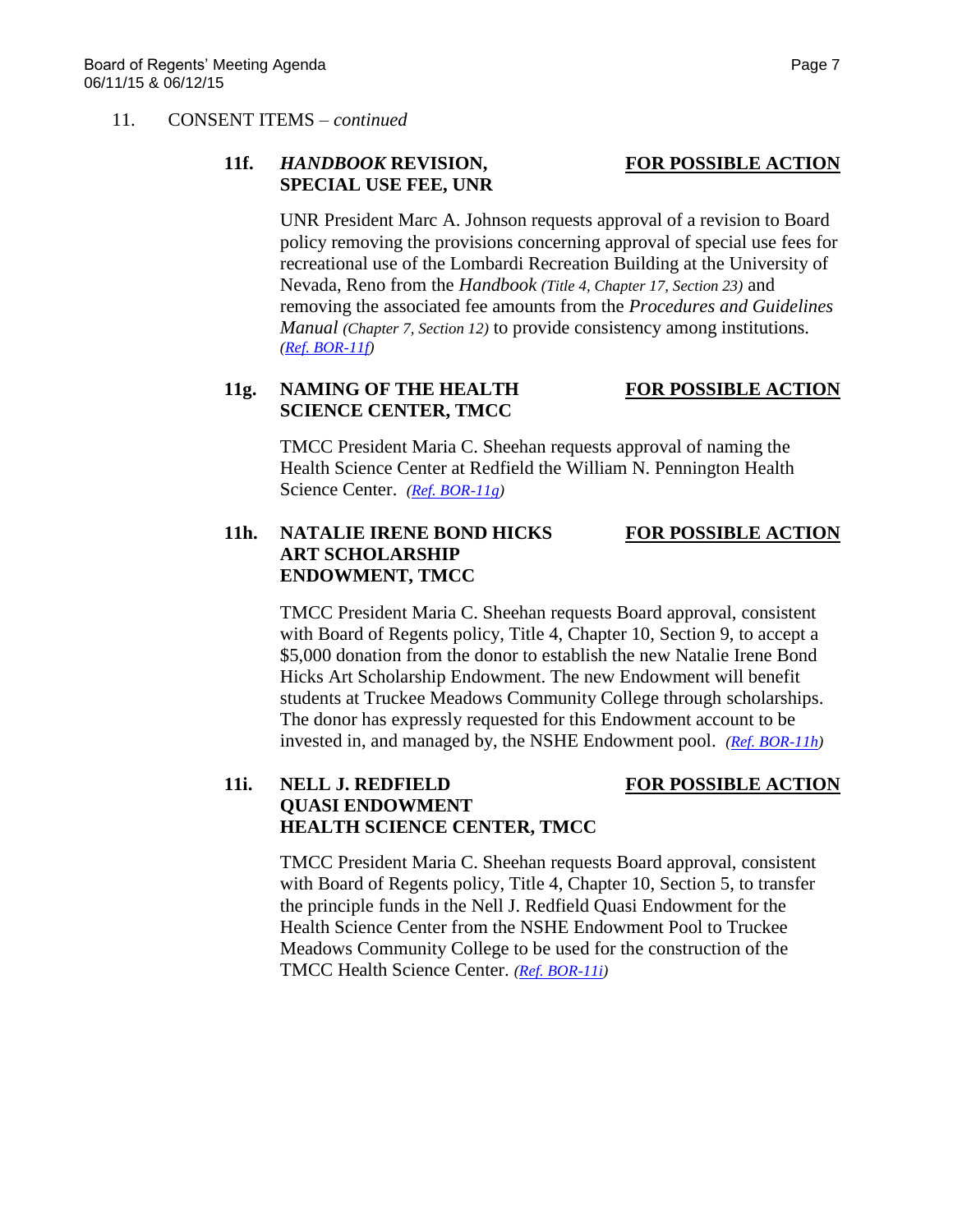### 11. CONSENT ITEMS – *continued*

# **11j. JACOBS QUASI ENDOWMENT FOR POSSIBLE ACTION HEALTH SCIENCE CENTER, TMCC**

TMCC President Maria C. Sheehan requests Board approval, consistent with Board of Regents policy, Title 4, Chapter 10, Section 5, to transfer the principle funds in the Herb and Maxine Jacobs Quasi Endowment for the Health Science Center from the NSHE Endowment Pool to Truckee Meadows Community College to be used for the construction of the TMCC Health Science Center. *[\(Ref. BOR-11j\)](http://system.nevada.edu/tasks/sites/Nshe/assets/File/BoardOfRegents/Agendas/2015/jun-mtgs/bor-refs/BOR-11j.pdf)*

# **11k. AMENDMENT TO FOR POSSIBLE ACTION FINLAY J. MACDONALD QUASI ENDOWMENT, UNR**

# UNR President Marc A. Johnson requests approval of an amendment to the Finlay J. MacDonald Quasi Endowment to allow for the full intent of the donor's wishes, including "the purchase of equipment and/or upkeep thereof of said agriculture college, or for agricultural college student's loans and subsidies," and to prohibit the use of funds "for salaries of professors, instructors or other employees of said institution," consistent with the intent of the donor. *[\(Ref. BOR-11k\)](http://system.nevada.edu/tasks/sites/Nshe/assets/File/BoardOfRegents/Agendas/2015/jun-mtgs/bor-refs/BOR-11k.pdf)*

*ESTIMATED TIME: 5 mins.*

# **12.** *PROCEDURES AND GUIDELINES* **FOR POSSIBLE ACTION** *MANUAL* **REVISION, STUDENT HEALTH INSURANCE FEES**

Vice Chancellor for Finance and Administration Vic Redding requests approval of revisions to the *Procedures and Guidelines Manual (Chapter 7, Section 10)*: 1) The student health insurance rates for academic year 2015-16 for UNR, UNLV and NSC; 2) A codification correction mandating UNLV law students taking a minimum of 12 credits per semester purchase insurance coverage or provide proof of equivalent coverage, as approved at the June 2014 Board meeting; 3) The discontinuation of NSC's participation in UNLV's voluntary student health insurance plan; and 4) The removal of CSN's international student health insurance rates. *[\(Ref. BOR-12\)](http://system.nevada.edu/tasks/sites/Nshe/assets/File/BoardOfRegents/Agendas/2015/jun-mtgs/bor-refs/BOR-12.pdf)*

*FISCAL IMPACT: Student health insurance and health center fees that meet the reporting threshold of \$25,000 will be reported in the Self-Supporting Budget report.*

*ESTIMATED TIME: 5 mins.*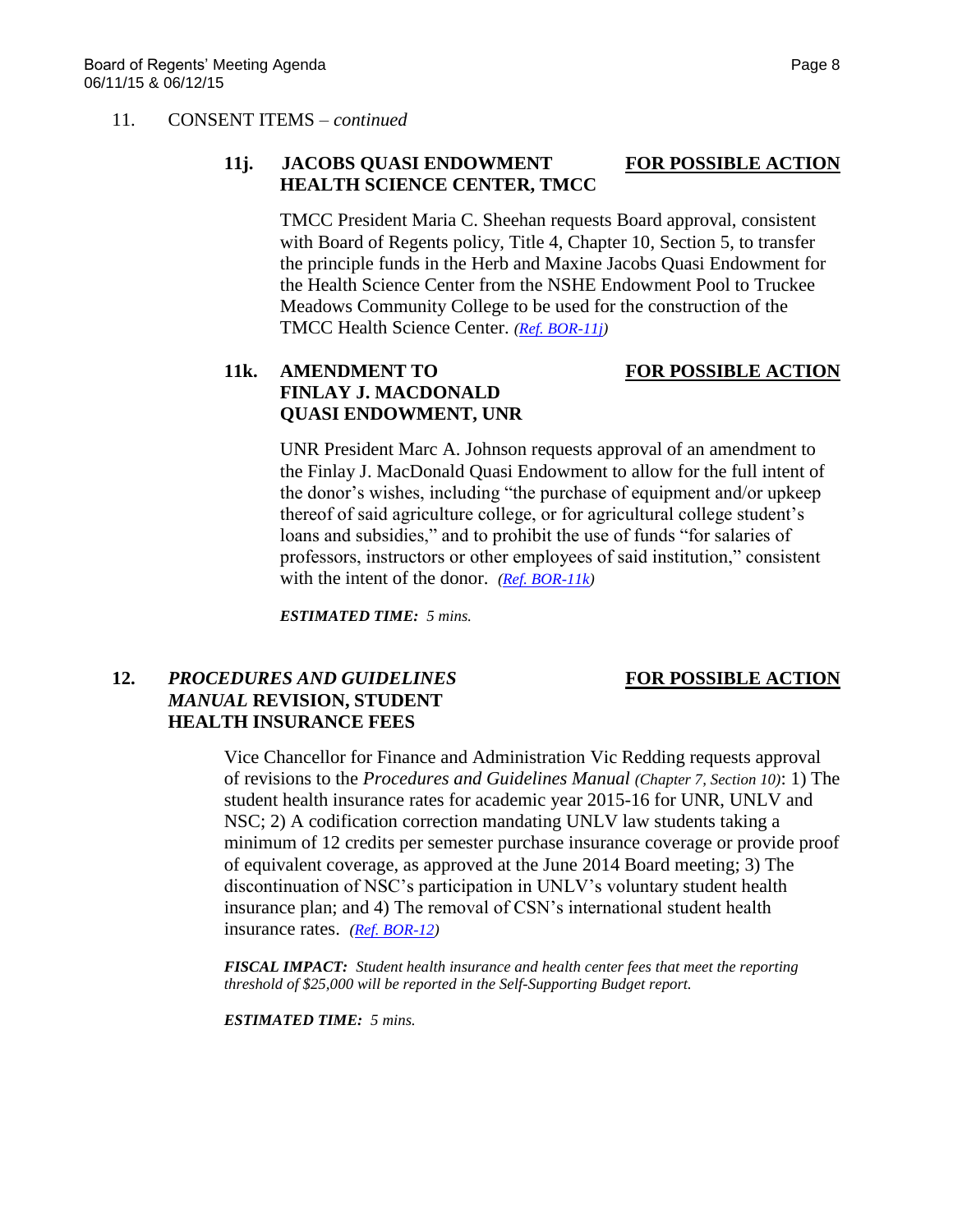# **13. INTEGRATE 2 PROJECT FOR POSSIBLE ACTION UPDATE AND BUDGET APPROVAL**

Chancellor Klaich and the iNtegrate 2 Executive Steering Committee will report to the Board on the status of the iNtegrate 2 implementation. In addition, Board approval is requested for the project implementation budget for Fiscal Years 2014-15, 2015-16, and 2016-17.

*FISCAL IMPACT: Expenditure authority of funds previously dedicated by the Board to this project will be requested for implementation related expenditures.*

*ESTIMATED TIME: 20 mins.*

# **COMMUNITY COLLEGE ITEMS**

### **14. COMMUNITY COLLEGE COMMITTEE FOR POSSIBLE ACTION REPORT**

Chair Andrea Anderson will present for Board approval a report on the Community College Committee meeting held on June 4, 2015, and Board action may be requested on the following:

- $\triangleright$  Minutes The Committee considered for approval the minutes from the February 26, 2015, meeting. *[\(Ref. CC-2\)](http://system.nevada.edu/tasks/sites/Nshe/assets/File/BoardOfRegents/Agendas/2015/jun-mtgs/cc-refs/CC-2.pdf)*
- Institutional Advisory Councils, Revision to Charge **–** Election of Officers – The Committee considered for approval a revision to the institutional advisory council charge to correct conflicting language in the process outlined for the election of officers. *[\(Ref. CC-9\)](http://system.nevada.edu/tasks/sites/Nshe/assets/File/BoardOfRegents/Agendas/2015/jun-mtgs/cc-refs/CC-9.pdf)*

*ESTIMATED TIME: 20 mins.*

# **15. INSTITUTIONAL ADVISORY INFORMATION ONLY COUNCIL REPORT, GBC**

GBC Institutional Advisory Council Chair Matt McCarty and GBC President Mark A. Curtis will provide a report on the activities of the GBC Institutional Advisory Council. *[\(Ref. BOR-15\)](http://system.nevada.edu/tasks/sites/Nshe/assets/File/BoardOfRegents/Agendas/2015/jun-mtgs/bor-refs/BOR-15.pdf)*

*ESTIMATED TIME: 15 mins.*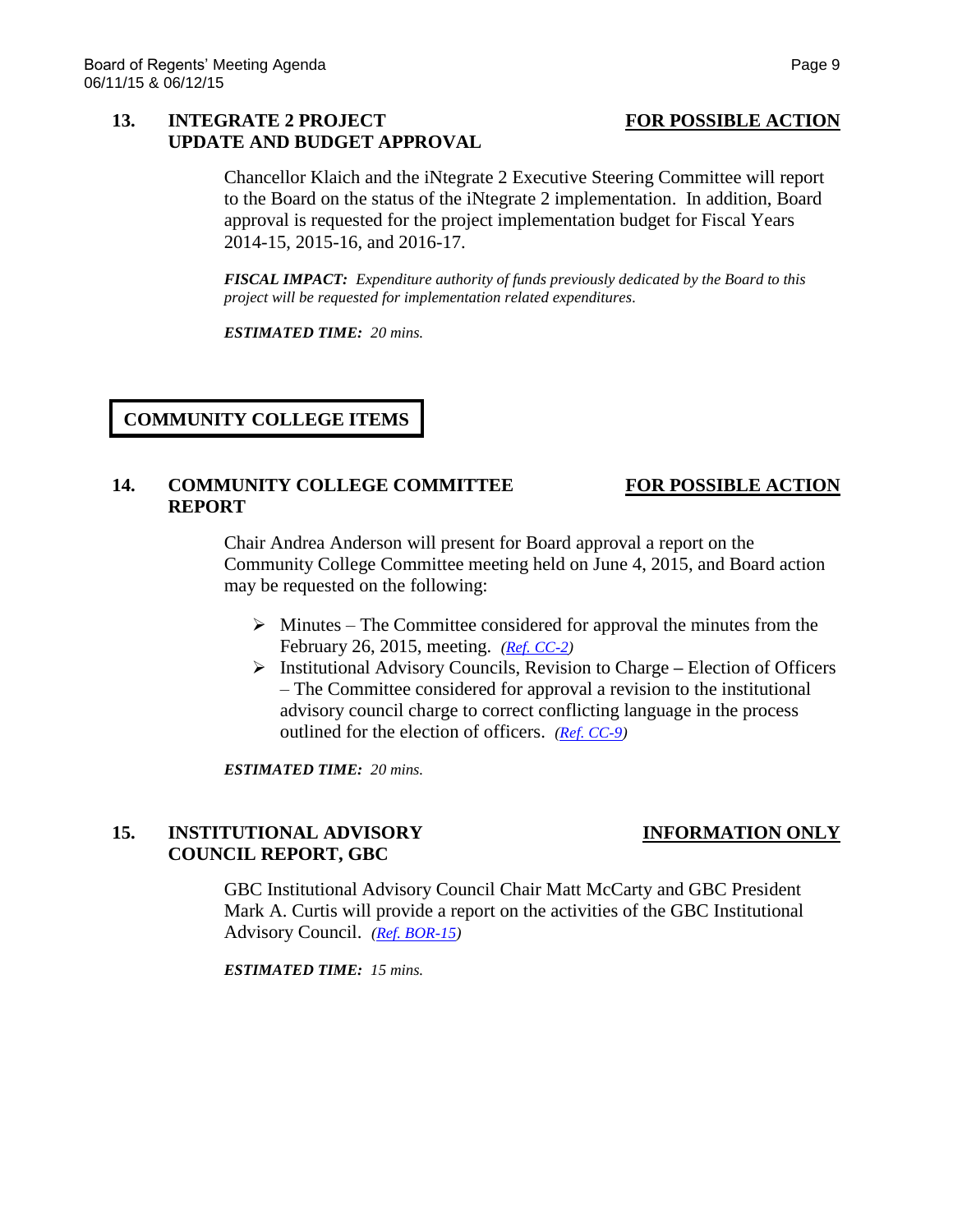### **16. TUTORING EFFECTIVENESS ON INFORMATION ONLY STUDENT SUCCESS, TMCC**

Michelle Montoya and Adine Stormoen, Coordinators of the Tutoring and Learning Center at TMCC, will make a presentation on the effectiveness of tutoring on student success by way of completion, retention, persistence and GPA. *[\(Ref. BOR-16\)](http://system.nevada.edu/tasks/sites/Nshe/assets/File/BoardOfRegents/Agendas/2015/jun-mtgs/bor-refs/BOR-16.pdf)*

*ESTIMATED TIME: 10 mins.*

# **17. TRUCKEE MEADOWS INFORMATION ONLY COMMUNITY COLLEGE PERFORMANCE METRICS**

# At each quarterly regular Board meeting, the Board will schedule a discussion of two institutions focusing on performance metrics based on the ten questions trustees should ask set forth by the American Council of Trustees and Alumni

The Board officers will ask each institution to address only those questions applicable to the respective institution. Those questions address examining increasing tuition; ratio of administrative versus instructional spending; building utilization; top administrator and athletic personnel salaries; faculty teaching load; student performance on nationally normed tests, GRE and licensure exams; the National Study of Student Engagement review of institutions; graduation rates; and campus climate surveys. TMCC President Maria C. Sheehan will be provided the opportunity to have a focused discussion regarding TMCC by answering and leading a discussion by the Board on the ACTA ten questions as applicable. *[\(Ref. BOR-17\)](http://system.nevada.edu/tasks/sites/Nshe/assets/File/BoardOfRegents/Agendas/2015/jun-mtgs/bor-refs/BOR-17.pdf)*

*ESTIMATED TIME: 45 mins.*

# **18. REQUEST FOR EXPANSION FOR POSSIBLE ACTION OF BACCALAUREATE DEGREE OFFERINGS, GBC**

GBC President Mark A. Curtis requests authorization to move forward and grow to serve the distinct market in GBC's service area by offering select laddered  $2+2$ baccalaureate degree programs to meet student demand in fields where these demands are not currently being met in rural Nevada and to financially augment existing offerings through increased economies of scale. The requested authorization is consistent with GBC's mission statement under Title 4, Chapter 14, Section 4.6. If this item is approved by the Board, GBC will bring back any specific baccalaureate degree for consideration of approval by the Board through the Academic, Research and Student Affairs Committee. *[\(Ref. BOR-18\)](http://system.nevada.edu/tasks/sites/Nshe/assets/File/BoardOfRegents/Agendas/2015/jun-mtgs/bor-refs/BOR-18.pdf)*

*ESTIMATED TIME: 15 mins.*

(ACTA) (available online at: [http://www.goacta.org/images/download/10\\_Questions\\_Trustees\\_Should\\_Ask.pdf\)](http://www.goacta.org/images/download/10_Questions_Trustees_Should_Ask.pdf).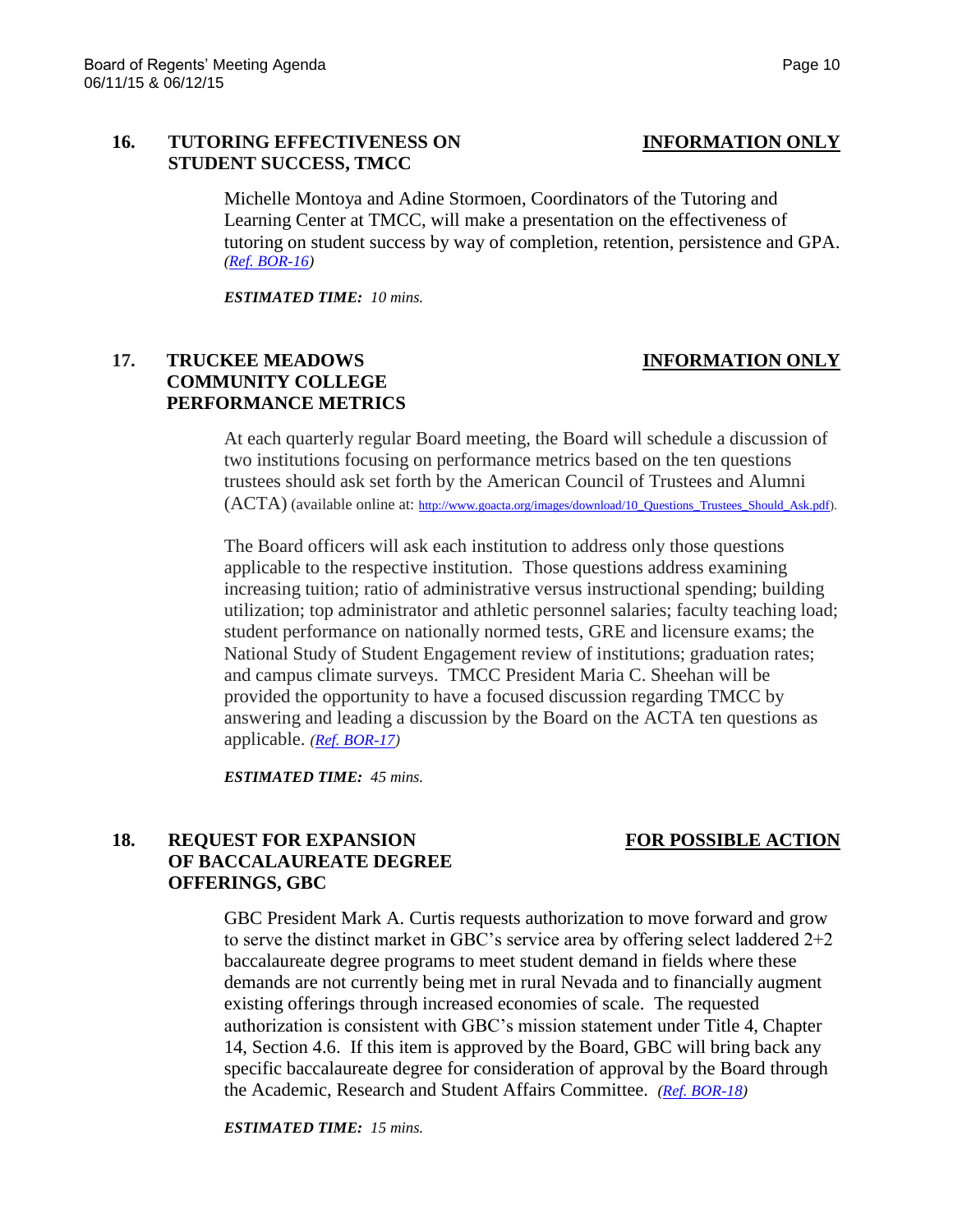### **19. PERMANENT PRESIDENT POSITION, WNC FOR POSSIBLE ACTION**

At the April 25, 2014, meeting of the Board, the Board approved the appointment of Mr. Chester "Chet" Burton as the Interim President of Western Nevada College through June 30, 2016. Per Board policy, when an individual is appointed as interim president for a multi-year term, the Board has the option to either commence a national search or consider the appointment of the interim president as permanent president (*Handbook, Title 2, Chapter 1, Section 1.5.4 and Procedures and Guidelines Manual Chapter 2, Section 1*). In order to assist in making a recommendation, Chancellor Daniel J. Klaich scheduled meetings with WNC campus stakeholders on Monday, May 12 to receive the input of campus constituencies on this matter.

Pursuant to Board policy, before the Board considers making the appointment permanent, the Board shall first allow and consider input from the institution's major constituencies. Such input is invited and will be heard during the initial public comment period noted on this agenda, and during this agenda item. The Board will consider any such input and will also hear a report from the Chancellor on his May 12 meeting with campus constituencies and any recommendation of the Chancellor forthcoming from those meetings. The Board will consider whether to appoint Interim President Chet Burton to the permanent position or to direct that a national search be conducted. *[\(Ref. BOR-19\)](http://system.nevada.edu/tasks/sites/Nshe/assets/File/BoardOfRegents/Agendas/2015/jun-mtgs/bor-refs/BOR-19.pdf)*

*ESTIMATED TIME: 30 mins.*

# **20. PUBLIC COMMENT** Friday, June 12, 2015 **INFORMATION ONLY**

*(approximately 9:00 a.m.)*

Public comment will be taken during this agenda item. No action may be taken on a matter raised under this item until the matter is included on an agenda as an item on which action may be taken. Comments will be limited to two minutes per person. Persons making comment will be asked to begin by stating their name for the record and to spell their last name. The Board Chair may elect to allow additional public comment on a specific agenda item when that agenda item is being considered.

In accordance with Attorney General Opinion No. 00-047, as restated in the Attorney General's Open Meeting Law Manual, the Board Chair may prohibit comment if the content of that comment is a topic that is not relevant to, or within the authority of, the Board of Regents, or if the content is willfully disruptive of the meeting by being irrelevant, repetitious, slanderous, offensive, inflammatory, irrational or amounting to personal attacks or interfering with the rights of other speakers.

### *ESTIMATED TIME: 30 mins.*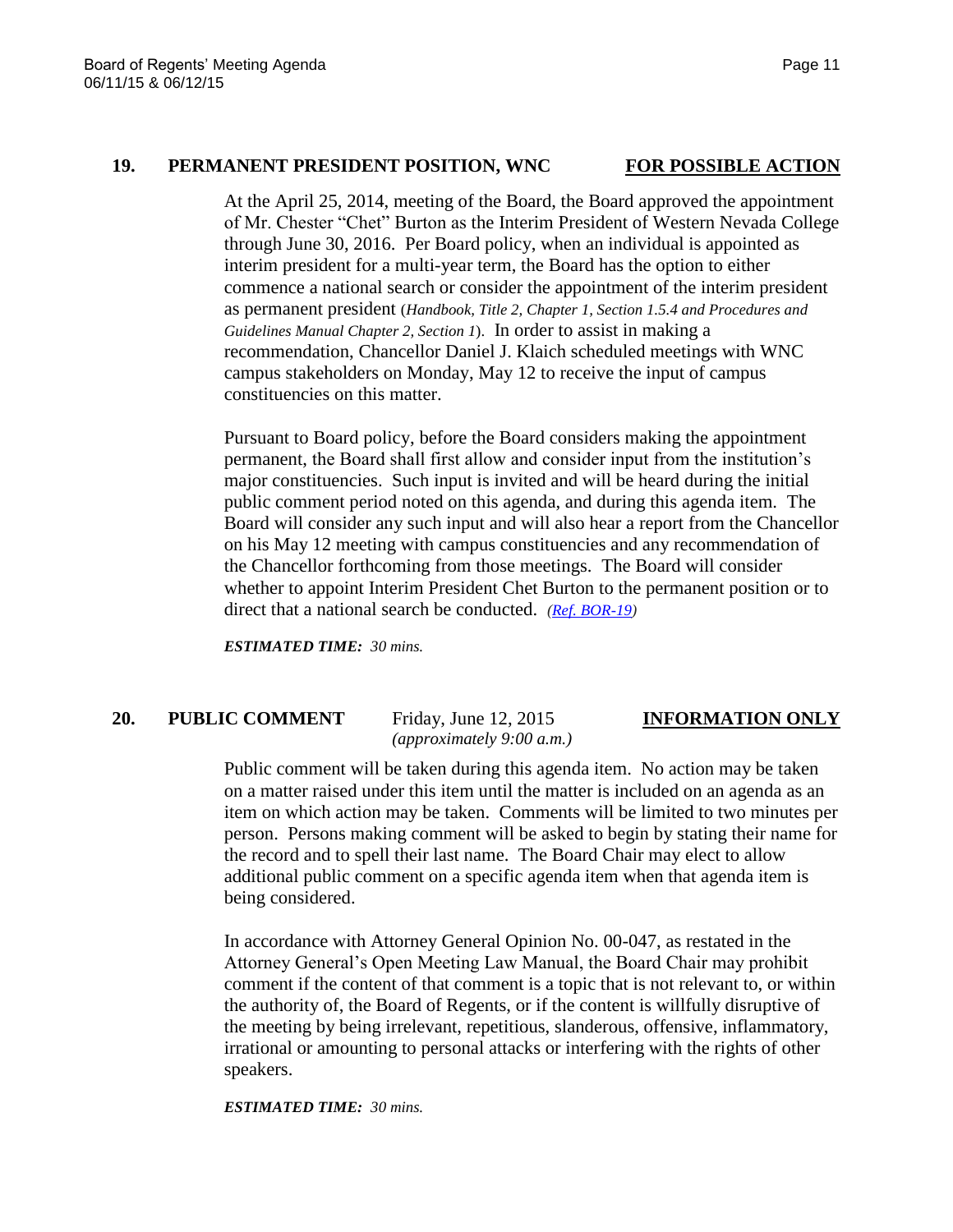## **21. WESTERN NEVADA COLLEGE INFORMATION ONLY PERFORMANCE METRICS**

At each quarterly regular Board meeting, the Board will schedule a discussion of two institutions focusing on performance metrics based on the ten questions trustees should ask set forth by the American Council of Trustees and Alumni (ACTA) (available online at: [http://www.goacta.org/images/download/10\\_Questions\\_Trustees\\_Should\\_Ask.pdf\)](http://www.goacta.org/images/download/10_Questions_Trustees_Should_Ask.pdf).

The Board officers will ask each institution to address only those questions applicable to the respective institution. Those questions address examining increasing tuition; ratio of administrative versus instructional spending; building utilization; top administrator and athletic personnel salaries; faculty teaching load; student performance on nationally normed tests, GRE and licensure exams; the National Study of Student Engagement review of institutions; graduation rates; and campus climate surveys. WNC President Chet Burton will be provided the opportunity to have a focused discussion regarding WNC by answering and leading a discussion by the Board on the ACTA ten questions as applicable. *[\(Ref. BOR-21\)](http://system.nevada.edu/tasks/sites/Nshe/assets/File/BoardOfRegents/Agendas/2015/jun-mtgs/bor-refs/BOR-21.pdf)*

*ESTIMATED TIME: 45 mins.*

# **22. DIRECTOR OF ATHLETICS EMPLOYMENT FOR POSSIBLE ACTION AGREEMENT, CSN**

President Michael D. Richards requests approval of CSN's Director of Athletics Employment Agreement for Mr. Larry Dexter Irvin. *[\(Ref. BOR-22\)](http://system.nevada.edu/tasks/sites/Nshe/assets/File/BoardOfRegents/Agendas/2015/jun-mtgs/bor-refs/BOR-22.pdf)*

*ESTIMATED TIME: 10 mins.*

# **23. PROGRAMS FOR NEW AND EXPANDING INFORMATION ONLY INDUSTRY, TMCC**

Jim New, TMCC Dean of Technical Sciences, will make a presentation on TMCC programs designed to meet the needs of the new and expanding industry in Northern Nevada. *[\(Ref. BOR-23\)](http://system.nevada.edu/tasks/sites/Nshe/assets/File/BoardOfRegents/Agendas/2015/jun-mtgs/bor-refs/BOR-23.pdf)*

*ESTIMATED TIME: 20 mins.*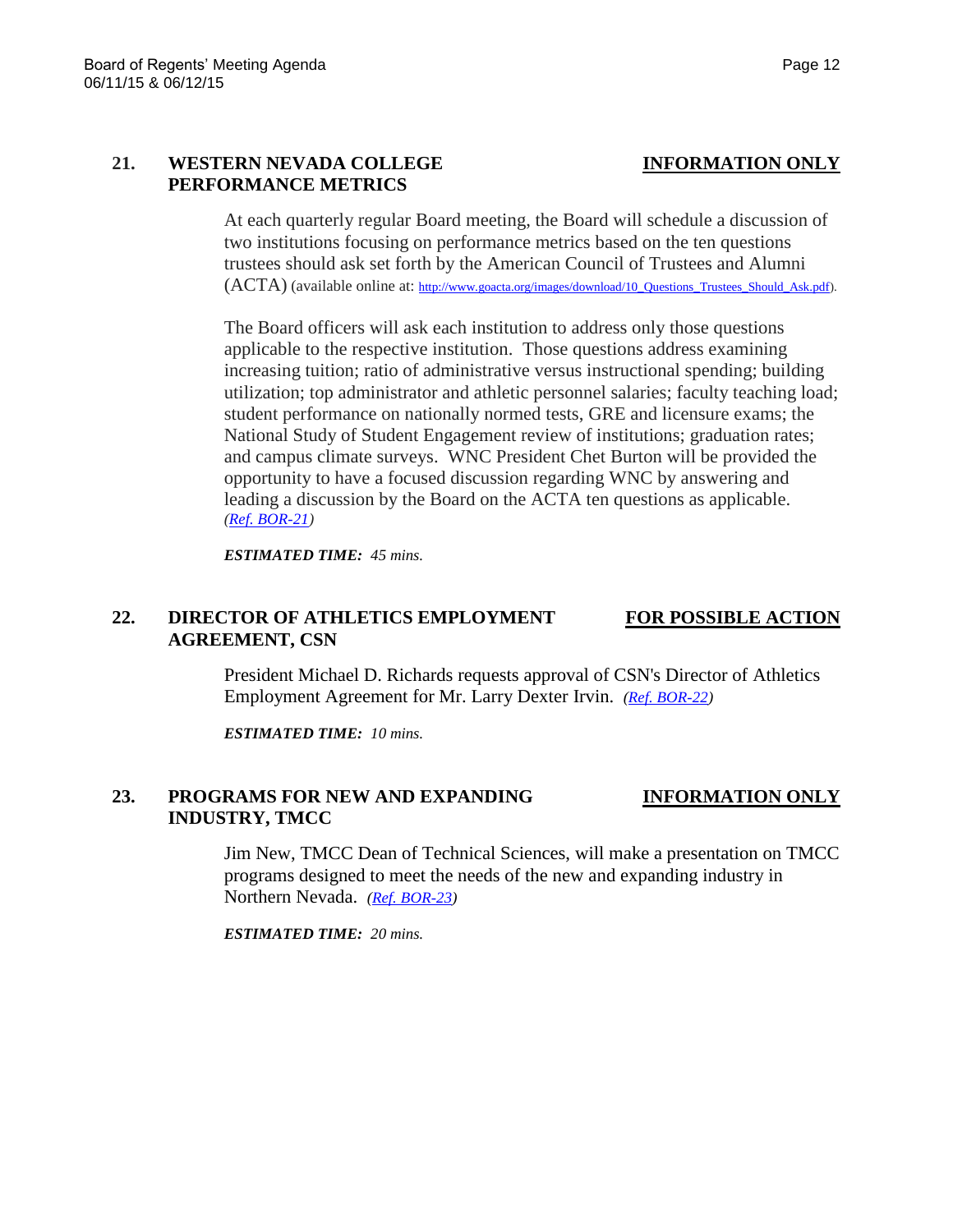# **24. LEGISLATIVE REPORT FOR POSSIBLE ACTION**

The Board will be provided an update on legislative measures that were considered by the 78th Session of the Nevada Legislature impacting the Nevada System of Higher Education. A list of the specific legislative measures that were under consideration by the Legislature at the time this agenda was posted is included as Appendix A *(see pages 23-43)*. *[\(Appendix A\)](http://system.nevada.edu/tasks/sites/Nshe/assets/File/BoardOfRegents/Agendas/2015/jun-mtgs/bor-refs/Appendix%20A.pdf)*

As part of the deliberations, the Board may consider and take action to modify, suspend or repeal Board policy, Bylaws and Code provisions and the NSHE *Procedures and Guidelines Manual*, (1) in response to legislation approved by the 2015 Nevada Legislature, to amend Title 4, Chapter 15, Section 3 of the *Handbook* to specify that tuition shall not be charged to a veteran of the Armed Forces of the United States who was honorably discharged within the five years immediately preceding the date of matriculation of the veteran at any NSHE institution; (2) if pending legislation currently under review is enacted by the Nevada Legislature to amend eligibility requirements or credit loads for the Governor Guinn Millennium Scholarship, to amend Title 4, Chapter 18, Section 9 of the *Handbook* governing eligibility requirements for the Governor Guinn Millennium Scholarship; and (3) if pending legislation currently under review is enacted by the Nevada Legislature to create a state supported financial aid program, to amend Board policy to enact provisions creating such a program. *[\(Ref. BOR-24a](http://system.nevada.edu/tasks/sites/Nshe/assets/File/BoardOfRegents/Agendas/2015/jun-mtgs/bor-refs/BOR-24a.pdf) an[d Ref. BOR-24b\)](http://system.nevada.edu/tasks/sites/Nshe/assets/File/BoardOfRegents/Agendas/2015/jun-mtgs/bor-refs/BOR-24b.pdf)*

If the Legislature meets in Special Session following the 78th Session of the Nevada Legislature, the Board may provide direction to the Chancellor and/or the presidents with regard to addressing the contents of the legislative measures included in Appendix A that may be under consideration by the Legislature in a legislative measure introduced during the Special Session.

*ESTIMATED TIME: 30 mins.*

### **25. 2015-2017 NSHE BIENNIAL BUDGET FOR POSSIBLE ACTION UPDATE**

Chancellor Daniel J. Klaich will report to the Board regarding the 2015-17 NSHE Biennial Budget Request that was submitted to the Governor, the Executive Budget, final developments from the 78th Session of the Nevada Legislature and the corresponding impact on budgets. If the Legislature meets in Special Session following the 78th Session of the Nevada Legislature to continue consideration of NSHE budget matters, the Board may provide direction to the Chancellor and/or the presidents with regard to addressing the NSHE budget under consideration by the Nevada Legislature.

*ESTIMATED TIME: 30 mins.*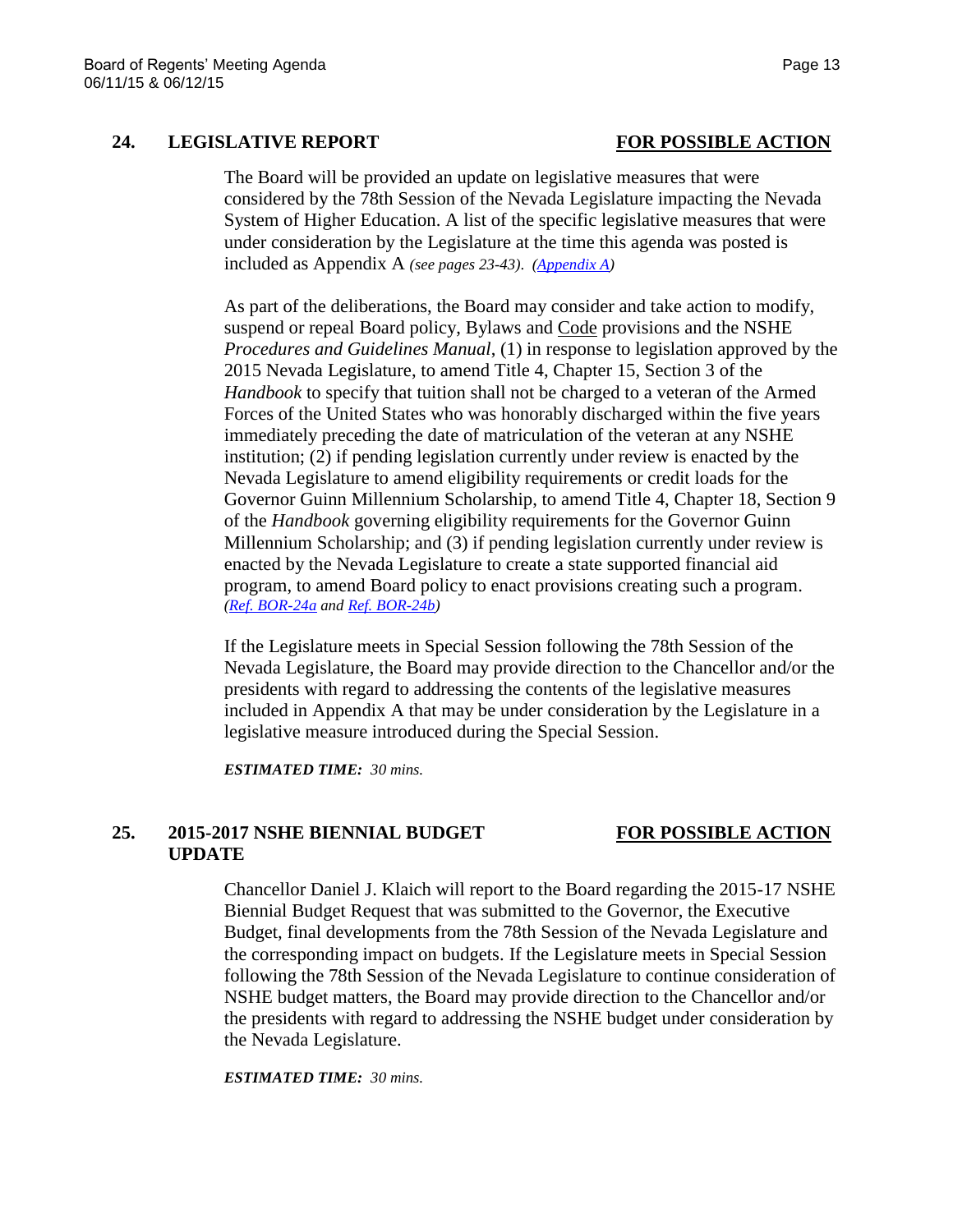### 26. **PRESIDENTIAL CONTRACT, WNC** FOR POSSIBLE ACTION

Under agenda item no. 19, the Board will consider whether to appoint Interim President Chester "Chet" Burton to the permanent position of President or to direct that a national search be conducted. If the Board takes action under agenda item no. 19 to appoint Mr. Burton as permanent president, then pursuant to NRS 241.033, the Board may take administrative action to determine whether to offer a new contract to WNC President Burton, including a determination of the employment terms and conditions *(Procedures and Guidelines Manual Chapter 2, Section 2(13)).*

*FISCAL IMPACT: Depending on action taken by the Board, this item could result in a fiscal cost in excess of \$25,000 per fiscal year.*

*ESTIMATED TIME: 10 mins.*

# **27.** *HANDBOOK* **REVISION, EFFECT INFORMATION ONLY OF TERMINATION ON COMPENSATION OF PRESIDENTS**

Vice Chancellor for Legal Affairs Brooke Nielsen presents for information only, proposed amendments to *Board of Regents Bylaws,* Title 1, Article VII, Section 3.e.14.e – Discipline of Presidents. The proposed amendments will conform the Bylaw to the current presidential contract provisions which provide that upon termination for cause a president receives no further salary, perquisites or salary supplements as president. The salary of a president holding tenure would be established in accordance with the *Board of Regents' Handbook,* Title 4, Chapter 3, Sections 1-3. The proposed amendments are presented for information only at this meeting and will be presented for action at the next regular meeting of the Board. *[\(Ref. BOR-27\)](http://system.nevada.edu/tasks/sites/Nshe/assets/File/BoardOfRegents/Agendas/2015/jun-mtgs/bor-refs/BOR-27.pdf)*

*ESTIMATED TIME: 10 mins.*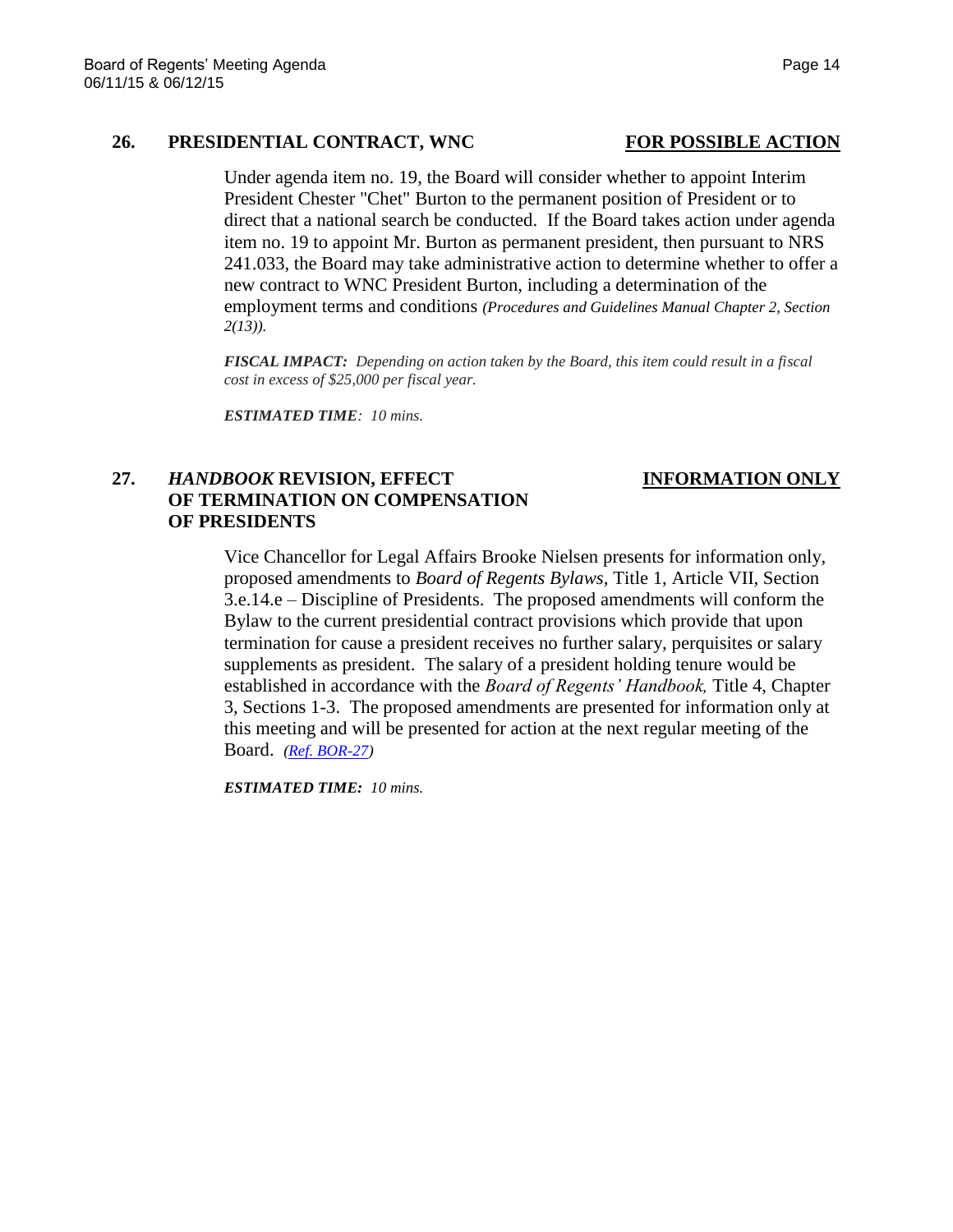### **COMMITTEE REPORTS**

### *ESTIMATED TIME: 20 mins.*

*NOTE: Please refer to the specific committee agenda for complete reference materials and/or reports.*

## **28. ACADEMIC, RESEARCH AND STUDENT FOR POSSIBLE ACTION AFFAIRS COMMITTEE**

Chair Jason Geddes will present for Board approval a report on the Academic, Research and Student Affairs Committee meeting held on June 11, 2015, and Board action may be requested on the following:

- $\triangleright$  Minutes The Committee considered for approval the minutes from the March 5, 2015, Workforce, Research and Economic Development Committee meeting and the March 5, 2015, Academic and Student Affairs Committee meeting. *[\(Refs. ARSA-2a1](http://system.nevada.edu/tasks/sites/Nshe/assets/File/BoardOfRegents/Agendas/2015/jun-mtgs/arsa-refs/ARSA-2a1.pdf) and [ARSA-2a2\)](http://system.nevada.edu/tasks/sites/Nshe/assets/File/BoardOfRegents/Agendas/2015/jun-mtgs/arsa-refs/ARSA-2a2.pdf)*
- UNLV Organizational Unit Elimination, Caesars Hospitality Research Center – The Committee considered for approval the elimination of the Caesars Hospitality Research Center. *[\(Ref. ARSA-2b\)](http://system.nevada.edu/tasks/sites/Nshe/assets/File/BoardOfRegents/Agendas/2015/jun-mtgs/arsa-refs/ARSA-2b.pdf)*
- $\triangleright$  UNLV Organizational Unit Elimination, Engineering Geophysics Laboratory – The Committee considered for approval the elimination of the Engineering Geophysics Laboratory. *[\(Ref. ARSA-2c\)](http://system.nevada.edu/tasks/sites/Nshe/assets/File/BoardOfRegents/Agendas/2015/jun-mtgs/arsa-refs/ARSA-2c.pdf)*
- $\triangleright$  TMCC Program Elimination, AAS in Nursing The Committee considered for approval the elimination of the Associate of Applied Science in Nursing. *[\(Ref. ARSA-2d\)](http://system.nevada.edu/tasks/sites/Nshe/assets/File/BoardOfRegents/Agendas/2015/jun-mtgs/arsa-refs/ARSA-2d.pdf)*
- $\triangleright$  TMCC Organizational Unit Elimination, Division of WebCollege The Committee considered for approval elimination of the Division of WebCollege. *[\(Ref. ARSA-2e\)](http://system.nevada.edu/tasks/sites/Nshe/assets/File/BoardOfRegents/Agendas/2015/jun-mtgs/arsa-refs/ARSA-2e.pdf)*
- $\triangleright$  NSC Academic Master Plan Revision The Committee considered for approval a revision to NSC's Academic Master Plan to include among its planned programs a Bachelor of Applied Science in Visual Media and a Bachelor of Applied Science in Engineering Technology. *[\(Ref. ARSA-2f\)](http://system.nevada.edu/tasks/sites/Nshe/assets/File/BoardOfRegents/Agendas/2015/jun-mtgs/arsa-refs/ARSA-2f.pdf)*
- TMCC Academic Master Plan Revision The Committee considered for approval a revision to TMCC's Academic Master Plan to include among its planned programs an Associate of Applied Science in Prehospital Emergency Medicine and an Associate of Applied Science in Culinary Arts Entrepreneurs. *[\(Ref. ARSA-2g\)](http://system.nevada.edu/tasks/sites/Nshe/assets/File/BoardOfRegents/Agendas/2015/jun-mtgs/arsa-refs/ARSA-2g.pdf)*
- $\triangleright$  NSC New Major, BAS in Visual Media The Committee considered for approval a new Bachelor of Applied Science in Visual Media. *[\(Ref. ARSA-3\)](http://system.nevada.edu/tasks/sites/Nshe/assets/File/BoardOfRegents/Agendas/2015/jun-mtgs/arsa-refs/ARSA-3.pdf)*
- $\triangleright$  NSC New Major, BAS in Engineering Technology The Committee considered for approval a new Bachelor of Applied Science in Engineering Technology. *[\(Ref. ARSA-4\)](http://system.nevada.edu/tasks/sites/Nshe/assets/File/BoardOfRegents/Agendas/2015/jun-mtgs/arsa-refs/ARSA-4.pdf)*
- TMCC New Major, AAS in Prehospital Emergency Medicine The Committee considered for approval a new Associate of Applied Science in Prehospital Emergency Medicine. *[\(Ref. ARSA-5\)](http://system.nevada.edu/tasks/sites/Nshe/assets/File/BoardOfRegents/Agendas/2015/jun-mtgs/arsa-refs/ARSA-5.pdf)*
- $\triangleright$  TMCC New Degree, AAS in Culinary Arts Entrepreneurs The Committee considered for approval a new Associate of Applied Science in Culinary Arts Entrepreneurs. *[\(Ref. ARSA-6\)](http://system.nevada.edu/tasks/sites/Nshe/assets/File/BoardOfRegents/Agendas/2015/jun-mtgs/arsa-refs/ARSA-6.pdf)*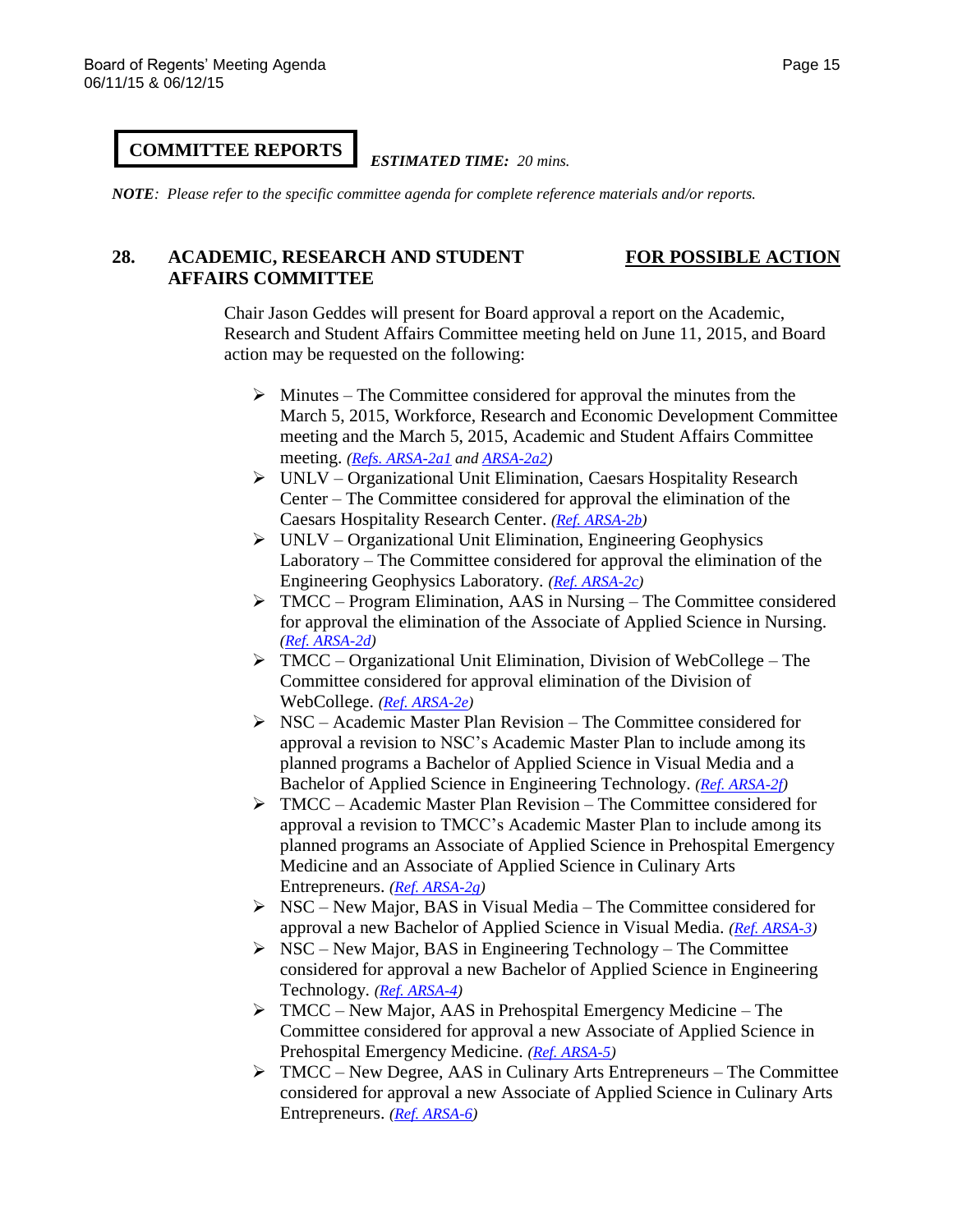- $\triangleright$  TMCC New Major, BAS in Bachelor of Applied Science in Emergency Management and Homeland Security – The Committee considered for approval a new Bachelor of Applied Science in Emergency Management and Homeland Security. *[\(Ref. ARSA-7\)](http://system.nevada.edu/tasks/sites/Nshe/assets/File/BoardOfRegents/Agendas/2015/jun-mtgs/arsa-refs/ARSA-7.pdf)*
- TMCC New Major, BAS in Bachelor of Logistics Operations Management – The Committee considered for approval a new Bachelor of Applied Science in Logistics Operations Management. *[\(Ref. ARSA-8\)](http://system.nevada.edu/tasks/sites/Nshe/assets/File/BoardOfRegents/Agendas/2015/jun-mtgs/arsa-refs/ARSA-8.pdf)*
- $\triangleright$  GBC New Major, AAS in Associate of Applied Science in Emergency Medical Services – Paramedic – The Committee considered for approval a new Associate of Applied Science in Emergency Medical Services – Paramedic. *[\(Ref. ARSA-9\)](http://system.nevada.edu/tasks/sites/Nshe/assets/File/BoardOfRegents/Agendas/2015/jun-mtgs/arsa-refs/ARSA-9.pdf)*
- NSHE Task Force on Gateway Mathematics Success and *Handbook*  Revision, NSHE Mathematics and English Placement Policy – Crystal Abba, Vice Chancellor for Academic and Student Affairs, and Christopher Herald, Mathematics Professor, UNR, presented the Report and Recommendations of the NSHE Task Force on Gateway Mathematics Success. The Committee considered for approval a revision to Board policy concerning placement into college-level mathematics and English courses *(Title 4, Chapter 16, Section 1)*. *[\(Refs. ARSA-10a](http://system.nevada.edu/tasks/sites/Nshe/assets/File/BoardOfRegents/Agendas/2015/jun-mtgs/arsa-refs/ARSA-10a.pdf) and [ARSA-10b\)](http://system.nevada.edu/tasks/sites/Nshe/assets/File/BoardOfRegents/Agendas/2015/jun-mtgs/arsa-refs/ARSA-10b.pdf)*
- $\triangleright$  Nevada Science and Technology Plan Representatives of the NSHE Research Affairs Council presented and the committee considered for approval the updated Nevada Science and Technology Plan. This plan is updated to be a blueprint for both the state and public higher education in setting priorities in science and technology. *[\(Ref. ARSA-11\)](http://system.nevada.edu/tasks/sites/Nshe/assets/File/BoardOfRegents/Agendas/2015/jun-mtgs/arsa-refs/ARSA-11.pdf)*
- $\triangleright$  UNR/UNLV Program Change, Post-Baccalaureate Doctor of Nursing Practice Program Laboratory – The Committee considered for approval the phase out of the current UNR/UNLV Collaborative Post-Master's Doctor of Nursing Practice (DNP) program and to continue independent postbaccalaureate DNP programs at the UNLV School of Nursing and the UNR Orvis School of Nursing. *[\(Ref. ARSA-13\)](http://system.nevada.edu/tasks/sites/Nshe/assets/File/BoardOfRegents/Agendas/2015/jun-mtgs/arsa-refs/ARSA-13.pdf)*

# **29. BUSINESS AND FINANCE COMMITTEE FOR POSSIBLE ACTION**

Chair Michael B. Wixom will present for Board approval a report on the Business and Finance Committee meeting held on June 11, 2015, and Board action may be requested on the following:

- $\triangleright$  Minutes The Committee considered for approval the minutes from the March 5, 2015, meeting. *([Ref. BF-2a\)](http://system.nevada.edu/tasks/sites/Nshe/assets/File/BoardOfRegents/Agendas/2015/jun-mtgs/bf-refs/BF-2a.pdf)*
- $\triangleright$  Third Quarter Fiscal Year 2014-15 NSHE All Funds Report The Committee considered for approval acceptance of the report. *[\(Ref. BF-2b\(1\)](http://system.nevada.edu/tasks/sites/Nshe/assets/File/BoardOfRegents/Agendas/2015/jun-mtgs/bf-refs/BF-2b(1).pdf) [& Ref. BF-2b\(2\)\)](http://system.nevada.edu/tasks/sites/Nshe/assets/File/BoardOfRegents/Agendas/2015/jun-mtgs/bf-refs/BF-2b(2).pdf)*
- Third Quarter Fiscal Year 2014-15 Budget Transfers State Supported or Self-Supporting Operating Budgets – The Committee considered for approval acceptance of the report of the third quarter Fiscal Year 2014-2015 Budget Transfers of State Supported or Self-Supporting Operating Budget Funds Between Functions. *[\(Ref. BF-2c\(1\)](http://system.nevada.edu/tasks/sites/Nshe/assets/File/BoardOfRegents/Agendas/2015/jun-mtgs/bf-refs/BF-2c(1).pdf) [& Ref. BF-2c\(2\)\)](http://system.nevada.edu/tasks/sites/Nshe/assets/File/BoardOfRegents/Agendas/2015/jun-mtgs/bf-refs/BF-2c(2).pdf)*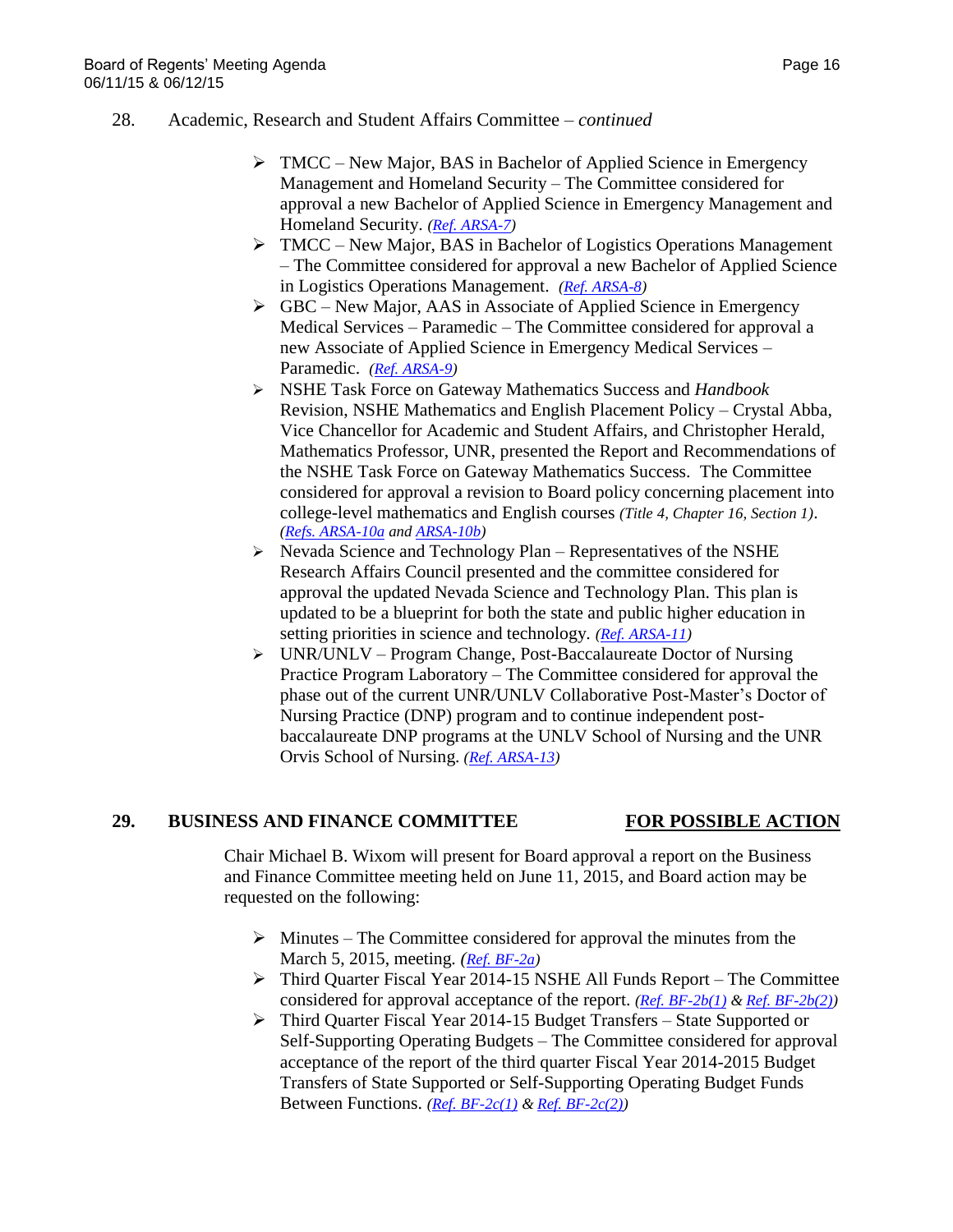- $\triangleright$  Report on Campus Crime Statistics The Committee considered for approval the acceptance of the report on campus crime statistics. *[\(Ref. BF-2d\(1\)](http://system.nevada.edu/tasks/sites/Nshe/assets/File/BoardOfRegents/Agendas/2015/jun-mtgs/bf-refs/BF-2d(1).pdf) [& Ref. BF-2d\(2\)\)](http://system.nevada.edu/tasks/sites/Nshe/assets/File/BoardOfRegents/Agendas/2015/jun-mtgs/bf-refs/BF-2d(2).pdf)*
- Additional Student Registration Fee Revenues State Operating Budget The Committee considered for approval the request to expend additional student registration fee revenues for the purpose of funding additional adjunct faculty costs and to seek legislative Interim Finance Committee authorization, if necessary, to expend any additional student fee revenues, not utilized for adjunct faculty, within the State Supported Operating Budget for Fiscal Year 2014-2015. *[\(Ref. BF-4\)](http://system.nevada.edu/tasks/sites/Nshe/assets/File/BoardOfRegents/Agendas/2015/jun-mtgs/bf-refs/BF-4.pdf)*

### **30. AUDIT COMMITTEE FOR POSSIBLE ACTION**

Chair Andrea Anderson will present for Board approval a report on the Audit Committee meeting held on June 11, 2015, and Board action may be requested on the following:

- $\triangleright$  Minutes The Committee considered for approval the minutes from the March 5, 2015, meeting minutes. *[\(Ref. A-2a\)](http://system.nevada.edu/tasks/sites/Nshe/assets/File/BoardOfRegents/Agendas/2015/jun-mtgs/audit-refs/A-2a.pdf)*
- $\triangleright$  Internal Audit Follow-up Reports The Committee considered for approval acceptance of the following internal audit follow-up reports:
	- *−* PeopleSoft Security, UNR *[\(Ref. A-2b\)](http://system.nevada.edu/tasks/sites/Nshe/assets/File/BoardOfRegents/Agendas/2015/jun-mtgs/audit-refs/A-2b.pdf)*
	- *−* Host, UNLV *[\(Ref. A-2c\)](http://system.nevada.edu/tasks/sites/Nshe/assets/File/BoardOfRegents/Agendas/2015/jun-mtgs/audit-refs/A-2c.pdf)*
	- *−* Presidential Exit, UNLV *[\(Ref. A-2d\)](http://system.nevada.edu/tasks/sites/Nshe/assets/File/BoardOfRegents/Agendas/2015/jun-mtgs/audit-refs/A-2d.pdf)*
	- *−* Intercollegiate Athletics, WNC *[\(Ref. A-2e\)](http://system.nevada.edu/tasks/sites/Nshe/assets/File/BoardOfRegents/Agendas/2015/jun-mtgs/audit-refs/A-2e.pdf)*
	- *−* Mark H. Dawson Child and Family Center, GBC *[\(Ref. A-2f\)](http://system.nevada.edu/tasks/sites/Nshe/assets/File/BoardOfRegents/Agendas/2015/jun-mtgs/audit-refs/A-2f.pdf)*
- $\triangleright$  Engagement Letters, Grant Thornton The Committee considered for approval acceptance of the Engagement Letters with Grant Thornton (external auditors) for the financial statements for the year ending June 30, 2015.
	- (1) Nevada System of Higher Education. *[\(Ref. A-2g\(1\)\)](http://system.nevada.edu/tasks/sites/Nshe/assets/File/BoardOfRegents/Agendas/2015/jun-mtgs/audit-refs/A-2g(1).pdf)*
	- (2) University of Nevada School of Medicine Practice Plans. *[\(Ref. A-2g\(2\)\)](http://system.nevada.edu/tasks/sites/Nshe/assets/File/BoardOfRegents/Agendas/2015/jun-mtgs/audit-refs/A-2g(2).pdf)*
	- (3) UNR and UNLV NCAA agreed-upon procedures. *[\(Ref. A-2g\(3\)\)](http://system.nevada.edu/tasks/sites/Nshe/assets/File/BoardOfRegents/Agendas/2015/jun-mtgs/audit-refs/A-2g(3).pdf)*
- $\triangleright$  Internal Audit Reports The Committee considered for approval the following internal audit reports and institutional responses:
	- *−* Host, UNR *[\(Ref. A-3\)](http://system.nevada.edu/tasks/sites/Nshe/assets/File/BoardOfRegents/Agendas/2015/jun-mtgs/audit-refs/A-3.pdf)*
	- *−* Intercollegiate Athletics, UNR *[\(Ref. A-4\)](http://system.nevada.edu/tasks/sites/Nshe/assets/File/BoardOfRegents/Agendas/2015/jun-mtgs/audit-refs/A-4.pdf)*
	- *−* System Computing Services Network Security, NSHE *[\(Ref. A-5\)](http://system.nevada.edu/tasks/sites/Nshe/assets/File/BoardOfRegents/Agendas/2015/jun-mtgs/audit-refs/A-5.pdf)*
	- *−* Bookstore Contract, NSC *[\(Ref. A-6\)](http://system.nevada.edu/tasks/sites/Nshe/assets/File/BoardOfRegents/Agendas/2015/jun-mtgs/audit-refs/A-6.pdf)*
	- *−* Disability Resource Center, CSN *[\(Ref. A-7\)](http://system.nevada.edu/tasks/sites/Nshe/assets/File/BoardOfRegents/Agendas/2015/jun-mtgs/audit-refs/A-7.pdf)*
	- *−* Libraries, WNC *[\(Ref. A-8\)](http://system.nevada.edu/tasks/sites/Nshe/assets/File/BoardOfRegents/Agendas/2015/jun-mtgs/audit-refs/A-8.pdf)*
	- *−* Host, GBC *[\(Ref. A-9\)](http://system.nevada.edu/tasks/sites/Nshe/assets/File/BoardOfRegents/Agendas/2015/jun-mtgs/audit-refs/A-9.pdf)*

The Committee discussed these audit findings and recommendations and may recommend specific action to the Board of Regents or the Chancellor to address the findings and recommendations.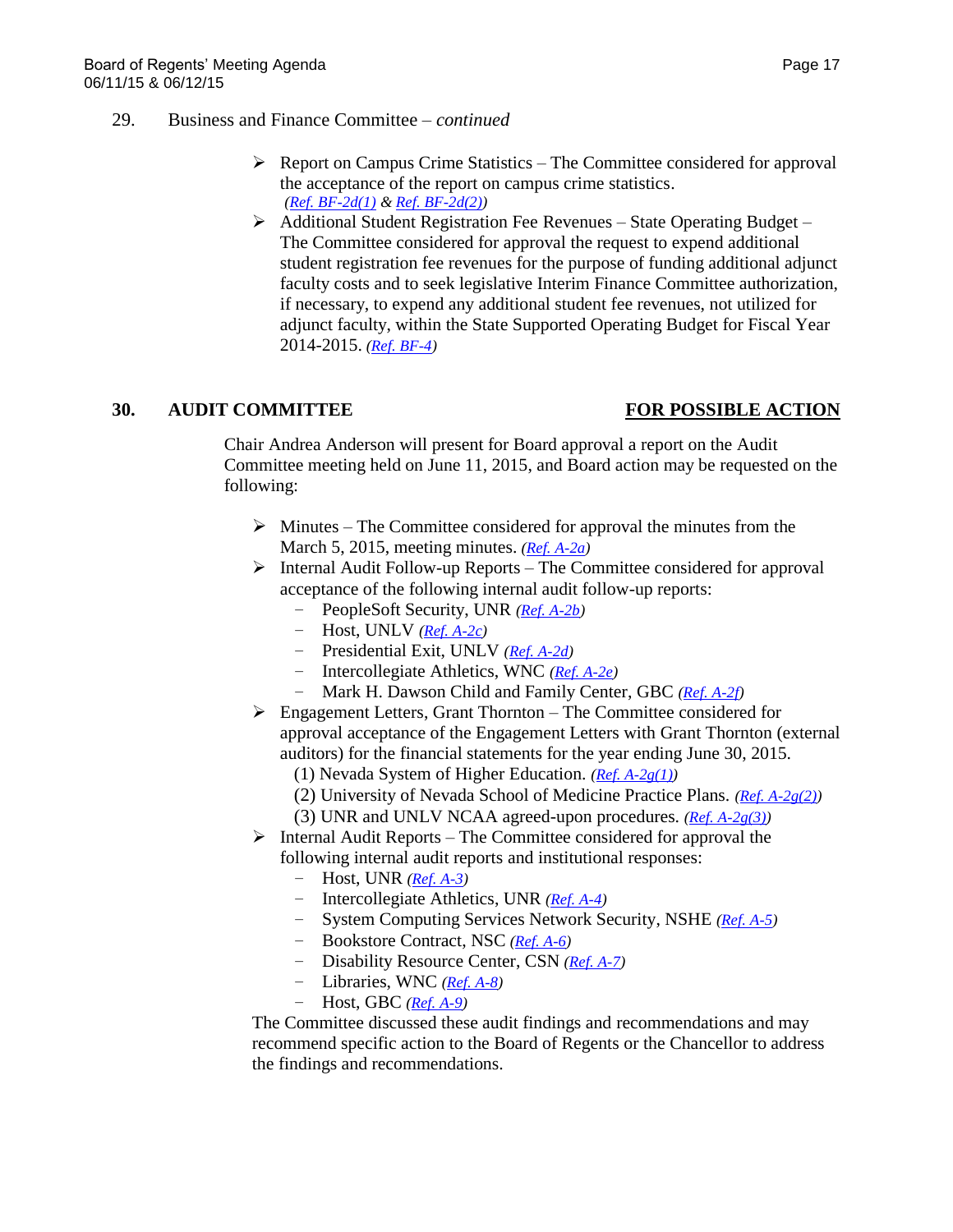### 30. Audit Committee – *continued*

- $\triangleright$  Information Technology Master Plan, UNLV UNLV administration reviewed progress on the development of the Information Technology Master Plan, including measures taken to remedy issues identified in earlier audits. The Committee discussed and may recommend specific action to the Board of Regents, the Chancellor, and/or President Len Jessup with regard to the UNLV Information Technology Master Plan. *[\(Ref. A-10\)](http://system.nevada.edu/tasks/sites/Nshe/assets/File/BoardOfRegents/Agendas/2015/jun-mtgs/audit-refs/A-10.pdf)*
- $\triangleright$  Institutional Shared Governance Procedures At the March 5, 2015, meeting, the Committee requested a discussion regarding institutional shared governance procedures and a process for suspending such procedures to address audit matters and findings in a timely manner. The Committee discussed and may recommend specific action to the Board of Regents or the Chancellor with regard to NSHE shared governance procedures to address audit matters and findings in a timely manner.

### **31. INVESTMENT AND FACILITIES COMMITTEE FOR POSSIBLE ACTION**

Chair Kevin C. Melcher will present for Board approval a report on the Investment and Facilities Committee meeting held on June 11, 2015, and Board action may be requested on the following:

- $\triangleright$  Minutes The Committee considered for approval the minutes from the March 5, 2015, meeting. *[\(Ref. IF-2a\)](http://system.nevada.edu/tasks/sites/Nshe/assets/File/BoardOfRegents/Agendas/2015/jun-mtgs/if-refs/IF-2a.pdf)*
- Exchange and Banking of Water Rights with Truckee Meadows Water Authority, UNR – The Committee considered for approval a Water Resource Exchange Agreement, Water Resource Banking Agreement and corresponding deeds which would allow NSHE to bank 200 acre feet of permitted water rights to address current and future capital projects by transferring ownership of 200 acre feet of NSHE Pioneer Ditch non-permitted water rights to the Truckee Meadows Water Authority. *[\(Ref. IF-2b\)](http://system.nevada.edu/tasks/sites/Nshe/assets/File/BoardOfRegents/Agendas/2015/jun-mtgs/if-refs/IF-2b.pdf)*
- $\triangleright$  University Gateway Project Lease, UNLV The Committee considered for approval a correction and amendment to the lease which was one of the Implementing Agreements for the University Gateway Project to extend the date by which the landlord must deliver possession of a completed Parking Structure and Police Services Space from May 30, 2016 to December 31, 2016. *[\(Ref. IF-2c\)](http://system.nevada.edu/tasks/sites/Nshe/assets/File/BoardOfRegents/Agendas/2015/jun-mtgs/if-refs/IF-2c.pdf)*
- $\triangleright$  Slot Tax Bond Proceeds, Allocation and Expenditure, UNR and UNLV The Committee considered for approval the acceptance of the report for final construction proceeds received from the sale of slot tax bonds and the final project allocation. *[\(Ref. IF-2d\)](http://system.nevada.edu/tasks/sites/Nshe/assets/File/BoardOfRegents/Agendas/2015/jun-mtgs/if-refs/IF-2d.pdf)*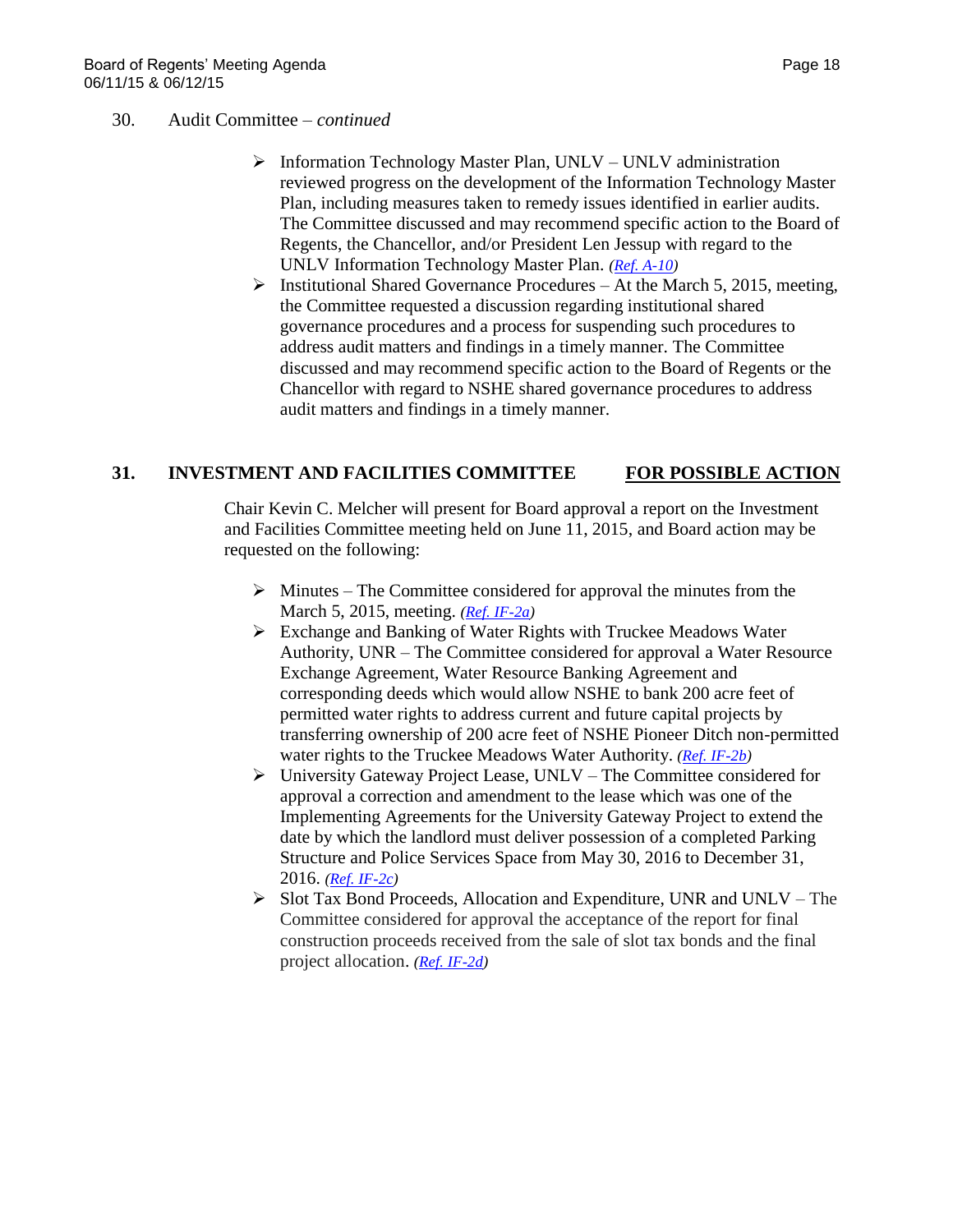- 31. Investment and Facilities Committee *continued*
	- $\triangleright$  Pooled Endowment and Operating Funds; Operating Pool Reserves Staff from Cambridge Associates and System Administration presented a report on asset allocation and investment returns for the pooled Endowment and pooled Operating Funds for the quarter ended March 31, 2015, and on the status of the Operating Pool Reserve. Cambridge Associates and System Administration staff may provide specific recommendations on fund managers which may include hiring, terminating or changing managers. Based on the report of Cambridge Associates and System Administration staff, the Committee may recommend action on asset allocation and investment returns and recommendations, including making recommendations to change the asset allocation, fund managers and/or strategic ranges for the pooled funds.
	- $\triangleright$  Alternate Endowment Management Model As a follow-up to prior Committee discussions, staff provided an update and recommendations on options for a discretionary management model for the Endowment and/or Operating Pool investments. The Committee may recommend the Board provide direction to staff regarding evaluation of alternatives and/or procurement of discretionary management services and related services, for consideration at a future meeting.
	- Midtown Corridor Covenants, Conditions & Restrictions, UNLV The Committee considered for approval authorization to record the Midtown Covenants, Conditions & Restrictions *(CC&R's)* and, after consultation with the Chancellor or his designee, any future amendments to the Midtown CC&R's against all property within the Midtown Corridor that is currently owned by the Board or acquired by the Board in the future and, after consultation with the Chancellor or his designee, to make any minor revisions to the Midtown CC&R's necessary to effectively record them against property currently owned or acquired in the future. *[\(Ref. IF-5\)](http://system.nevada.edu/tasks/sites/Nshe/assets/File/BoardOfRegents/Agendas/2015/jun-mtgs/if-refs/IF-5.pdf)*

### **32. CULTURAL DIVERSITY COMMITTEE FOR POSSIBLE ACTION**

Chair Cedric Crear will present for Board approval a report on the Cultural Diversity Committee meeting held on June 12, 2015, and Board action may be requested on the following:

- $\triangleright$  Minutes The Committee considered for approval the minutes from the March 6, 2015, meeting. *[\(Ref. CD-2\)](http://system.nevada.edu/tasks/sites/Nshe/assets/File/BoardOfRegents/Agendas/2015/jun-mtgs/cd-refs/CD-2.pdf)*
- Committee Charge **–** EDIC co-chairs Dr. Edith Fernandez and Dr. Barbara Sanders reported on recent discussions of the Council relating to the Cultural Diversity Committee charge and presented a recommendation concerning the language contained within the charge. The Committee may recommend the Board direct staff to prepare a proposal to amend the charge which may be presented for a first reading at the next meeting of the Committee. *[\(Ref. CD-8\)](http://system.nevada.edu/tasks/sites/Nshe/assets/File/BoardOfRegents/Agendas/2015/jun-mtgs/cd-refs/CD-8.pdf)*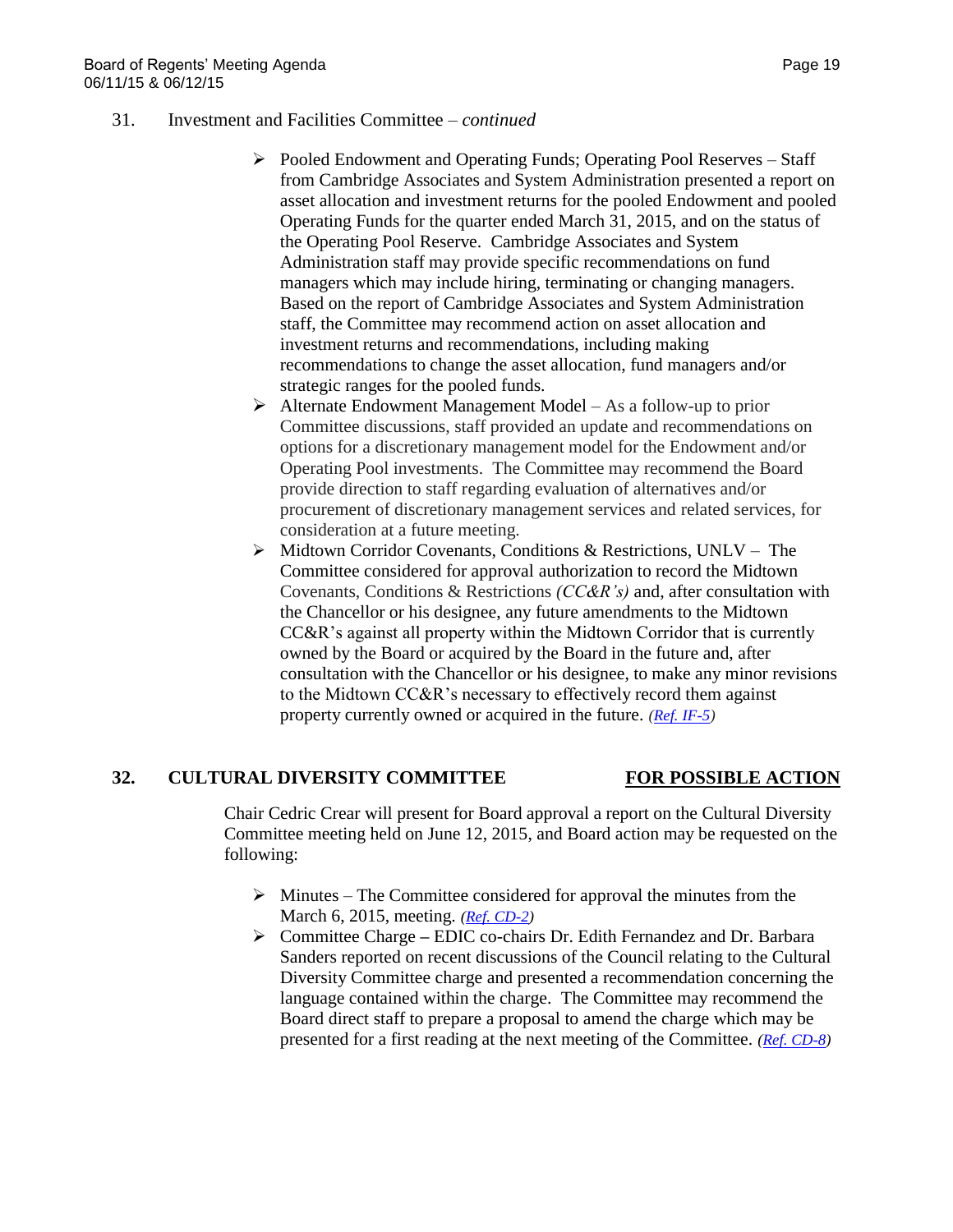# **33. HEALTH SCIENCES SYSTEM COMMITTEE FOR POSSIBLE ACTION**

Chair James Dean Leavitt will present for Board approval a report on the Health Sciences Committee meeting held on June 12, 2015, and Board action may be requested on the following:

 $\triangleright$  Minutes – The Committee considered for approval the minutes from the March 6, 2015, meeting. *[\(Ref. HSS-2\)](http://system.nevada.edu/tasks/sites/Nshe/assets/File/BoardOfRegents/Agendas/2015/jun-mtgs/hss-refs/HSS-2.pdf)*

# **34. FINANCING PLAN AND RESOLUTION TO FOR POSSIBLE ACTION AUTHORIZE PROMISSORY NOTE FOR UNLV HOTEL COLLEGE ACADEMIC BUILDING, UNLV**

President Len Jessup requests approval of the project financing plan and a resolution to authorize the issuance of a promissory note in an amount not to exceed \$20,900,000 to fund the Hotel College academic building, to be repaid from donor contributions and backstopped by Capital Improvement Fee revenues. *[\(Ref. BOR-34\)](http://system.nevada.edu/tasks/sites/Nshe/assets/File/BoardOfRegents/Agendas/2015/jun-mtgs/bor-refs/BOR-34.pdf)*

*ESTIMATED TIME: 20 mins.*

### **35. PERIODIC PRESIDENTIAL FOR POSSIBLE ACTION EVALUATION PROCESS**

The Board will consider adoption of revisions to the existing requirements under *Procedures and Guidelines Manual* Chapter 2, Section 2, subsections 2 and 3 governing the periodic presidential evaluation process. The existing requirements provide for a periodic presidential evaluation process conducted by a Regents' Evaluation Committee appointed by the Board Chair in consultation with the Chancellor and assisted by an evaluation consultant. The Board will consider adoption of the alternative evaluation procedure previously approved for the recent evaluation of University of Nevada, Reno President Marc A. Johnson which involved a process where the Chancellor appoints a committee which reports to the Chancellor, who in turn reports to the Board regarding the presidential evaluation. The Board will also consider changing the current focus on the nine presidential performance evaluation criteria and emphasizing a new set of evaluation metrics proposed by Chancellor Daniel J. Klaich. *[\(Ref. BOR-35\)](http://system.nevada.edu/tasks/sites/Nshe/assets/File/BoardOfRegents/Agendas/2015/jun-mtgs/bor-refs/BOR-35.pdf)*

*ESTIMATED TIME: 30 mins.*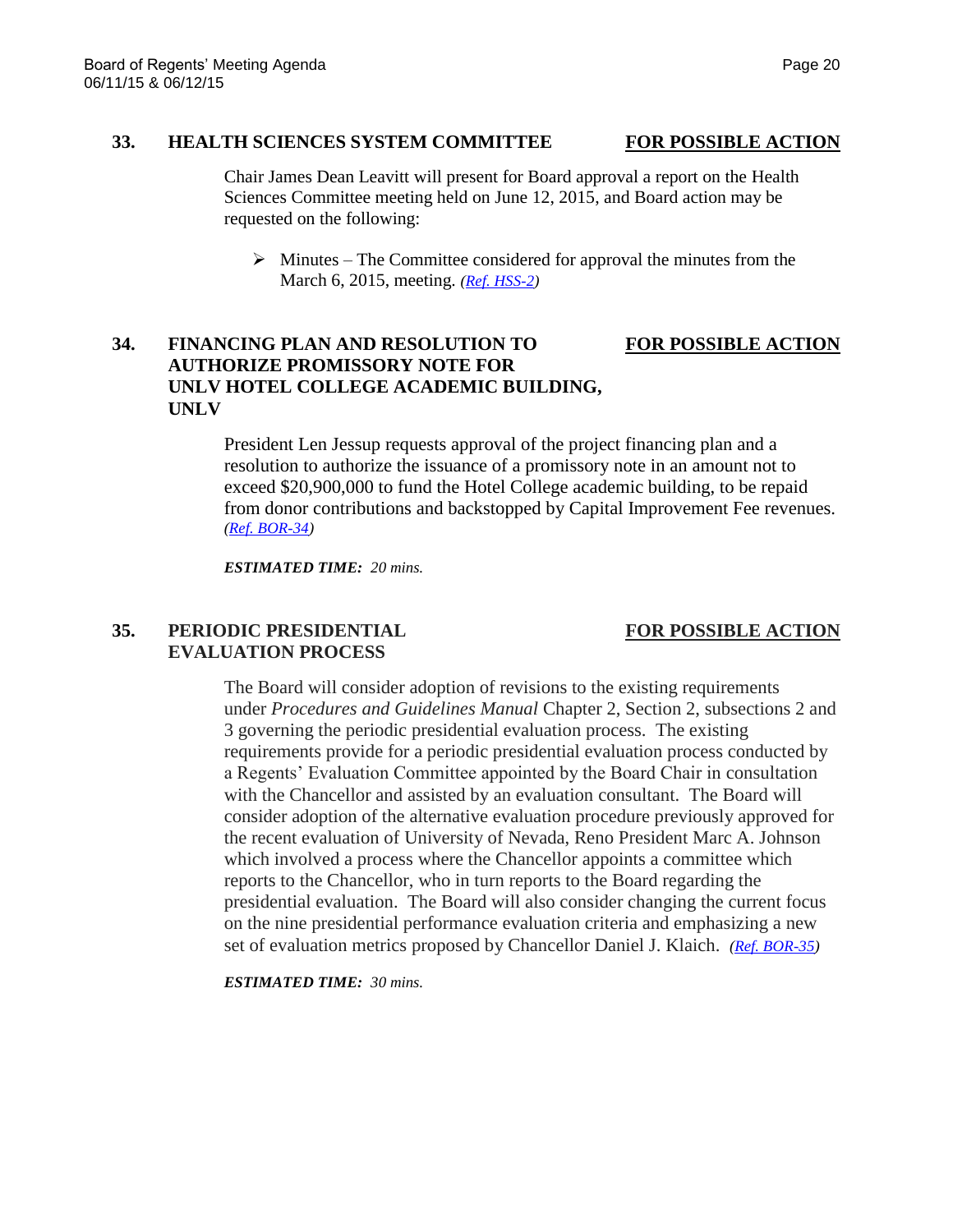### **36.** *HANDBOOK* **REVISION, REGENT FOR POSSIBLE ACTION EMERITUS/EMERITA**

The Board will consider approval of Title 4, Chapter 1, new Section 14, to provide a process for the award of Emeritus/Emerita status to former Regents meeting specified criteria. *[\(Ref. BOR-36\)](http://system.nevada.edu/tasks/sites/Nshe/assets/File/BoardOfRegents/Agendas/2015/jun-mtgs/bor-refs/BOR-36.pdf)*

*ESTIMATED TIME: 10 mins.*

### **37. NEW BUSINESS INFORMATION ONLY**

Items for consideration at future meetings may be suggested. Any discussion of an item under "New Business" is limited to description and clarification of the subject matter of the item, which may include the reasons for the request.

*ESTIMATED TIME: 5 mins.*

### **38. PUBLIC COMMENT INFORMATION ONLY**

Public comment will be taken during this agenda item. No action may be taken on a matter raised under this item until the matter is included on an agenda as an item on which action may be taken. Comments will be limited to two minutes per person. Persons making comment will be asked to begin by stating their name for the record and to spell their last name. The Board Chair may elect to allow additional public comment on a specific agenda item when that agenda item is being considered.

In accordance with Attorney General Opinion No. 00-047, as restated in the Attorney General's Open Meeting Law Manual, the Board Chair may prohibit comment if the content of that comment is a topic that is not relevant to, or within the authority of, the Board of Regents, or if the content is willfully disruptive of the meeting by being irrelevant, repetitious, slanderous, offensive, inflammatory, irrational or amounting to personal attacks or interfering with the rights of other speakers.

*ESTIMATED TIME: 30 mins.*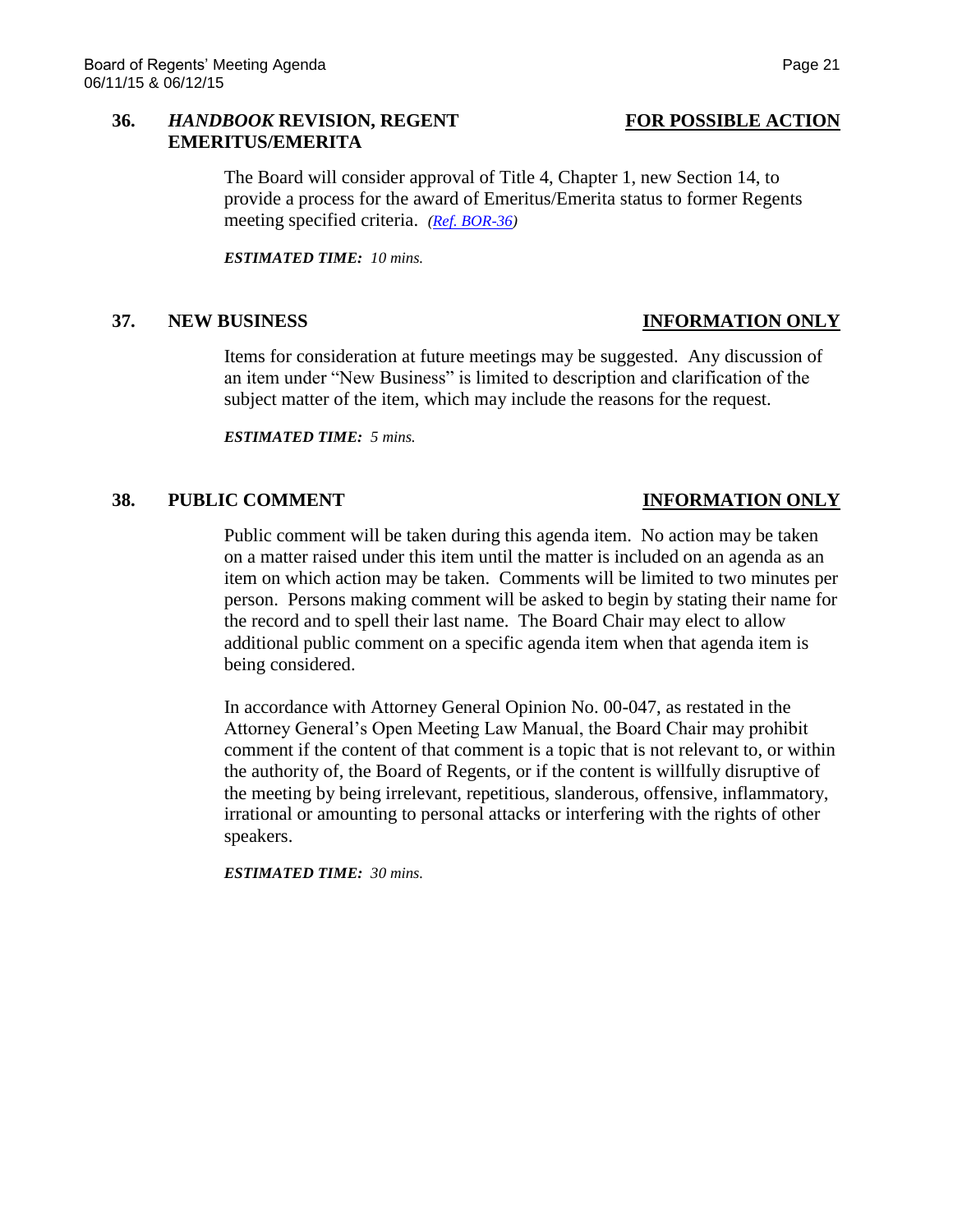POSTED ON THE NEVADA SYSTEM OF HIGHER EDUCATION WEBSITE (http://system.nevada.edu/) AND ON THE NEVADA PUBLIC NOTICE WEBSITE PURSUANT TO NRS 232.2175 (http://notice.nv.gov/), AT THE SYSTEM ADMINISTRATION BUILDINGS AND E-MAILED FOR POSTING AT THE EIGHT NSHE INSTITUTIONS: CSN, Building D, 1st Floor, 6375 W. Charleston Boulevard, Las Vegas, NV 89146 DRI, Maxey Building, 2215 Raggio Parkway, Reno, NV 89512 DRI, Southern Nevada Science Center, 755 E. Flamingo Road, Las Vegas, NV 89119 GBC, Berg Hall, 1500 College Parkway, Elko, NV 89801 NSC, Great Hall, 1125 Nevada State Drive, Henderson, NV 89015 TMCC, Red Mountain Building (RDMT 200), 7000 Dandini Boulevard, Reno, NV 89512 UNLV, Flora Dungan Humanities Building (FDH), 1st & 7th Floors, 4505 Maryland Pkwy, Las Vegas, NV 89154 UNR, Clark Administration, University of Nevada, Reno, Reno, NV 89557 WNC, Bristlecone Building Lobby, 2201 W. College Parkway, Carson City, NV 89703 System Administration, 4300 S. Maryland Parkway, Las Vegas, NV 89119

System Administration, 2601 Enterprise Road, Reno, NV 89512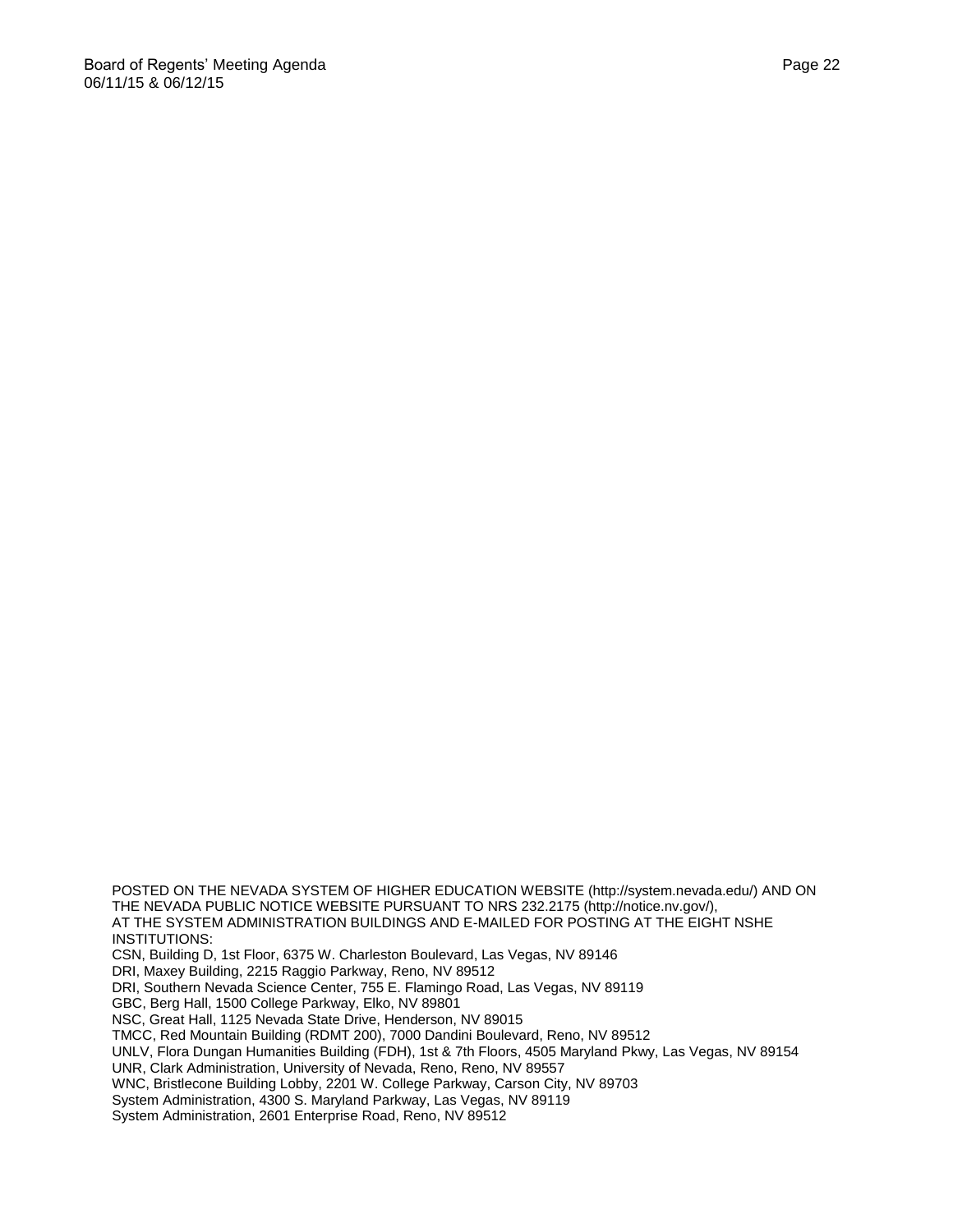# **Appendix A**

**PLEASE NOTE: Additional information regarding these bills, including the text of introduced bills, may be accessed on the Legislative Counsel Bureau website at: http://www.leg.state.nv.us/.See links on the right hand side of the screen, under heading "78th (2015) Session."**

| 78th Legislative Session Update (2015)<br>As of 05/26/15 |                                                      |                                                                                                                                                                                |  |
|----------------------------------------------------------|------------------------------------------------------|--------------------------------------------------------------------------------------------------------------------------------------------------------------------------------|--|
| <b>BILL#</b>                                             | <b>SPONSOR</b>                                       | <b>TOPIC</b>                                                                                                                                                                   |  |
| <b>AB20</b>                                              | <b>Government Affairs</b>                            | Revises provisions relating to the budget of the<br><b>Executive Department of State Government.</b><br>(BDR 31-287)                                                           |  |
| <b>AB23</b>                                              | Legislative Operations and<br>Elections              | Makes various changes to provisions governing<br>elections. (BDR 24-446)                                                                                                       |  |
| <b>AB24</b>                                              | <b>Government Affairs</b>                            | Authorizes payroll offsets to recover delinquent<br>balances on state-issued travel charge cards. (BDR 23-<br>458)                                                             |  |
| <b>AB27</b>                                              | Education                                            | Makes various changes regarding the licensure of<br>educational personnel. (BDR 34-315)                                                                                        |  |
| <b>AB30</b>                                              | Education                                            | Revises provisions relating to plans to improve the<br>achievement of pupils enrolled in public schools<br>in this State. (BDR 34-312)                                         |  |
| <b>AB49</b>                                              | Committee on Judiciary                               | Revises provisions relating to crimes. (BDR 15-158)                                                                                                                            |  |
| <b>AB53</b>                                              | <b>Government Affairs</b>                            | Revises provisions relating to administrative procedure.<br>(BDR 18-160)                                                                                                       |  |
| <b>AB60</b>                                              | Legislative Operations and<br>Elections              | Revises provisions relating to ethics in government.<br>(BDR 23-309)                                                                                                           |  |
| <b>AB63</b>                                              | Legislative Operations and<br>Elections              | Clarifies that certain candidates who are elected despite<br>ending their campaigns must file with the<br>Secretary of State certain campaign finance reports.<br>(BDR 24-436) |  |
| <b>AB76</b>                                              | Education                                            | Makes various changes relating to the education of<br>veterans and their dependents. (BDR 34-296)                                                                              |  |
| <b>AB93</b>                                              | Assemblywoman Benitez-<br>Thompson                   | Revises provisions relating to the continuing education<br>required to renew certain licenses. (BDR 54-27)                                                                     |  |
| <b>AB106</b>                                             | <b>Government Affairs</b>                            | Revises provisions related to public works. (BDR 28-<br>244)                                                                                                                   |  |
| <b>AB125</b>                                             | Judiciary                                            | Revises provisions relating to constructional defects.<br>(BDR 3-588)                                                                                                          |  |
| <b>AB135</b>                                             | <b>Government Affairs</b>                            | Revises provisions relating to schedules for the<br>retention and disposal of official state records.<br>(BDR 19-547)                                                          |  |
| <b>AB150</b>                                             | Assemblymen Stewart,<br>Carrillo, Flores, and Nelson | Revises provisions governing the Governor Guinn<br>Millennium Scholarship Program. (BDR 34-200)                                                                                |  |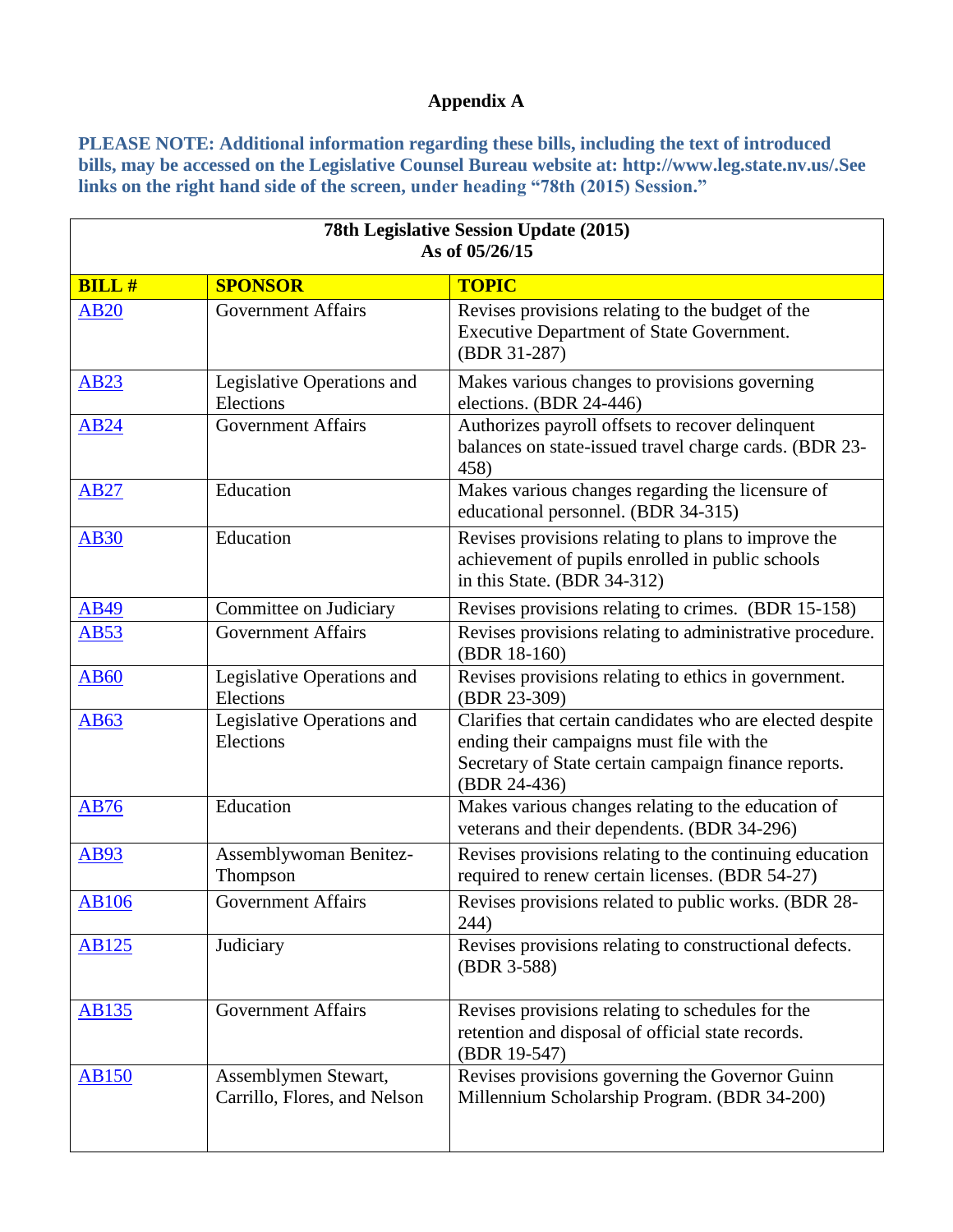| <b>BILL#</b> | <b>SPONSOR</b>                                         | <b>TOPIC</b>                                                                |
|--------------|--------------------------------------------------------|-----------------------------------------------------------------------------|
| <b>AB159</b> | <b>Government Affairs</b>                              | Makes various changes to provisions governing public<br>works. (BDR 28-936) |
| AB161        | Assemblywoman                                          | Authorizes certain businesses to apply to the Office of                     |
|              | <b>Bustamante-Adams</b>                                | Economic Development for a partial abatement from                           |
|              |                                                        | certain taxes. (BDR 32-699)                                                 |
| AB162        | Assemblymen Munford,                                   | Revises provisions governing the use of portable event                      |
|              | Wheeler, Ohrenschall, and                              | recording devices by law enforcement. (BDR 23-443)                          |
|              | Shelton                                                |                                                                             |
|              |                                                        |                                                                             |
| <b>AB166</b> | Assemblymen Benitez-                                   | Provides for the establishment of the State Seal of                         |
|              | Thompson, Diaz, Elliot                                 | Biliteracy Program. (BDR 34-526)                                            |
|              | Anderson, Bustamante                                   |                                                                             |
|              | Adams, Carrillo, Araujo, and                           |                                                                             |
|              | Joiner; Senators Denis, and                            |                                                                             |
|              | Kihuen                                                 |                                                                             |
| <b>AB177</b> | Assemblymen Seaman, Fiore,                             | Revises provisions governing elections. (BDR 24-627)                        |
|              | Shelton, Moore, Gardner,                               |                                                                             |
|              | Paul Anderson, Dickman,<br>Dooling, Ellison, Hambrick, |                                                                             |
|              | Hansen, Jones, Munford,                                |                                                                             |
|              | Nelson, O'Neill, Silberkraus,                          |                                                                             |
|              | Stewart, Titus, and                                    |                                                                             |
|              | Trowbridge; Senators                                   |                                                                             |
|              | Goicoechea, Gustavson,                                 |                                                                             |
|              | Hardy, and Settelmeyer                                 |                                                                             |
| <b>AB180</b> | Assemblymen Armstrong,                                 | Revises provisions governing the biennial audit                             |
|              | Edwards, Kirner, Hambrick,                             | requirements for the Public Employees' Retirement                           |
|              | O'Neill, Elliot Anderson, Paul                         | System. (BDR 23-569)                                                        |
|              | Anderson, Bustamante                                   |                                                                             |
|              | Adams, Diaz, Dickman,                                  |                                                                             |
|              | Dooling, Ellison, Fiore,                               |                                                                             |
|              | Flores, Gardner, Hickey,                               |                                                                             |
|              | Jones, Kirkpatrick, Moore,                             |                                                                             |
|              | Munford, Nelson,<br>Ohrenschall, Oscarson,             |                                                                             |
|              | Seaman, Silberkraus, Stewart,                          |                                                                             |
|              | Titus, Trowbridge, Wheeler,                            |                                                                             |
|              | and Woodbury; Senator                                  |                                                                             |
|              | Harris                                                 |                                                                             |
| <b>AB182</b> | Kirner, Wheeler, Hambrick,                             | Revises provisions relating to collective bargaining by                     |
|              | Dickman, Edwards, Ellison,                             | local government employers. (BDR 23-646)                                    |
|              | Gardner, Jones, Nelson, and                            |                                                                             |
|              | Oscarson                                               |                                                                             |
| <b>AB190</b> | Kirner, Wheeler, Hickey,                               | Revises provisions governing public employees'                              |
|              | Jones, Dickman, Ellison,                               | retirement. (BDR 23-184)                                                    |
|              | Hansen, and Oscarson                                   |                                                                             |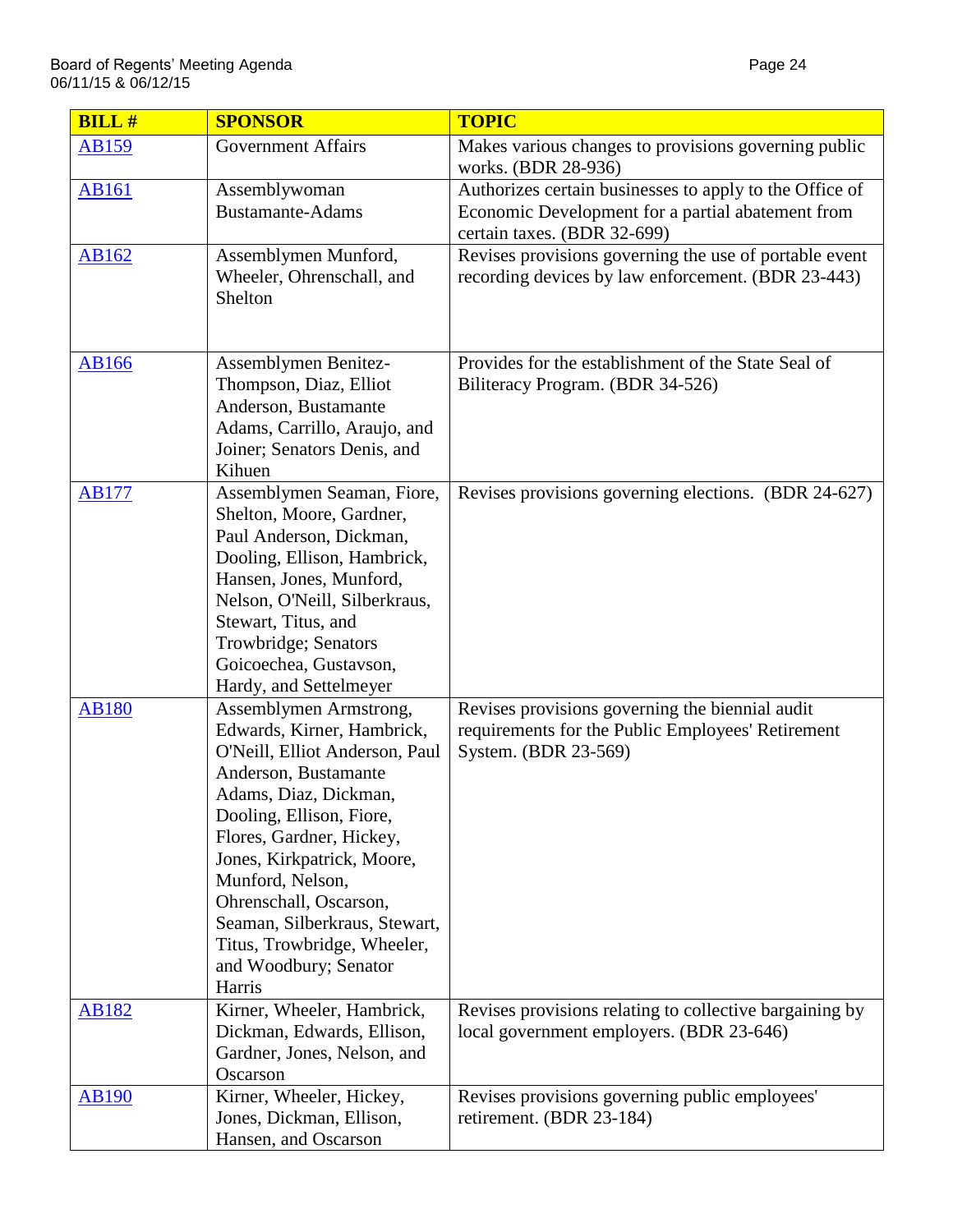| <b>BILL#</b> | <b>SPONSOR</b>                                                                                                                                                                                                                                                                             | <b>TOPIC</b>                                                                                                                                                                      |
|--------------|--------------------------------------------------------------------------------------------------------------------------------------------------------------------------------------------------------------------------------------------------------------------------------------------|-----------------------------------------------------------------------------------------------------------------------------------------------------------------------------------|
| <b>AB196</b> | Seaman, Fiore, Moore, Jones,<br>and Shelton                                                                                                                                                                                                                                                | Makes various changes relating to investments of<br>public money. (BDR 31-857)                                                                                                    |
| <b>AB198</b> | Assemblymen Oscarson, and<br>Wheeler; Senators<br>Goicoechea, and Settelmeyer                                                                                                                                                                                                              | Requires the Legislative Committee on Public Lands to<br>conduct a study concerning water conservation and<br>alternative sources of water for Nevada communities.<br>(BDR S-805) |
| <b>AB205</b> | Assemblymen Thompson,<br>Flores, Araujo, Diaz, Elliot<br>Anderson, Joiner, Spiegel,<br>and Swank; Senators<br>Atkinson, Ford, Kihuen,<br>Spearman, Denis, and Harris                                                                                                                       | Creates the Nevada Advisory Commission on<br>Mentoring. (BDR 34-116)                                                                                                              |
| <b>AB221</b> | Kirner                                                                                                                                                                                                                                                                                     | Revises provisions relating to data concerning pupils.<br>(BDR 34-147                                                                                                             |
| AB234        | Assemblymen Munford,<br>Hickey, Diaz, Thompson,<br>Flores, Elliot Anderson,<br>Araujo, Benitez-Thompson,<br><b>Bustamante Adams,</b><br>Kirkpatrick, Neal,<br>Ohrenschall, Sprinkle,<br>Swank, and Wheeler;<br>Senators Manendo, Atkinson,<br>Denis, Kihuen, Ford, Harris,<br>and Spearman | Enacts provisions related to multicultural education.<br>(BDR 34-102)                                                                                                             |
| <b>AB236</b> | Assemblymen Neal, Spiegel,<br>Thompson, Elliot Anderson,<br>Araujo, Benitez-Thompson,<br>Bustamante Adams, Carlton,<br>Carrillo, Diaz, Flores, Joiner,<br>Kirkpatrick, Munford,<br>Ohrenschall, Sprinkle, and<br>Swank; Senators Atkinson,<br>and Spearman                                 | Enacts provisions related to the promotion of public<br>engagement by state agencies. (BDR 18-697)                                                                                |
| <u>AB239</u> | Assemblymen Elliot<br>Anderson, Ohrenschall,<br>Hansen, Spiegel, Wheeler,<br>Araujo, Benitez-Thompson,<br>Bustamante Adams, Carrillo,<br>Diaz, Flores, Joiner, Neal,<br>and Sprinkle; Senator<br>Manendo                                                                                   | Regulates operators of unmanned aerial vehicles in this<br>State. (BDR 44-8)                                                                                                      |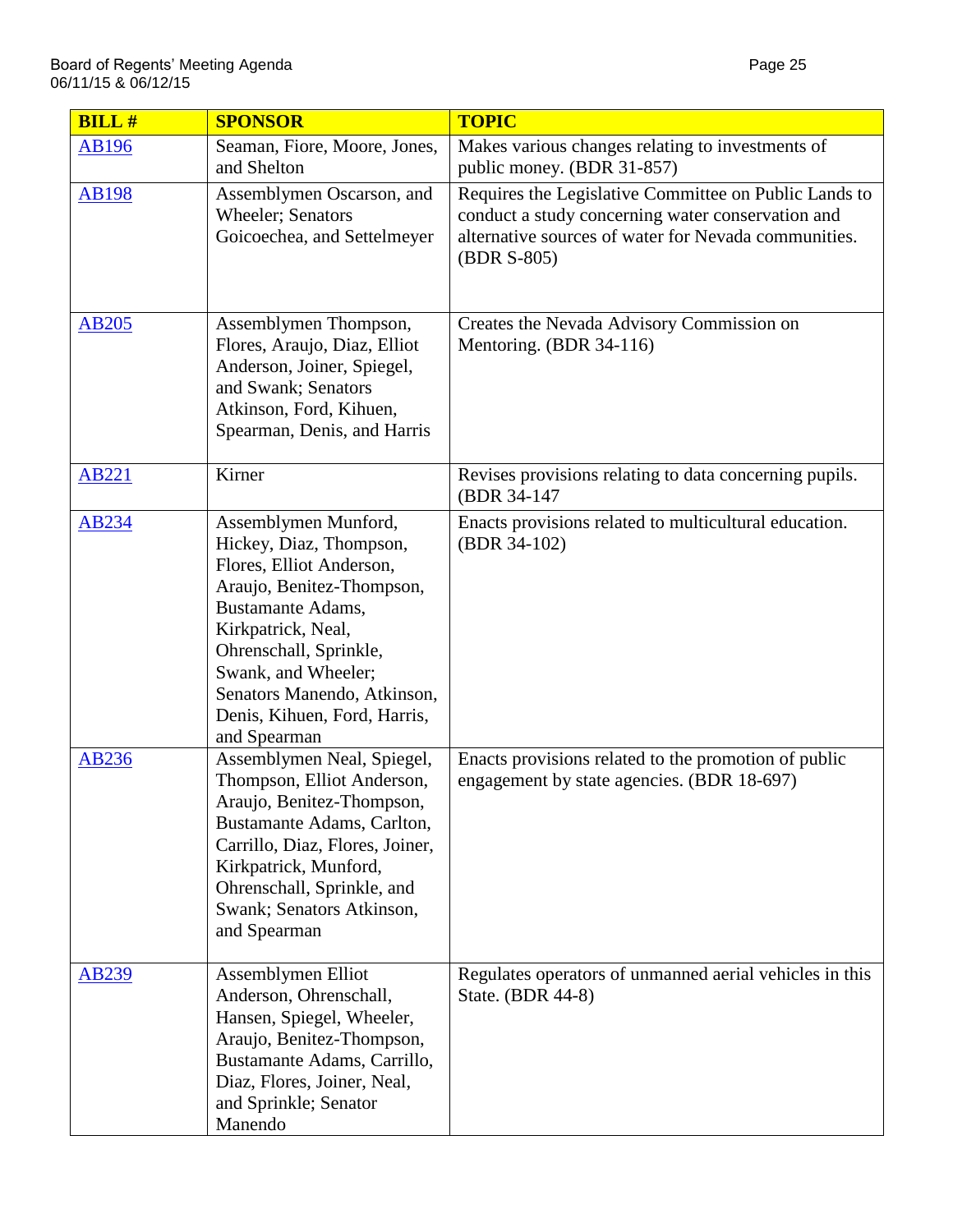| <b>BILL#</b> | <b>SPONSOR</b>                                                                                                                                                                                                                                                                                                                                                  | <b>TOPIC</b>                                                                                                                                                                                         |
|--------------|-----------------------------------------------------------------------------------------------------------------------------------------------------------------------------------------------------------------------------------------------------------------------------------------------------------------------------------------------------------------|------------------------------------------------------------------------------------------------------------------------------------------------------------------------------------------------------|
| AB242        | Committee on Health and<br><b>Human Services</b>                                                                                                                                                                                                                                                                                                                | Prescribes requirements concerning the care of patients<br>in facilities for skilled nursing. (BDR 40-417)                                                                                           |
| <b>AB252</b> | Committee on Legislative<br><b>Operations and Elections</b>                                                                                                                                                                                                                                                                                                     | Revises provisions relating to elections. (BDR 17-737)                                                                                                                                               |
| <b>AB253</b> | Committee on Legislative<br><b>Operations and Elections</b>                                                                                                                                                                                                                                                                                                     | Requires proof of identity for voting. (BDR 24-1125)                                                                                                                                                 |
| <b>AB257</b> | Edwards, and Elliot<br>Anderson                                                                                                                                                                                                                                                                                                                                 | Creates the Nevada Defense Support Committee within<br>the Governor's Office of Economic Development.<br>(BDR 18-1051)                                                                               |
| <b>AB266</b> | Dickman, Fiore, Jones,<br>Hansen, Moore, Dooling,<br>Ellison, Gardner, Hambrick,<br>Hickey, Nelson, O'Neill,<br>Oscarson, Seaman, Shelton,<br>Titus, Trowbridge, and<br>Wheeler                                                                                                                                                                                 | Requires proof of identity for voting. (BDR 24-919)                                                                                                                                                  |
| <b>AB289</b> | Assemblymen Araujo,<br>Kirkpatrick, Benitez-<br>Thompson, Joiner, Paul<br>Anderson, Armstrong,<br>Bustamante Adams, Carlton,<br>Carrillo, Diaz, Flores,<br>Hambrick, Munford, Neal,<br>Nelson, Ohrenschall, O'Neill,<br>Oscarson, Silberkraus,<br>Spiegel, Sprinkle, Stewart,<br>Swank, and Thompson;<br>Senators Denis, Atkinson,<br>Kihuen, Harris, and Hardy | Directs the Legislative Commission to appoint a<br>committee to conduct an interim study concerning<br>issues related to the provision of mental health<br>services. (BDR S-693)                     |
| AB292        | Assemblyman Oscarson;<br>Senators Hardy, and<br>Goicoechea                                                                                                                                                                                                                                                                                                      | Revises provisions relating to providers of health care<br>who provide services through telehealth and various<br>other provisions relating to insurance coverage for such<br>services. (BDR 54-606) |
| <b>AB302</b> | Hambrick, and Silberkraus                                                                                                                                                                                                                                                                                                                                       | Makes various changes relating to statewide primary<br>elections. (BDR 24-801)                                                                                                                       |
| <b>AB320</b> | Silberkraus, Woodbury,<br>Gardner, and Seaman                                                                                                                                                                                                                                                                                                                   | Designates certain elective offices as nonpartisan<br>offices. (BDR 24-923)                                                                                                                          |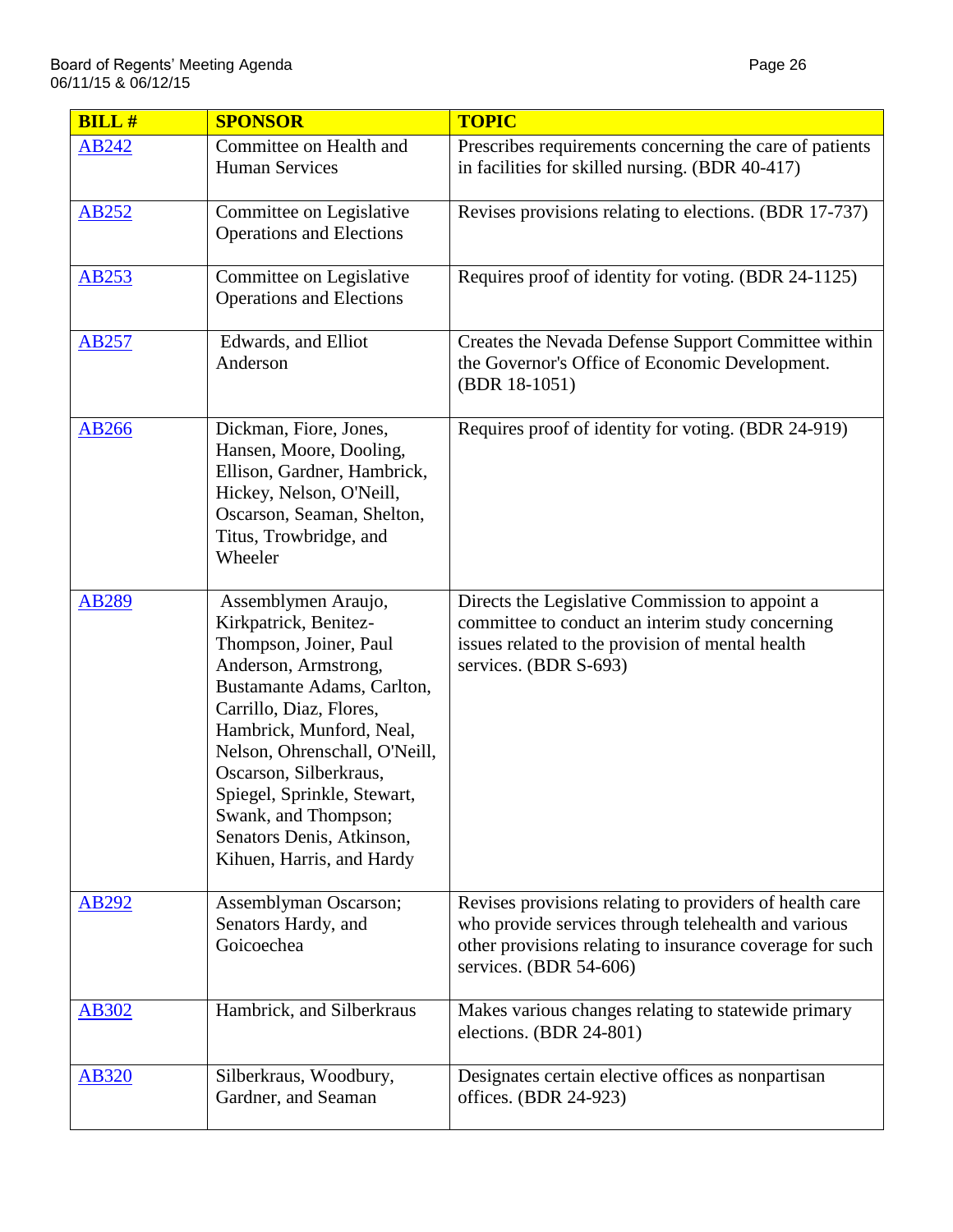| <b>BILL#</b> | <b>SPONSOR</b>                                    | <b>TOPIC</b>                                                                                                   |
|--------------|---------------------------------------------------|----------------------------------------------------------------------------------------------------------------|
| AB321        | Assemblymen Silberkraus,                          | Clarifies that the jurisdiction of school police officers                                                      |
|              | Dooling, Trowbridge,                              | extends to all charter school property, buildings and                                                          |
|              | Gardner, Seaman, Paul                             | facilities. (BDR 34-925)                                                                                       |
|              | Anderson, Armstrong,                              |                                                                                                                |
|              | Dickman, Edwards, Ellison,                        |                                                                                                                |
|              | Fiore, Flores, Hambrick,                          |                                                                                                                |
|              | Hickey, Jones, Kirner,<br>Moore, Nelson, O'Neill, |                                                                                                                |
|              | Oscarson, Stewart, Titus,                         |                                                                                                                |
|              | Wheeler, and Woodbury;                            |                                                                                                                |
|              | Senators Manendo, and                             |                                                                                                                |
|              | Harris                                            |                                                                                                                |
| AB332        | Kirkpatrick, Benitez-                             | Makes various changes concerning government                                                                    |
|              | Thompson, Carlton, and                            | purchasing and bidding. (BDR 28-256)                                                                           |
|              | Hickey                                            |                                                                                                                |
| AB345        | Assemblywoman Neal;                               | Revises provisions relating to certain government                                                              |
|              | <b>Senator Ford</b>                               | contracts. (BDR 27-398)                                                                                        |
| AB352        | Assemblymen Ellison,                              | Revises provisions relating to permits to carry                                                                |
|              | Wheeler, Fiore, Oscarson,                         | concealed firearms. (BDR 15-1070)                                                                              |
|              | Dooling, Dickman, Jones,                          |                                                                                                                |
|              | Moore, O'Neill, and Seaman;                       |                                                                                                                |
|              | <b>Senator Gustavson</b>                          |                                                                                                                |
| AB353        | Assemblymen Dickman,                              | Revises provisions governing public purchasing and                                                             |
|              | Moore, Fiore, Trowbridge,                         | contracting. (BDR 27-920)                                                                                      |
|              | Jones, Ellison, Munford,                          |                                                                                                                |
|              | Oscarson, Seaman, Shelton,                        |                                                                                                                |
|              | Titus, and Wheeler; Senators                      |                                                                                                                |
|              | Gustavson, and Settelmeyer                        |                                                                                                                |
|              |                                                   |                                                                                                                |
| <b>AB355</b> | Fiore                                             | Revises provisions governing administrative                                                                    |
|              |                                                   | regulations. (BDR 18-843)                                                                                      |
| <b>AB388</b> | Paul Anderson, Kirkpatrick,<br>and Armstrong      | Revises provisions governing certain leaves of absence<br>for military duty for public officers and employees. |
|              |                                                   | (BDR 23-180)                                                                                                   |
| AB395        | Gardner, Fiore, Jones,                            | Revises provisions relating to the State Public Charter                                                        |
|              | Silberkraus, and Woodbury                         | School Authority. (BDR 34-902)                                                                                 |
| AB399        | Neal, Bustamante Adams,                           | Directs the Office of Economic Development to create                                                           |
|              | and Araujo                                        | a pilot program to encourage the growth of existing                                                            |
|              |                                                   | businesses in this State. (BDR S-46)                                                                           |
|              |                                                   |                                                                                                                |
| <b>AB403</b> | Assemblymen Shelton, and                          | Revises provisions concerning peace officers.                                                                  |
|              | Jones; Senator Ford                               | (BDR 23-813)                                                                                                   |
| AB421        | Committee on Education                            | Creates the Spending and Government Efficiency                                                                 |
|              |                                                   | Commission for public education in this State.                                                                 |
|              |                                                   | (BDR S-1083)                                                                                                   |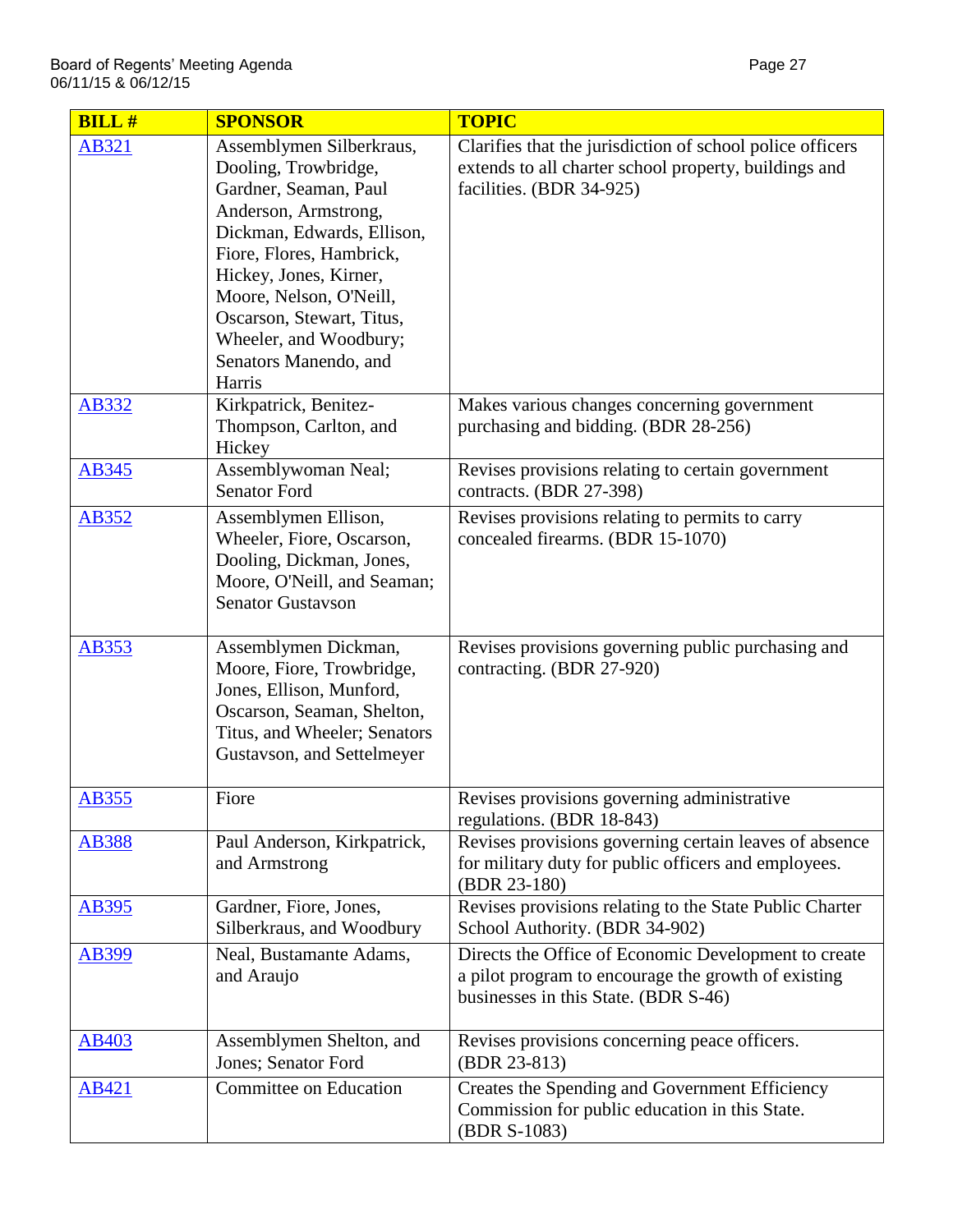| <b>BILL#</b> | <b>SPONSOR</b>                                              | <b>TOPIC</b>                                                                                                                                                                                                           |
|--------------|-------------------------------------------------------------|------------------------------------------------------------------------------------------------------------------------------------------------------------------------------------------------------------------------|
| AB436        | Committee on Ways and<br>Means                              | Eliminates longevity payments for state employees.<br>(BDR 23-1157)                                                                                                                                                    |
| <b>AB451</b> | <b>Committee on Taxation</b>                                | Revises provisions relating to the University of<br>Nevada, Las Vegas, Campus Improvement Authority.<br>(BDR S-1075)                                                                                                   |
| <b>AB455</b> | Committee on Legislative<br><b>Operations and Elections</b> | Directs the Legislative Commission to appoint a<br>committee to conduct an interim study regarding the<br>present and future supplies of water and allocation<br>levels in this State. (BDR S-481)                     |
| <b>AB456</b> | Committee on Legislative<br><b>Operations and Elections</b> | Abolishes certain committees, boards, funds and<br>panels. (BDR 38-551)                                                                                                                                                |
| AB459        | Committee on Legislative<br><b>Operations and Elections</b> | Revises provisions relating to elections. (BDR 24-<br>1082)                                                                                                                                                            |
| AB460        | Committee on Legislative<br><b>Operations and Elections</b> | Expresses the intent of the Legislature to increase its<br>membership in the next reapportionment and<br>redistricting cycle. (BDR 17-1126)                                                                            |
| AB461        | Committee on Legislative<br><b>Operations and Elections</b> | Revises provisions governing elections. (BDR 24-614)                                                                                                                                                                   |
| AB462        | Committee on Legislative<br><b>Operations and Elections</b> | Makes various changes relating to elections. (BDR 24-<br>615)                                                                                                                                                          |
| AB463        | Committee on Health and<br><b>Human Services</b>            | Enacts the Recognition of Emergency Medical Services<br>Personnel Licensure Interstate Compact. (BDR 40-<br>1020)                                                                                                      |
| AB464        | <b>Committee on Taxation</b>                                | Revises provisions relating to state financial<br>administration. (BDR 32-851)                                                                                                                                         |
| AB466        | Committee on Ways and<br>Means                              | Revises provisions relating to the repayment of loans or<br>other distributions of money made from the Renewable<br>Energy Account to an officer or employee of the State.<br>(BDR 23-1154)                            |
| AB482        | Committee on Ways and<br>Means                              | Provides for the establishment of a Veterans Policy<br>Leadership Institute within the Nevada System of<br>Higher Education and provides for the preparation of<br>certain reports relating to veterans. (BDR 34-1197) |
| AB485        | Committee on Ways and<br>Means                              | Revises provisions governing the duties and structure<br>of the Office of Science, Innovation and Technology.<br>(BDR 18-1155)                                                                                         |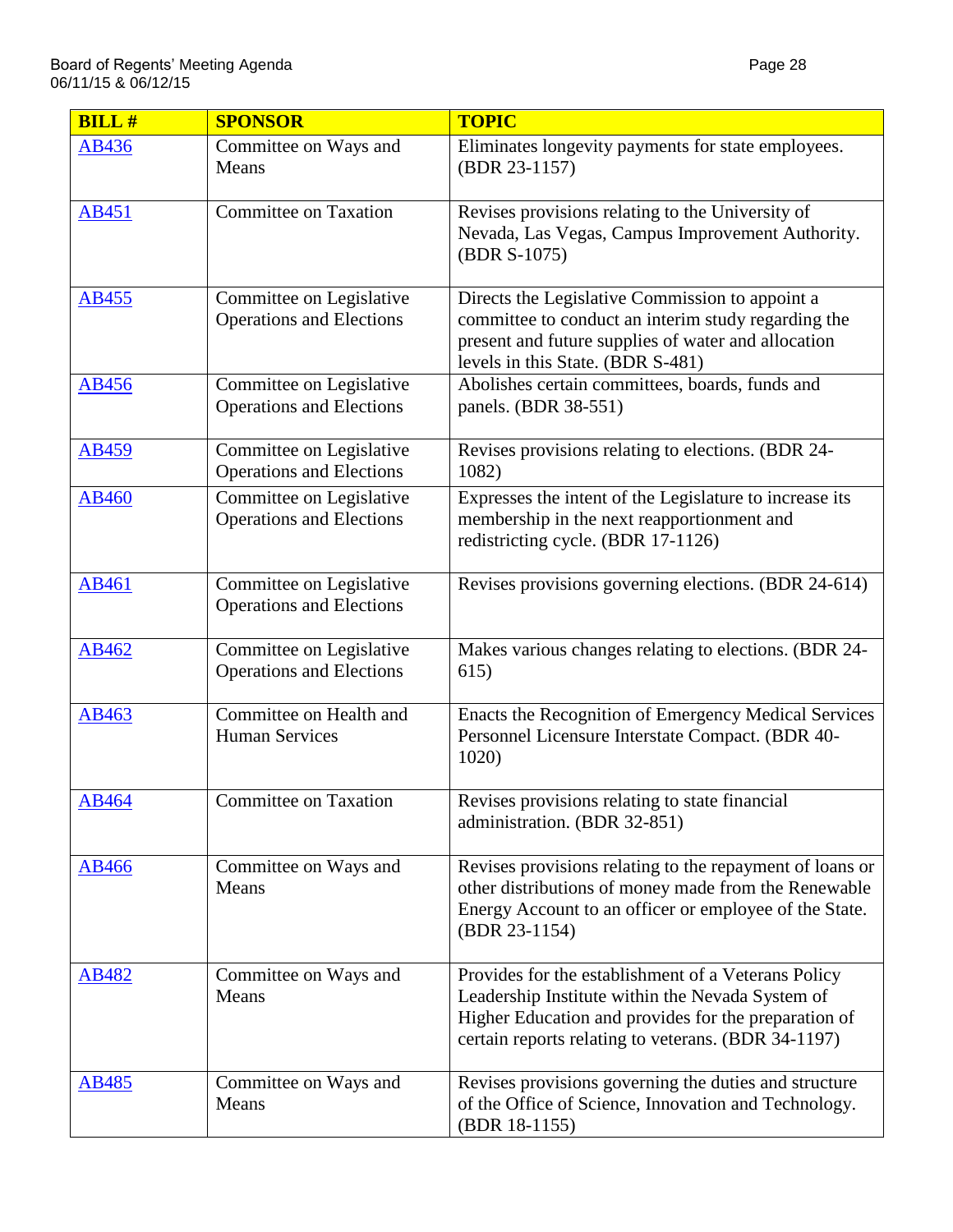| <b>BILL#</b>     | <b>SPONSOR</b>                                                                                                                                                                                                                   | <b>TOPIC</b>                                                                                                                                                                                                   |
|------------------|----------------------------------------------------------------------------------------------------------------------------------------------------------------------------------------------------------------------------------|----------------------------------------------------------------------------------------------------------------------------------------------------------------------------------------------------------------|
| AB487            | Assemblymen Oscarson,<br>Wheeler, Woodbury,<br>Armstrong, Edwards;<br>Silberkraus and Stewart                                                                                                                                    | Revises provisions governing firearms. (BDR 5-1279)                                                                                                                                                            |
| <b>*AB150</b>    | Assemblymen Daly,<br>Kirkpatrick, Bobzien,<br>Benitez-Thompson,<br><b>Bustamante</b><br>Adams, Carlton, Healey,<br>Ohrenschall, Pierce, and<br>Sprinkle; Senator Smith                                                           | Creates the Legislative Committee on Governmental<br>Oversight and Accountability. (BDR 17-739)                                                                                                                |
| <b>*AB218</b>    | <b>Government Affairs</b>                                                                                                                                                                                                        | Revises provisions relating to public works. (BDR 28-<br>981)                                                                                                                                                  |
| *AB391           | Assemblymen Daly and<br><b>Bozien</b>                                                                                                                                                                                            | Revises provisions relating to energy. (BDR 58-1025)                                                                                                                                                           |
| AJR <sub>5</sub> | Silberkraus, Dickman,<br>Gardner, O'Neill, Seaman,<br>and Titus                                                                                                                                                                  | Proposes to amend the Nevada Constitution to<br>authorize the Governor to reduce or veto appropriations<br>or authorizations to expend money. (BDR C-924)                                                      |
| AJR6             | Munford, Ohrenschall, and<br>Wheeler                                                                                                                                                                                             | Proposes to amend the Nevada Constitution to allow<br>the Legislature to authorize a lottery for support of the<br>public education of children and the health and welfare<br>of senior citizens. (BDR C-1000) |
| AJR8             | Assemblymen Dickman,<br>Wheeler, Armstrong, Jones,<br>Fiore, Paul Anderson,<br>Edwards, Ellison, Gardner,<br>O'Neill, Oscarson, Seaman,<br>Shelton, Silberkraus, Titus,<br>and Trowbridge; Senators<br>Gustavson, and Goicoechea | Proposes to amend the Nevada Constitution to require<br>approval of certain initiative measures by a two-thirds<br>vote. (BDR C-916)                                                                           |
| SB5              | Legislative Operations and<br>Elections                                                                                                                                                                                          | Revises provisions governing elections for nonpartisan<br>offices. (BDR 24-90)                                                                                                                                 |
| <b>SB24</b>      | Commerce, Labor and<br>Energy                                                                                                                                                                                                    | Revises provisions governing unemployment<br>compensation. (BDR 53-383)                                                                                                                                        |
| <b>SB62</b>      | Legislative Operations and<br>Elections                                                                                                                                                                                          | Revises provisions governing the employment,<br>promotion, dismissal, demotion and suspension of state<br>employees. (BDR 23-285)                                                                              |
| <b>SB70</b>      | <b>Government Affairs</b>                                                                                                                                                                                                        | Revises provisions governing meetings of public<br>bodies. (BDR 19-155)                                                                                                                                        |
| <b>SB76</b>      | Education                                                                                                                                                                                                                        | Revises provisions governing the Western Interstate<br>Commission for Higher Education. (BDR 34-320)                                                                                                           |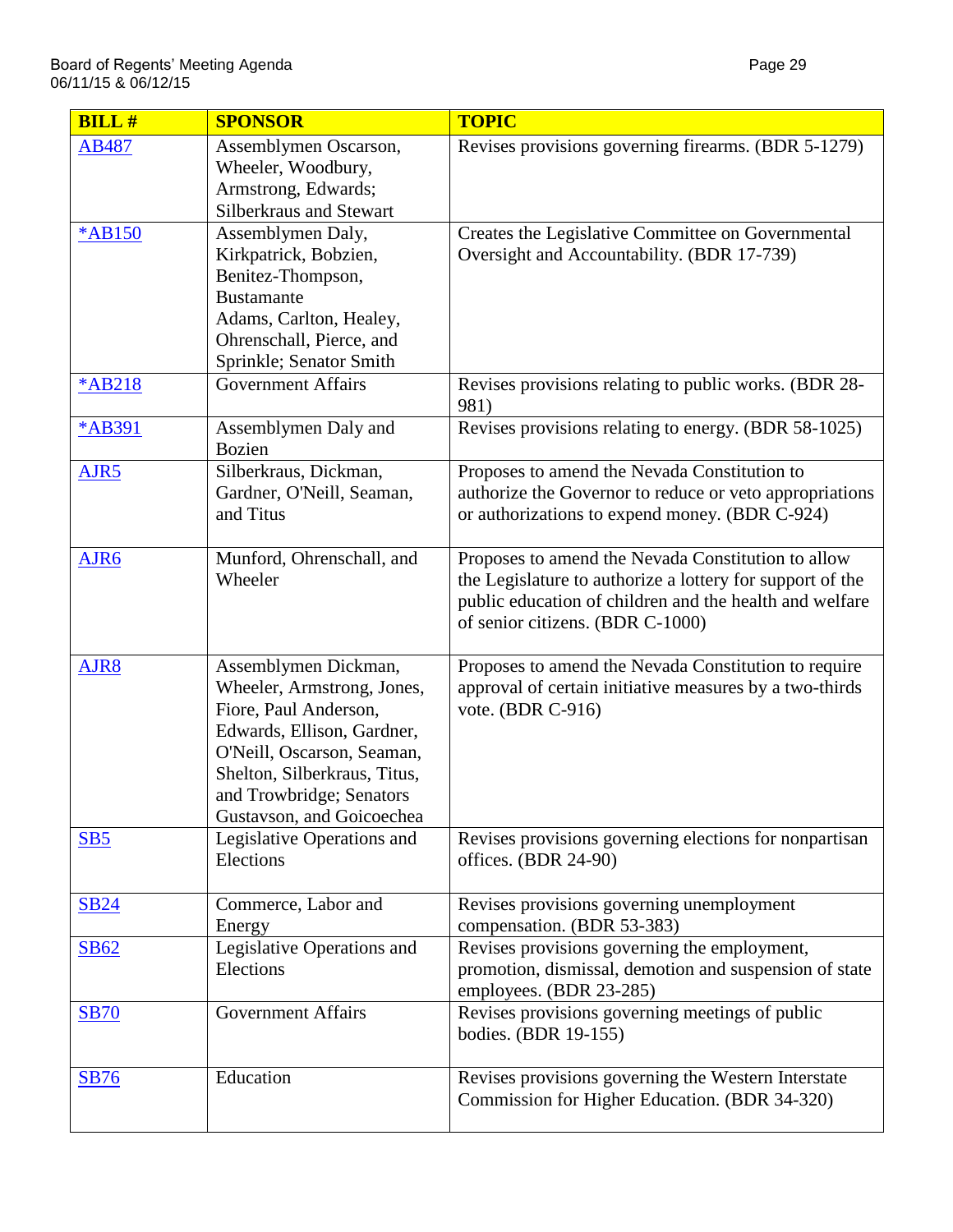| <b>BILL#</b> | <b>SPONSOR</b>                                                                                                                                                                             | <b>TOPIC</b>                                                                                                                                 |
|--------------|--------------------------------------------------------------------------------------------------------------------------------------------------------------------------------------------|----------------------------------------------------------------------------------------------------------------------------------------------|
| <b>SB93</b>  | Committee on Revenue and<br><b>Economic Development</b>                                                                                                                                    | Authorizes certain businesses to apply to the Office of<br>Economic Development for a partial abatement from<br>certain taxes. (BDR 32-291)  |
| <b>SB104</b> | Senator Settelmeyer                                                                                                                                                                        | Makes various changes relating to political advertising.<br>(BDR 24-86)                                                                      |
| <b>SB108</b> | <b>Senator Settelmeyer</b>                                                                                                                                                                 | Revises provisions relating to public works projects.<br>(BDR 28-598)                                                                        |
| <b>SB111</b> | <b>Senators Ford and Atkinson</b>                                                                                                                                                          | Providing for the use of portable event recording<br>devices by local law enforcement agencies in certain<br>counties. (BDR 23-618)          |
| <b>SB119</b> | Senators Harris and<br>Kieckhefer                                                                                                                                                          | Revises provisions relating to educational facilities.<br>(BDR 28-732)                                                                       |
| <b>SB126</b> | Education                                                                                                                                                                                  | Revises provisions relating to education. (BDR 34-408)                                                                                       |
| <b>SB128</b> | Senators Woodhouse, Denis,<br>Parks, Kihuen, and<br>Segerblom; Assemblymen<br>Elliot Anderson, Stewart, and<br>Swank                                                                       | Revises provisions relating to the Governor Guinn<br>Millennium Scholarship. (BDR 34-96)                                                     |
| <b>SB137</b> | Commerce, Labor and<br>Energy                                                                                                                                                              | Enacts provisions governing certain plans for dental<br>care. (BDR 57-575)                                                                   |
| <b>SB158</b> | <b>Committee on Government</b><br><b>Affairs</b>                                                                                                                                           | Revises provisions relating to collective bargaining by<br>local governments. (BDR 23-704)                                                   |
| <b>SB169</b> | Senators Settelmeyer,<br>Goicoechea, and Gustavson;<br>Assemblymen Fiore, Ellison,<br>Kirner, O'Neill, Trowbridge,<br>and Wheeler                                                          | Requires proof of identity for voting. (BDR 24-599)                                                                                          |
| <b>SB170</b> | Senators Roberson, Ford,<br>Lipparelli, and Harris;<br>Assemblymen Kirkpatrick,<br>and Hambrick                                                                                            | Provides for a partial abatement of certain taxes for<br>new or expanding data centers and related businesses in<br>this State. (BDR 32-765) |
| <b>SB172</b> | Farley, Hardy, and<br>Woodhouse                                                                                                                                                            | Makes various changes relating to the authorized<br>activities of medical students. (BDR 40-797)                                             |
| <b>SB175</b> | Senators Roberson,<br>Lipparelli, Hammond,<br>Brower, Settelmeyer, Farley,<br>Goicoechea, Gustavson,<br>Hardy, Harris, and<br>Kieckhefer; Assemblymen<br>Hambrick, Wheeler, and<br>Shelton | Makes various changes relating to public safety.<br>(BDR 15-515)                                                                             |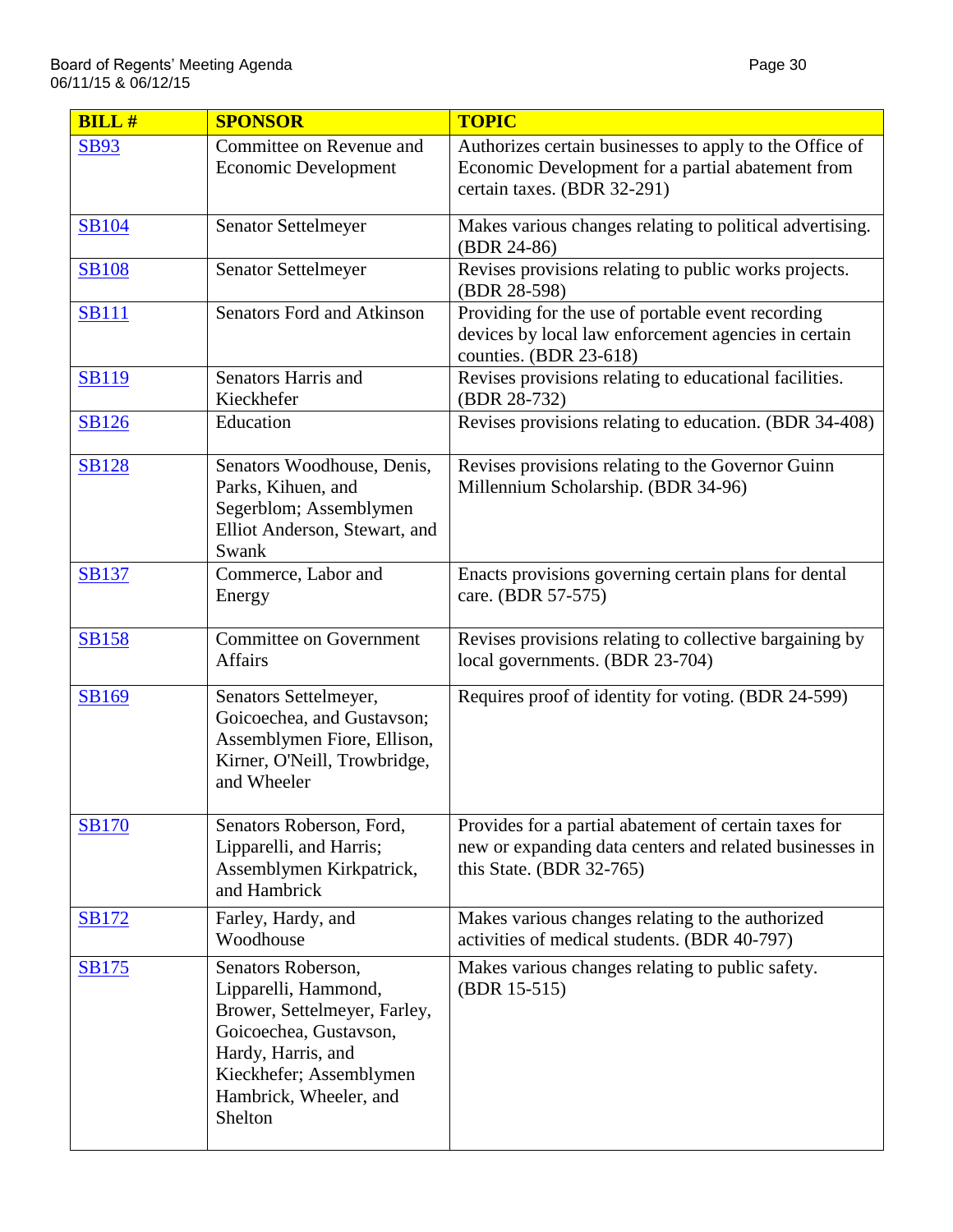| <b>BILL#</b> | <b>SPONSOR</b>                                                                                                                                                                      | <b>TOPIC</b>                                                                                                                               |
|--------------|-------------------------------------------------------------------------------------------------------------------------------------------------------------------------------------|--------------------------------------------------------------------------------------------------------------------------------------------|
| <b>SB192</b> | Senators Harris, Brower,<br>Roberson, Farley, Denis,<br>Goicoechea, Gustavson,<br>Hammond, Hardy, Lipparelli,<br>Settelmeyer, and Woodhouse;<br>Assemblymen Hambrick, and<br>Seaman | Revises provisions relating to sexual conduct between<br>certain persons. (BDR 14-731)                                                     |
| <b>SB193</b> | Committee on Commerce,<br>Labor and Energy                                                                                                                                          | Revises provisions governing the payment of minimum<br>wage and compensation for overtime. (BDR 53-989)                                    |
| <b>SB195</b> | Hardy                                                                                                                                                                               | Revises provisions relating to higher education.<br>(BDR 34-509)                                                                           |
| <b>SB203</b> | Spearman, Ford, Woodhouse,<br>Parks, and Denis                                                                                                                                      | Revises provisions relating to elections. (BDR 24-573)                                                                                     |
| <b>SB213</b> | <b>Committee on Finance</b>                                                                                                                                                         | Revises provisions relating to federal assistance<br>received by agencies of the Executive Department of<br>State Government. (BDR 31-838) |
| <b>SB214</b> | <b>Committee on Finance</b>                                                                                                                                                         | Creates the Nevada Advisory Council on Federal<br>Assistance. (BDR 31-837)                                                                 |
| <b>SB217</b> | Kieckhefer, Hardy, and<br>Roberson                                                                                                                                                  | Revises provisions relating to policies of health<br>insurance. (BDR 57-836)                                                               |
| <b>SB224</b> | Committee on Commerce,<br>Labor and Energy                                                                                                                                          | Revises provisions relating to employment. (BDR 53-<br>985)                                                                                |
| <b>SB227</b> | Kieckhefer, Kihuen, and<br>Woodhouse                                                                                                                                                | Creates the Silver State Opportunity Grant Program.<br>(BDR 34-216)                                                                        |
| <b>SB236</b> | Senators Woodhouse, Ford,<br>Parks, Denis, Atkinson,<br>Kihuen, Manendo, and<br>Spearman; Assemblymen<br>Elliot Anderson, Thompson,<br>Joiner, and Stewart                          | Revises provisions relating to the Advisory Council on<br>Science, Technology, Engineering and Mathematics.<br>(BDR 34-655)                |
| <b>SB250</b> | Senators Hardy, Smith,<br>Roberson, Brower, Farley,<br>Ford, Goicoechea,<br>Gustavson, Harris,<br>Kieckhefer, and Lipparelli;<br>Assemblymen Oscarson, and<br><b>Titus</b>          | Revises provisions relating to policies of health<br>insurance. (BDR 57-687)                                                               |
| <b>SB251</b> | Senators Hardy, Roberson,<br>Brower, Farley, Harris, Ford,<br>Goicoechea, and Gustavson;<br>Assemblymen Oscarson, and<br><b>Titus</b>                                               | Ratifies the Interstate Medical Licensure Compact.<br>(BDR 54-576)                                                                         |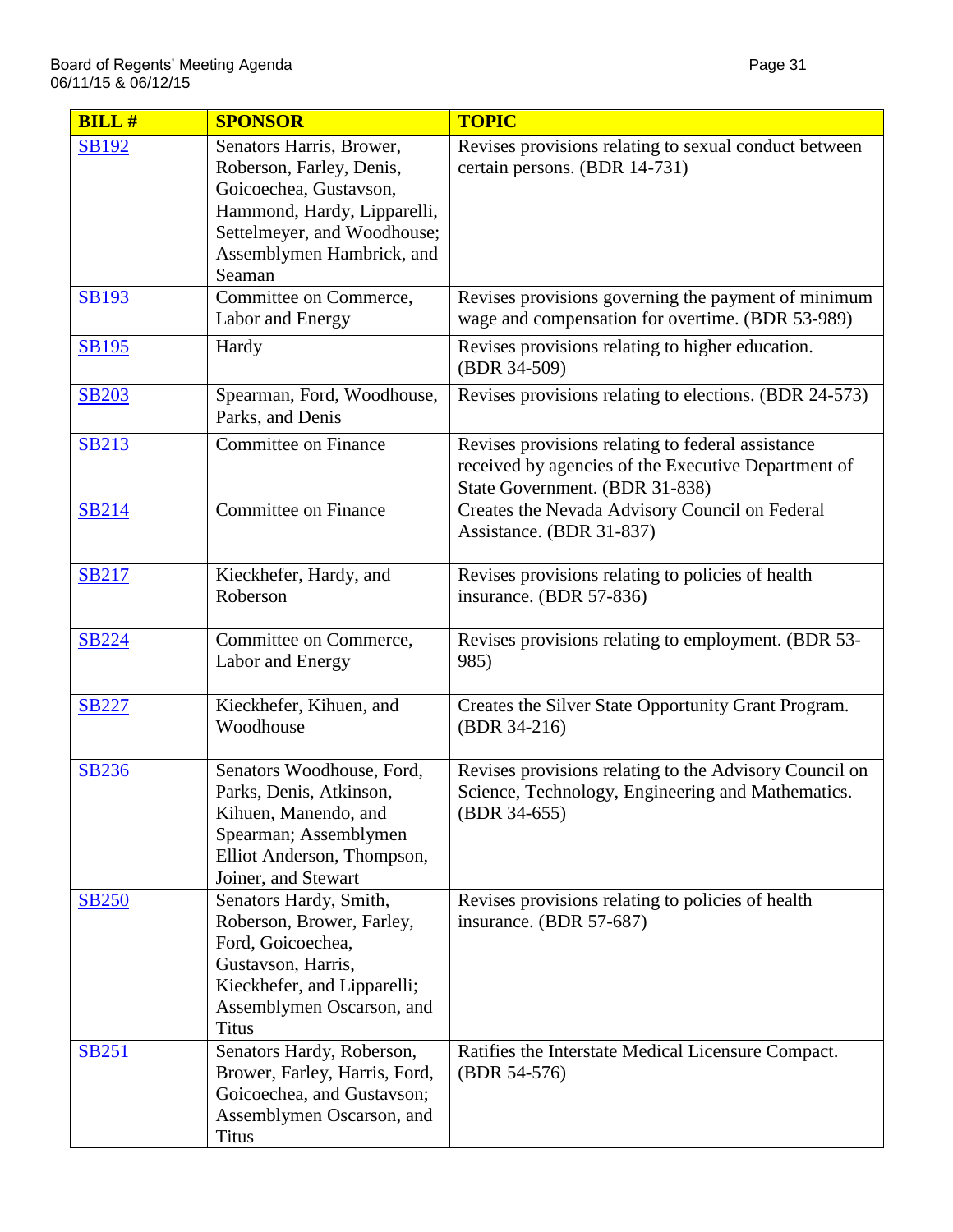| <b>BILL#</b> | <b>SPONSOR</b>                                                                                                                                                                                                                                                                                                                                                                                                                                                                                                     | <b>TOPIC</b>                                                                                                                            |
|--------------|--------------------------------------------------------------------------------------------------------------------------------------------------------------------------------------------------------------------------------------------------------------------------------------------------------------------------------------------------------------------------------------------------------------------------------------------------------------------------------------------------------------------|-----------------------------------------------------------------------------------------------------------------------------------------|
| <b>SB252</b> | Committee on Revenue and<br><b>Economic Development</b>                                                                                                                                                                                                                                                                                                                                                                                                                                                            | Revises provisions governing the state business license<br>fee. (BDR 32-1185)                                                           |
| <b>SB254</b> | Farley, Hardy, Harris, and<br>Settelmeyer                                                                                                                                                                                                                                                                                                                                                                                                                                                                          | Revises provisions relating to public works. (BDR 28-<br>791)                                                                           |
| <b>SB257</b> | Woodhouse, Denis, Atkinson,<br>Spearman, Parks, Ford,<br>Kihuen, and Manendo                                                                                                                                                                                                                                                                                                                                                                                                                                       | Revises provisions relating to child care facilities.<br>(BDR 38-97)                                                                    |
| <b>SB261</b> | Senators Manendo, Denis,<br>Parks, Spearman, Atkinson,<br>Farley, Ford, Goicoechea,<br>Gustavson, Harris,<br>Kieckhefer, Kihuen,<br>Lipparelli, Roberson,<br>Segerblom, Settelmeyer,<br>Smith, and Woodhouse;<br>Assemblymen Silberkraus,<br>Carlton, Elliot Anderson,<br>Swank, Carrillo, Bustamante<br>Adams, Dickman, Dooling,<br>Edwards, Fiore, Flores,<br>Gardner, Hambrick, Hickey,<br>Moore, Munford, Neal,<br>Ohrenschall, Oscarson,<br>Seaman, Spiegel, Stewart,<br>Thompson, Trowbridge, and<br>Wheeler | Makes various changes relating to certain facilities that<br>are engaged in scientific, medical or educational<br>research. (BDR 50-56) |
| <b>SB265</b> | Woodhouse, Ford, Kihuen,<br>Hardy, Denis, Atkinson,<br>Manendo, Parks, Segerblom,<br>and Spearman                                                                                                                                                                                                                                                                                                                                                                                                                  | Makes various changes concerning health care.<br>(BDR 18-94)                                                                            |
| <b>SB282</b> | Spearman, Ford, Parks,<br>Denis, Kihuen, Manendo,<br>Segerblom, and Woodhouse                                                                                                                                                                                                                                                                                                                                                                                                                                      | Revises provisions relating to energy. (BDR 58-259)                                                                                     |
| <b>SB289</b> | Senator Denis; Assemblyman<br>Paul Anderson                                                                                                                                                                                                                                                                                                                                                                                                                                                                        | Revises provisions relating to the protection of<br>technology. (BDR 19-892)                                                            |
| <b>SB293</b> | Senators Brower, Roberson,<br>and Kieckhefer;<br>Assemblyman Hickey                                                                                                                                                                                                                                                                                                                                                                                                                                                | Revises provisions relating to the disposition of<br>unspent campaign contributions. (BDR 24-596)                                       |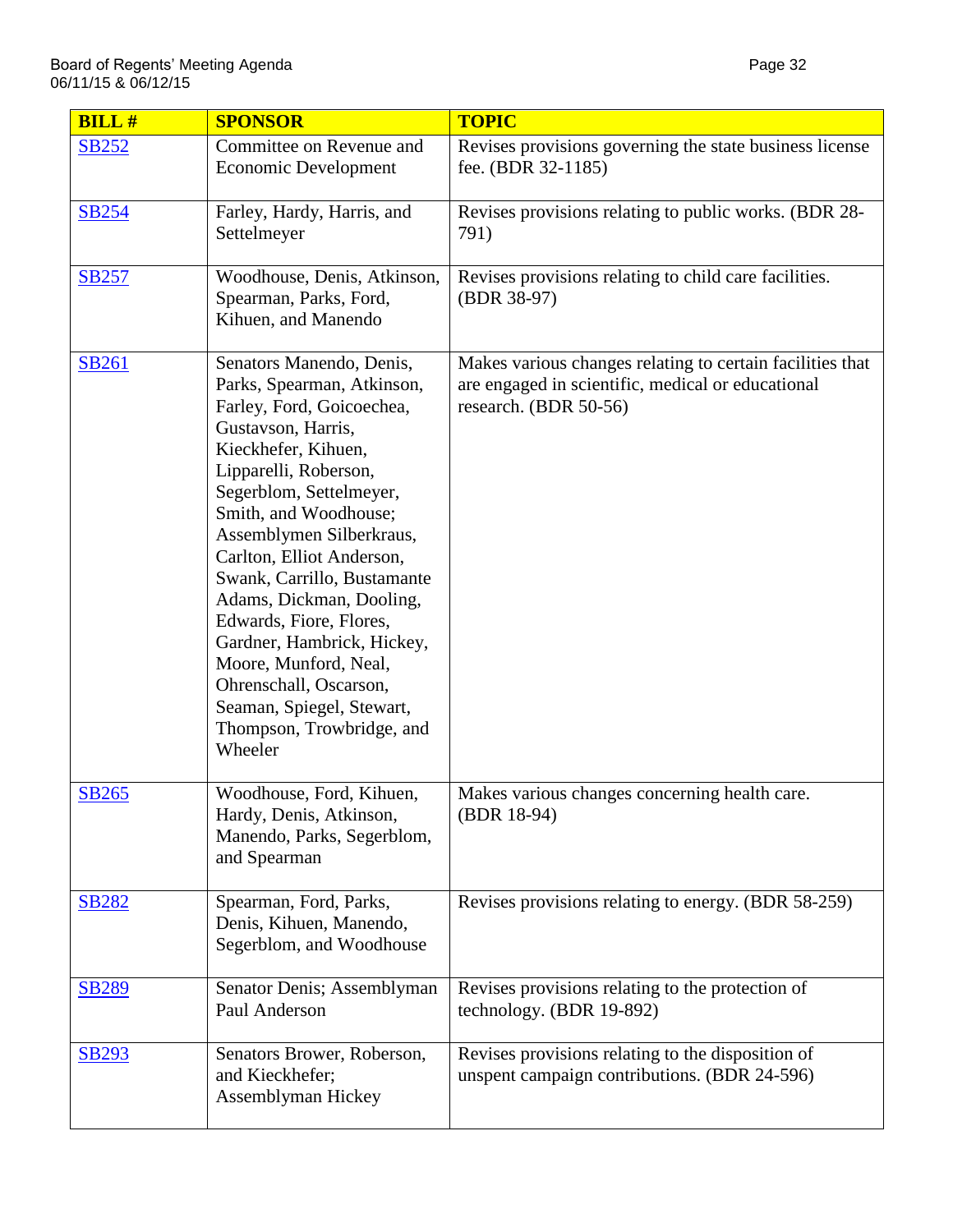| <b>BILL#</b> | <b>SPONSOR</b>                                                                                                                                                     | <b>TOPIC</b>                                                                                                                                                                                                                                                     |
|--------------|--------------------------------------------------------------------------------------------------------------------------------------------------------------------|------------------------------------------------------------------------------------------------------------------------------------------------------------------------------------------------------------------------------------------------------------------|
| <b>SB295</b> | Senators Woodhouse, Ford,<br>Denis, Parks, Kihuen,<br>Manendo, Segerblom, and<br>Smith; Assemblymen<br>Bustamante Adams, and<br><b>Stewart</b>                     | Revises provisions relating to education. (BDR 34-789)                                                                                                                                                                                                           |
| <b>SB302</b> | Hammond                                                                                                                                                            | Establishes a program by which a child enrolled in a<br>licensed private school may receive a grant of money<br>in an amount equal to a certain percentage of the per-<br>pupil amount apportioned to the resident school district<br>of the child. (BDR 34-567) |
| <b>SB305</b> | Segerblom                                                                                                                                                          | Authorizes industrial cannabis farming in this State<br>under certain circumstances. (BDR 49-656)                                                                                                                                                                |
| <b>SB307</b> | Roberson                                                                                                                                                           | Revises provisions relating to public officers and<br>candidates for public office. (BDR 17-768)                                                                                                                                                                 |
| <b>SB308</b> | Roberson                                                                                                                                                           | Provides funding for certain public works projects.<br>(BDR S-764)                                                                                                                                                                                               |
| <b>SB325</b> | Goicoechea, Hardy, Brower,<br>Roberson, Lipparelli,<br>Kieckhefer, and Settelmeyer                                                                                 | Revises provisions relating to state purchasing.<br>(BDR 27-1024)                                                                                                                                                                                                |
| <b>SB340</b> | Senators Smith, Ford,<br>Spearman, Parks, Atkinson,<br>Denis, Kihuen, Manendo, and<br>Woodhouse; Assemblymen<br>Carrillo, Araujo, Joiner,<br>Spiegel, and Sprinkle | Revises provisions governing public works. (BDR 28-<br>255)                                                                                                                                                                                                      |
| <b>SB348</b> | Roberson                                                                                                                                                           | Revises provisions governing unclaimed property.<br>(BDR 10-770)                                                                                                                                                                                                 |
| <b>SB350</b> | Kieckhefer                                                                                                                                                         | Makes various changes relating to concealed firearms.<br>(BDR 20-1031)                                                                                                                                                                                           |
| <b>SB360</b> | Spearman, Ford, Woodhouse,<br>Kihuen, Parks, Denis,<br>Manendo, and Segerblom                                                                                      | Provides for an interim study to investigate the viability<br>of establishing entities to help finance the use and<br>harnessing of clean energy in this State. (BDR S-41)                                                                                       |
| <b>SB371</b> | Senators Atkinson, Ford,<br>Kihuen, Spearman, Parks,<br>Denis, Manendo, and<br>Woodhouse; Assemblymen<br>Thompson, Kirkpatrick, and<br>Neal                        | Revises provisions governing the use of apprentices on<br>public works. (BDR 53-671)                                                                                                                                                                             |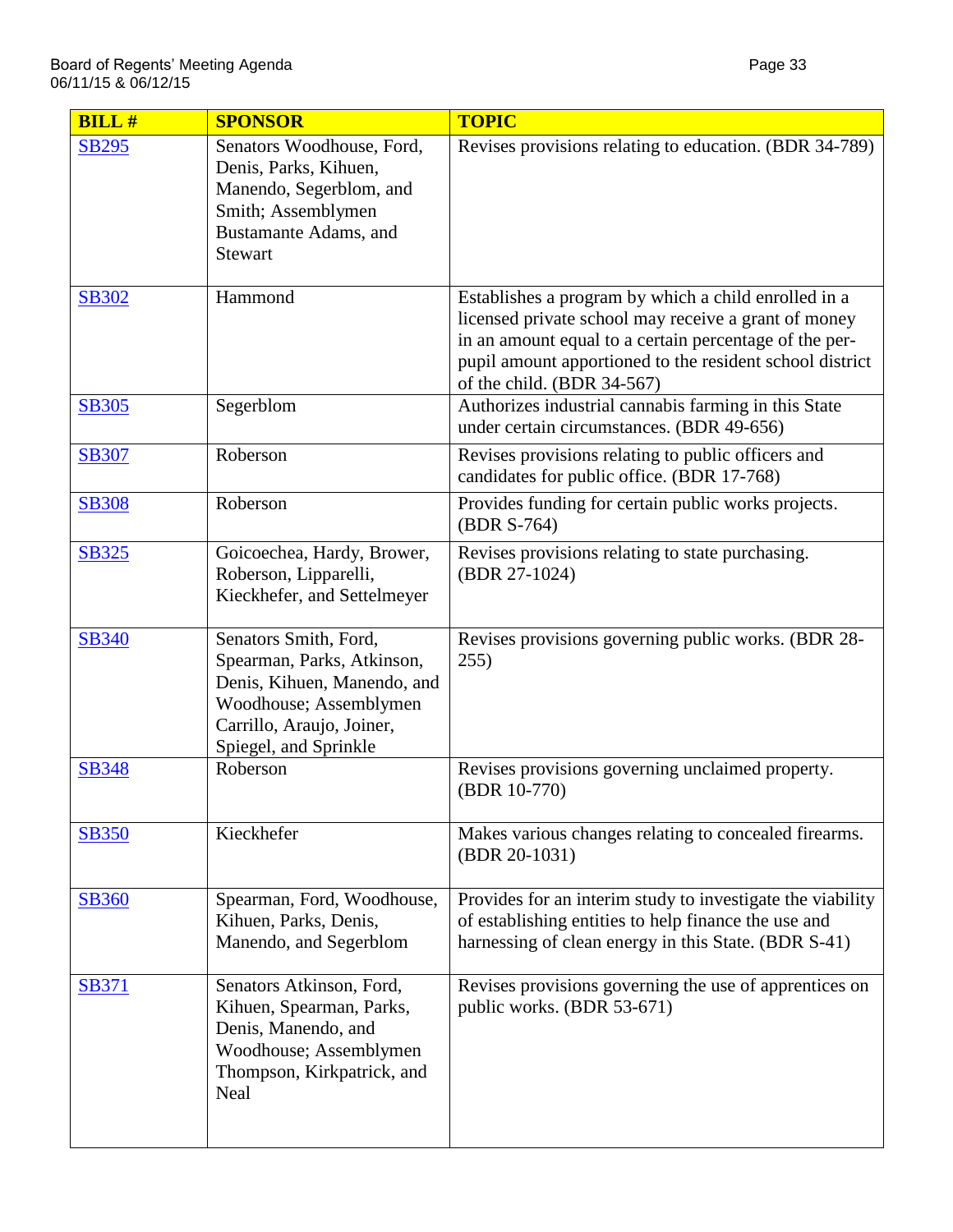| $BILL$ #     | <b>SPONSOR</b>                                                                                                | <b>TOPIC</b>                                                                                                                                                                                                                                       |
|--------------|---------------------------------------------------------------------------------------------------------------|----------------------------------------------------------------------------------------------------------------------------------------------------------------------------------------------------------------------------------------------------|
| <b>SB380</b> | Smith, Woodhouse,<br>Spearman, Parks, Atkinson,<br>Ford, and Kihuen                                           | Revises provisions governing ethics in government.<br>(BDR 23-19)                                                                                                                                                                                  |
| SB392        | Kieckhefer                                                                                                    | Revises provisions relating to prevailing wage.<br>(BDR 28-828)                                                                                                                                                                                    |
| <b>SB399</b> | Senators Denis, Woodhouse,<br>Kihuen, Ford, and<br>Segerblom; Assemblymen<br>Thompson, Carrillo, and<br>Swank | Creates the Nevada Boost Grant Program. (BDR 34-<br>890)                                                                                                                                                                                           |
| <b>SB406</b> | Roberson                                                                                                      | Revises provisions relating to public retirement<br>systems. (BDR 23-1049)                                                                                                                                                                         |
| <b>SB412</b> | Harris, and Lipparelli                                                                                        | Provides for a credit against taxes imposed on certain<br>employers that make a matching contribution to certain<br>college savings plans. (BDR 32-1033)                                                                                           |
| <b>SB413</b> | Smith                                                                                                         | Revises provisions relating to the state legislative<br>process. (BDR 17-872)                                                                                                                                                                      |
| SB414        | Settelmeyer                                                                                                   | Encourages the Board of Regents of the University of<br>Nevada to enter into a reciprocal agreement with the<br>State of California to provide full waivers of<br>nonresident tuition to certain residents of the Lake<br>Tahoe Basin. (BDR S-993) |
| <b>SB420</b> | <b>Committee on Finance</b>                                                                                   | Revises provisions governing the executive staff of the<br>Public Employees' Retirement System. (BDR 23-1176)                                                                                                                                      |
| <b>SB421</b> | Committee on Legislative<br><b>Operations and Elections</b>                                                   | Makes various changes relating to statewide primary<br>elections. (BDR 24-1148)                                                                                                                                                                    |
| <b>SB423</b> | <b>Committee on Finance</b>                                                                                   | Makes an appropriation for the awarding of grants to<br>support certain cloud seeding operations. (BDR S-483)                                                                                                                                      |
| <b>SB426</b> | Committee on Revenue and<br><b>Economic Development</b>                                                       | Revises provisions governing taxation. (BDR 32-777)                                                                                                                                                                                                |
| <b>SB433</b> | Committee on Legislative<br><b>Operations and Elections</b>                                                   | Revises provisions relating to elections. (BDR 24-<br>1145)                                                                                                                                                                                        |
| <b>SB436</b> | Committee on Legislative<br><b>Operations and Elections</b>                                                   | Makes various changes relating to elections. (BDR 24-<br>1146)                                                                                                                                                                                     |
| <b>SB444</b> | Committee on Judiciary                                                                                        | Revises provisions governing civil actions. (BDR 3-<br>1137)                                                                                                                                                                                       |
| <b>SB447</b> | Committee on Judiciary                                                                                        | Makes various changes relating to marijuana.<br>(BDR 15-85)                                                                                                                                                                                        |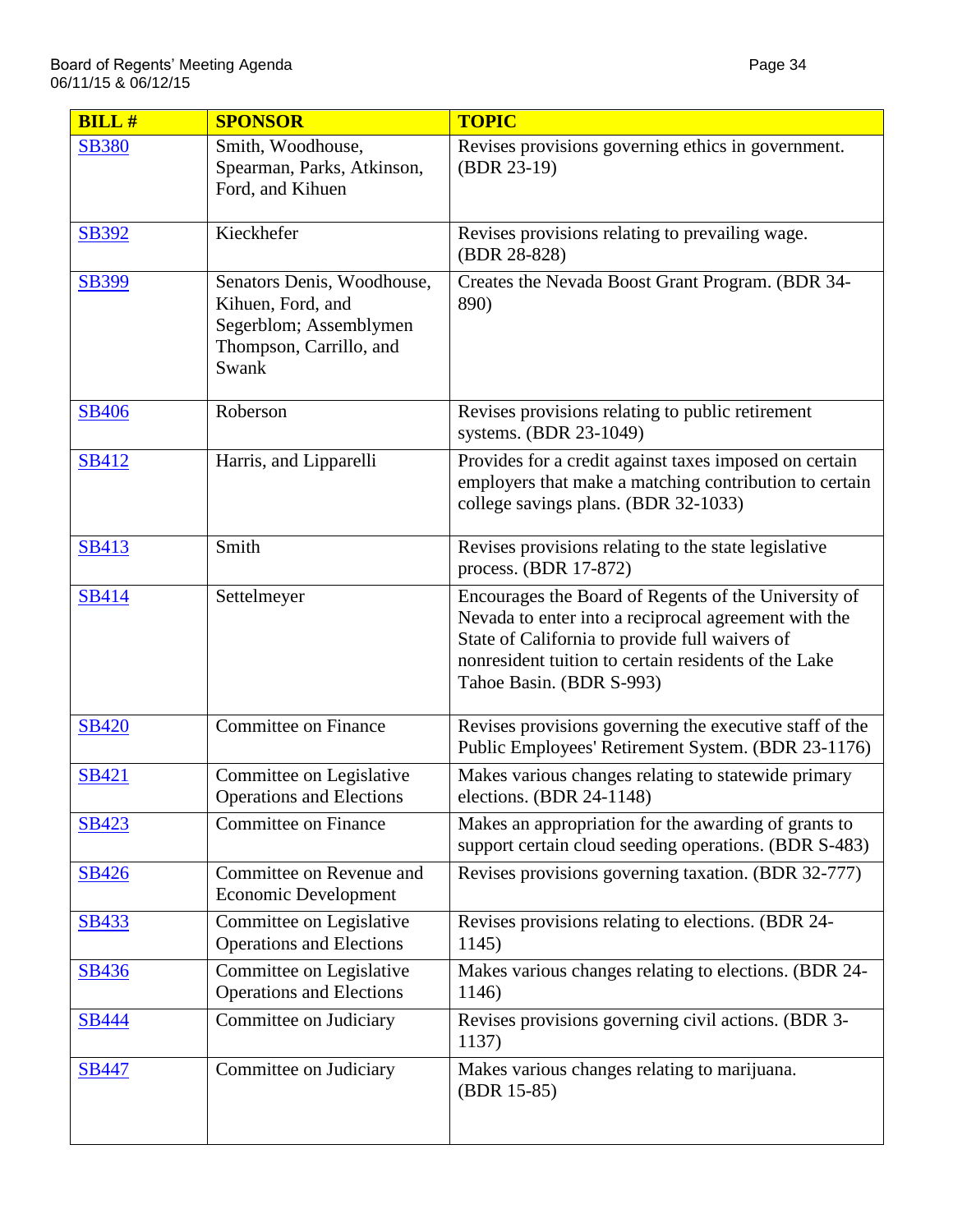| <b>BILL#</b> | <b>SPONSOR</b>                                                                                      | <b>TOPIC</b>                                                                                                                                                                                       |
|--------------|-----------------------------------------------------------------------------------------------------|----------------------------------------------------------------------------------------------------------------------------------------------------------------------------------------------------|
| <b>SB455</b> | Committee on Revenue and<br><b>Economic Development</b>                                             | Increases the excise tax on cigarettes. (BDR 32-779)                                                                                                                                               |
| SB463        | Committee on Education                                                                              | Revises provisions relating to education. (BDR 34-411)                                                                                                                                             |
| <b>SB464</b> | Committee on Judiciary                                                                              | Revises criminal penalties for the consumption or<br>possession of an alcoholic beverage by a person under<br>21 years of age. (BDR 15-651)                                                        |
| <b>SB471</b> | <b>Committee on Finance</b>                                                                         | Revises provisions governing payments from the State<br>Retirees' Health and Welfare Benefits Fund made on<br>behalf of certain retired persons. (BDR 23-1178)                                     |
| <b>SB472</b> | <b>Committee on Finance</b>                                                                         | Revises provisions governing the eligibility of state<br>officers and employees for health benefits. (BDR 23-<br>1193)                                                                             |
| SB473        | <b>Committee on Finance</b>                                                                         | Revises provisions relating to the Office of Grant<br>Procurement, Coordination and Management of the<br>Department of Administration. (BDR 18-839)                                                |
| <b>SB474</b> | <b>Committee on Finance</b>                                                                         | Creates the Great Teaching and Leading Fund.<br>(BDR 34-1183)                                                                                                                                      |
| SB493        | Committee on Education                                                                              | Establishes a program for awarding STEM workforce<br>challenge grants. (BDR 34-594)                                                                                                                |
| <b>SB496</b> | Committee on Education                                                                              | Establishes the Workforce Development Rapid<br>Response Investment Program. (BDR 34-592)                                                                                                           |
| <b>SB505</b> | Senate Committee on Finance                                                                         | Provides for the temporary suspension of the collection<br>of certain subsidies to be paid to the Public Employees'<br>Benefits Program. (BDR S-1205)                                              |
| <u>SB515</u> | Senator Roberson,<br>Kieckhefer, Harris, Ford;<br>Assemblymen Anderson,<br>Kirkpatrick and Hambrick | Establishes the Teach Nevada Scholarship Program and<br>incentives for new teachers in certain schools.<br>(BDR 34-1277)                                                                           |
| *SB185       | Finance                                                                                             | Revises provisions relating to projects of the Nevada<br>System of Higher Education. (BDR 28-914)                                                                                                  |
| SJR7         | Senator Spearman, Manendo,<br>Woodhouse, Parks, Ford,<br>Atkinson, Denis, and Kihuen                | Proposes to amend the Nevada Constitution to provide<br>certain rights to voters. (BDR C-403)                                                                                                      |
| <b>SJR10</b> | Segerblom                                                                                           | Requests the National Research Council of the<br>National Academy of Sciences to conduct an<br>independent scientific and economic analysis of the<br>management of the Colorado River. (BDR R-70) |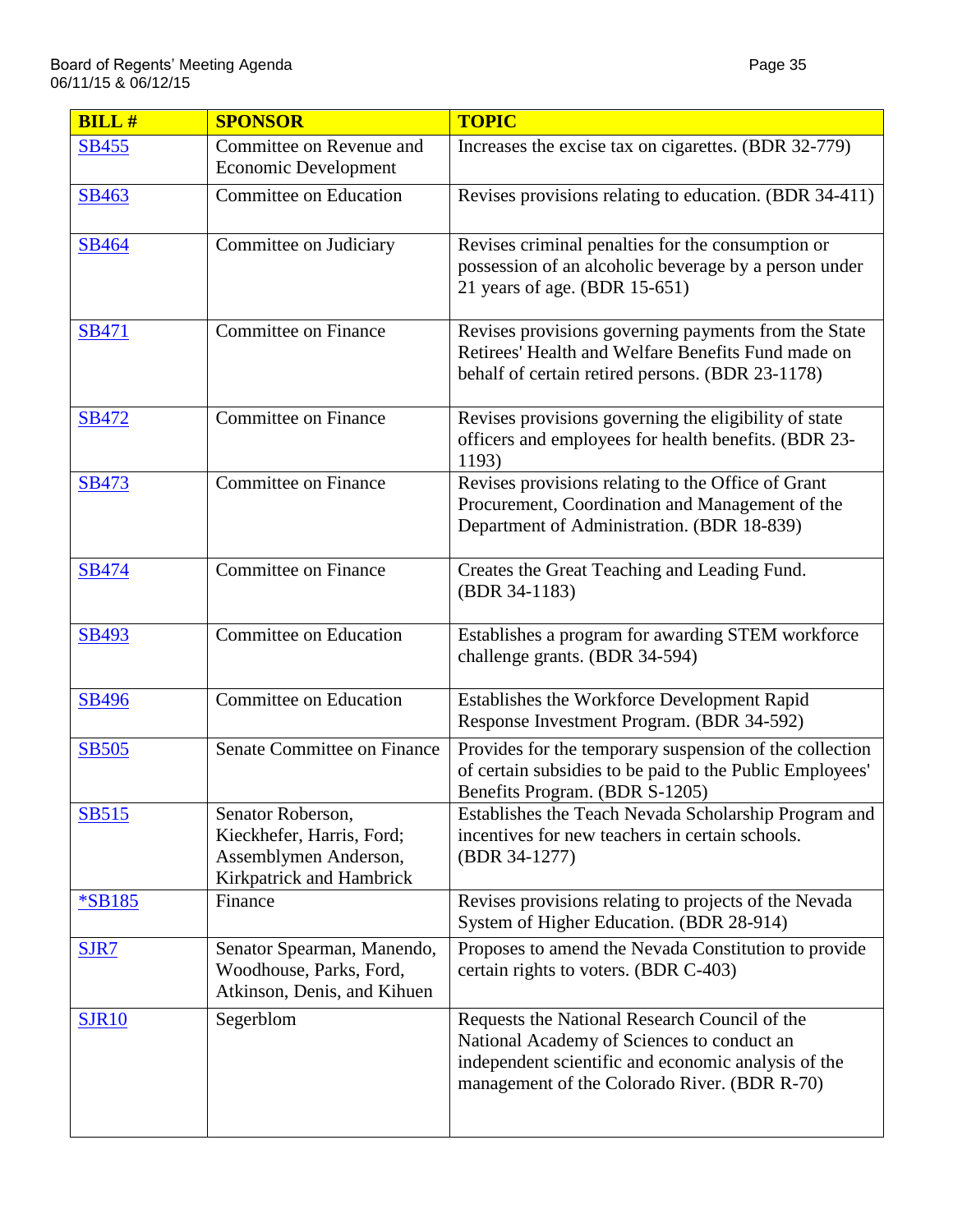| <b>BILL#</b>                                                                        | <b>SPONSOR</b>                                                                                                                                          | <b>TOPIC</b>                                                                                                                                                                                            |
|-------------------------------------------------------------------------------------|---------------------------------------------------------------------------------------------------------------------------------------------------------|---------------------------------------------------------------------------------------------------------------------------------------------------------------------------------------------------------|
| <b>SJR15</b>                                                                        | Senators Gustavson,<br>Goicoechea, Hardy, and<br>Settelmeyer; Assemblymen<br>Fiore, Shelton, Jones,<br>Seaman, Nelson, Dickman,<br>Dooling, and Wheeler | Proposes to amend the Nevada Constitution to require<br>proof of identity to vote in person. (BDR C-850)                                                                                                |
| <b>SJR16</b>                                                                        | Spearman, Kihuen, Ford,<br>Manendo, Parks, Segerblom,<br>Smith, and Woodhouse                                                                           | Ratifies the Equal Rights Amendment to the<br>Constitution of the United States. (BDR R-786)                                                                                                            |
| <b>SJR18</b>                                                                        | Segerblom                                                                                                                                               | Proposes to amend the Nevada Constitution to repeal<br>term limits for state and local offices. (BDR C-137)                                                                                             |
| SCR1                                                                                | Legislative Operations and<br>Elections                                                                                                                 | Directs the Legislative Commission to create an<br>interim study concerning the professional<br>development of teachers and administrators. (BDR R-<br>406)                                             |
| SCR <sub>6</sub>                                                                    | Hammond                                                                                                                                                 | Directs the Legislative Commission to conduct an<br>interim study relating to the consolidation,<br>deconsolidation and realignment of the boundaries of<br>school districts in this State. (BDR R-679) |
| <b>BILLS THAT</b><br><b>DID NOT</b><br><b>SURVIVE</b><br>4/10/15<br><b>DEADLINE</b> | <b>SPONSOR</b>                                                                                                                                          | <b>TOPIC</b>                                                                                                                                                                                            |
| AB2                                                                                 | Hambrick                                                                                                                                                | Authorizes possession of a weapon in a vehicle that is<br>on the property of certain educational entities or child<br>care facilities in certain circumstances. (BDR 15-75)                             |
| AB3                                                                                 | Kirner                                                                                                                                                  | Revises provisions governing the Public Employees'<br>Retirement Board. (BDR 23-185)                                                                                                                    |
| <b>AB105</b>                                                                        | <b>Committee on Government</b><br><b>Affairs</b>                                                                                                        | Revises provisions governing the membership of the<br>Public Employees' Retirement Board. (BDR 23-682)                                                                                                  |
| <b>AB127</b>                                                                        | Assemblymen Hambrick, and<br>O'Neill; Senators Gustavson,<br>and Settelmeyer                                                                            | Provides for the uniform regulation of firearms in the<br>State of Nevada. (BDR 20-74)                                                                                                                  |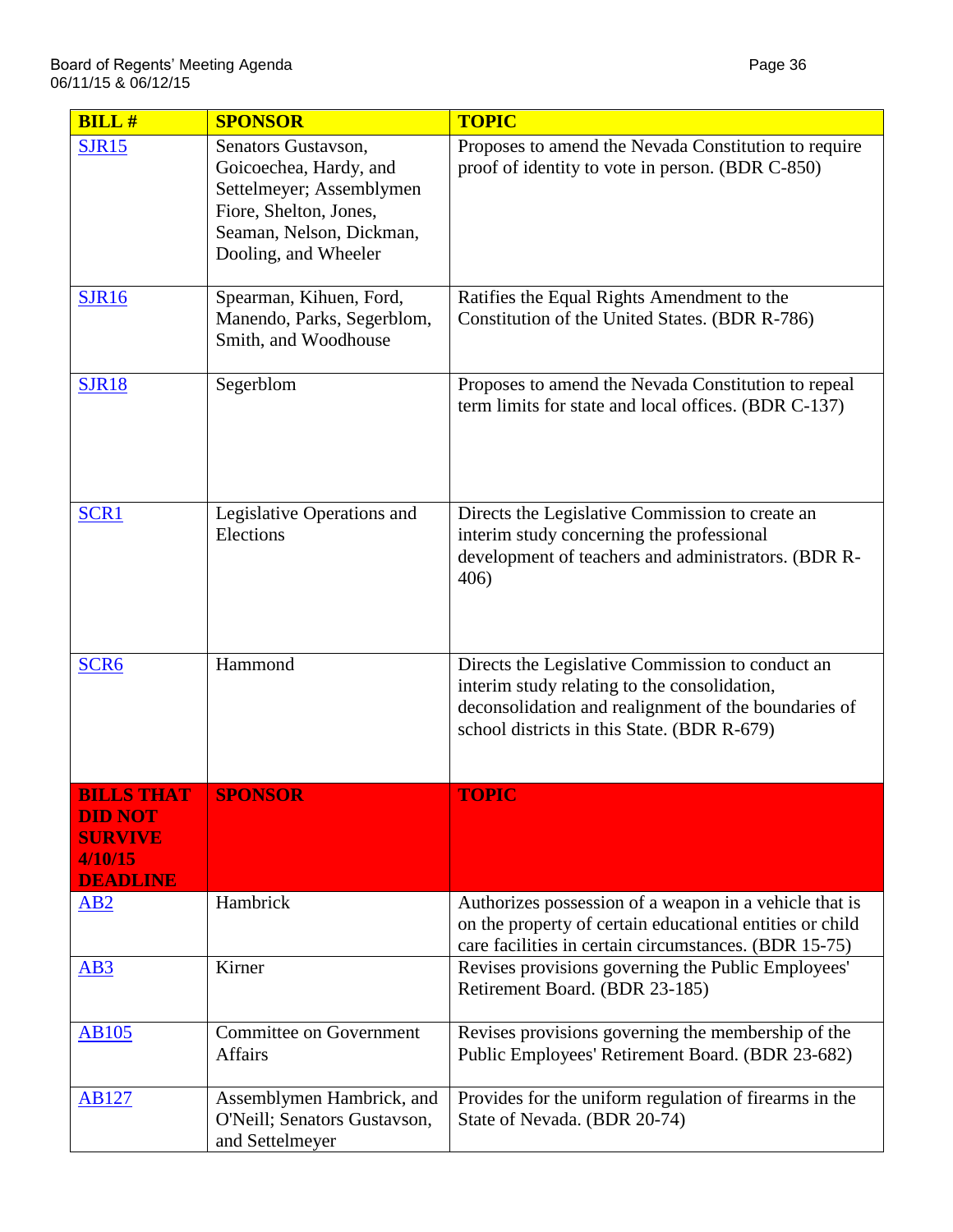| <b>BILL#</b> | <b>SPONSOR</b>                                                                                                                                                                                                                                                                                               | <b>TOPIC</b>                                                                                                                                                                                                                                              |
|--------------|--------------------------------------------------------------------------------------------------------------------------------------------------------------------------------------------------------------------------------------------------------------------------------------------------------------|-----------------------------------------------------------------------------------------------------------------------------------------------------------------------------------------------------------------------------------------------------------|
| <b>AB209</b> | Shelton                                                                                                                                                                                                                                                                                                      | Makes various changes relating to elections. (BDR 24-<br>816)                                                                                                                                                                                             |
| <b>AB215</b> | <b>Committee on Government</b><br><b>Affairs</b>                                                                                                                                                                                                                                                             | Revises provisions governing public works. (BDR 28-<br>540)                                                                                                                                                                                               |
| <b>AB235</b> | Assemblymen Neal,<br>Bustamante Adams, Diaz,<br>Benitez-Thompson, Carlton,<br>Elliot Anderson, Araujo,<br>Carrillo, Flores, Joiner,<br>Kirkpatrick, Munford,<br>Ohrenschall, Spiegel,<br>Sprinkle, Swank, and<br>Thompson; Senators Ford,<br>Woodhouse, Kihuen,<br>Atkinson, Parks, Manendo,<br>and Spearman | Requires an employer to provide paid sick leave to<br>each employee of the employer under certain<br>circumstances. (BDR 53-1059)                                                                                                                         |
| <b>AB290</b> | Diaz                                                                                                                                                                                                                                                                                                         | Revises provisions governing certain pupils who are<br>limited English proficient and provides funding for<br>programs and services for such pupils at Zoom and<br>other middle schools and junior high schools.<br>(BDR 34-909)                          |
| AB303        | Assemblymen Jones,<br>Dickman, Fiore, Moore,<br>Shelton, Armstrong, Ellison,<br>Gardner, Munford,<br>Ohrenschall, and Trowbridge;<br><b>Senator Gustavson</b>                                                                                                                                                | Revises provisions governing academic standards in<br>public schools. (BDR 34-886)                                                                                                                                                                        |
| <b>AB331</b> | Kirkpatrick, Benitez-<br>Thompson, Diaz, and Neal                                                                                                                                                                                                                                                            | Revises provisions governing Medicaid<br>reimbursements for ground emergency medical<br>transportation services. (BDR 38-961)                                                                                                                             |
| AB334        | Wheeler                                                                                                                                                                                                                                                                                                      | Authorizes an association of elected sheriffs and other<br>chief executive officers of city, county or state law<br>enforcement agencies to request the drafting of a<br>certain number of legislative measures for each regular<br>session. (BDR 17-172) |
| <b>AB340</b> | Joiner                                                                                                                                                                                                                                                                                                       | Establishes a health professional workforce liaison<br>program. (BDR 40-1058)                                                                                                                                                                             |
| <b>AB348</b> | Assemblymen Thompson,<br>Flores, Araujo, Carrillo, and<br>Munford; Senators Atkinson,<br>Denis, Ford, Manendo, and<br>Parks                                                                                                                                                                                  | Revises provisions governing the consideration of the<br>criminal history of an applicant for employment by the<br>State or a county or city. (BDR 23-1053)                                                                                               |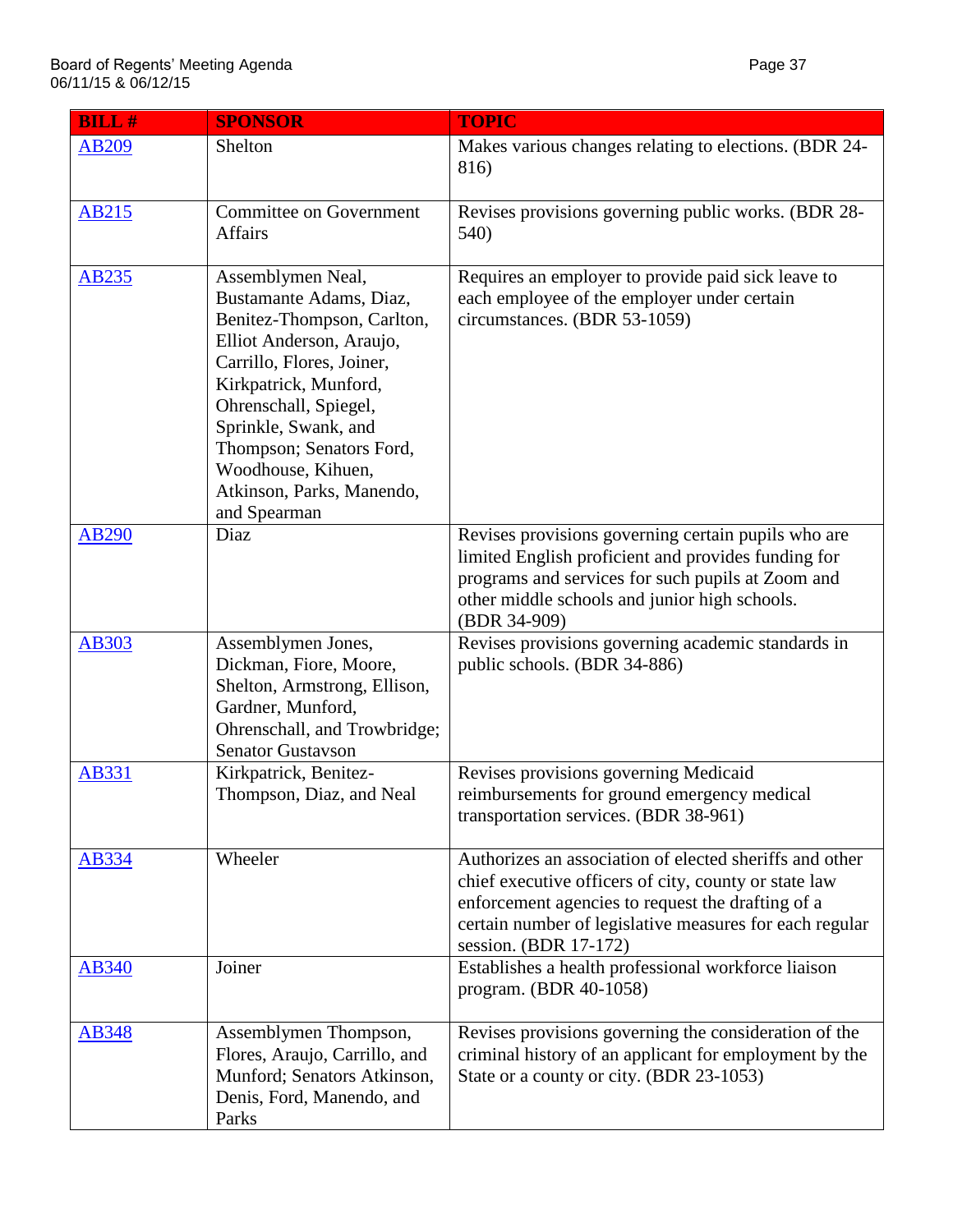| <b>BILL#</b> | <b>SPONSOR</b>                                                                                                                                            | <b>TOPIC</b>                                                                                                                                                                                                                          |
|--------------|-----------------------------------------------------------------------------------------------------------------------------------------------------------|---------------------------------------------------------------------------------------------------------------------------------------------------------------------------------------------------------------------------------------|
| <b>AB358</b> | Fiore, Jones, Dickman,<br>Dooling, Gardner, Shelton,<br>and Wheeler                                                                                       | Revises provisions relating to access by patients to<br>certain investigational drugs, biological products and<br>devices. (BDR 40-845)                                                                                               |
| <b>AB360</b> | Gardner                                                                                                                                                   | Revises provisions relating to deferred compensation<br>plans. (BDR 23-906)                                                                                                                                                           |
| <b>AB368</b> | Assemblymen Jones, Fiore,<br>Hansen, Wheeler, Ellison,<br>Dickman, Moore, Seaman,<br>and Shelton; Senator<br>Gustavson                                    | Repeals provisions creating and providing for the<br>Silver State Health Insurance Exchange. (BDR 57-<br>1066)                                                                                                                        |
| <b>AB387</b> | Kirkpatrick                                                                                                                                               | Revises provisions relating to the calculation of the<br>years of service of certain members of the Public<br>Employees' Retirement System, the Judicial Retirement<br>Plan and the Legislators' Retirement System. (BDR 23-<br>1061) |
| <b>AB396</b> | Moore, and Fiore                                                                                                                                          | Revises provisions relating to mental health facilities<br>and programs of community-based or outpatient<br>services. (BDR 39-820)                                                                                                    |
| AB426        | <b>Committee on Government</b><br><b>Affairs</b>                                                                                                          | Revises provisions relating to the Public Employees'<br>Benefits Program. (BDR 23-1103)                                                                                                                                               |
| <b>SB28</b>  | <b>Committee on Government</b><br><b>Affairs</b>                                                                                                          | Clarifies provisions governing the fees that may be<br>charged for providing copies of certain public records.<br>(BDR 19-464)                                                                                                        |
| <b>SB141</b> | Senators Gustavson, and<br>Settelmeyer; Assemblymen<br>Fiore, Dickman, Jones,<br>O'Neill, and Wheeler                                                     | Revises provisions governing certain dangerous or<br>deadly weapons. (BDR 15-224)                                                                                                                                                     |
| <b>SB143</b> | Senators Gustavson,<br>Goicoechea, and Settelmeyer;<br>Assemblymen Fiore, Ellison,<br>Hansen, Dickman, Jones,<br>O'Neill, Oscarson, Titus, and<br>Wheeler | Revises provisions governing concealed firearms.<br>(BDR 15-221)                                                                                                                                                                      |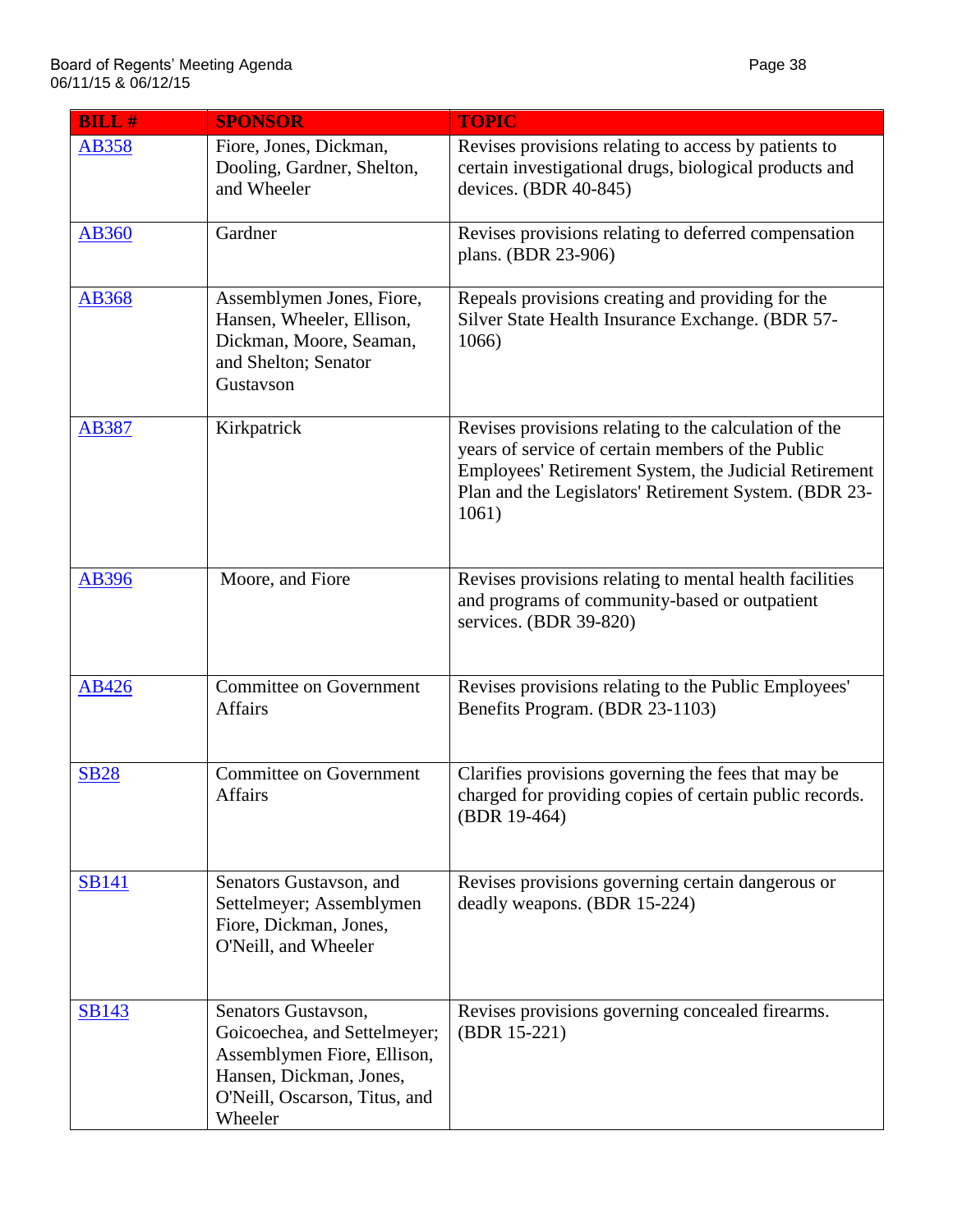| <b>BILL#</b> | <b>SPONSOR</b>                                                                                                                                                                                                                                                                                                                 | <b>TOPIC</b>                                                                                                                                              |
|--------------|--------------------------------------------------------------------------------------------------------------------------------------------------------------------------------------------------------------------------------------------------------------------------------------------------------------------------------|-----------------------------------------------------------------------------------------------------------------------------------------------------------|
| <b>SB171</b> | Senators Settelmeyer,<br>Gustavson, Goicoechea,<br>Roberson, Kieckhefer,<br>Brower, and Hardy;<br>Assemblymen Fiore, Hickey,<br>Kirner, and Wheeler                                                                                                                                                                            | Revises provisions governing the issuance of permits to<br>carry concealed firearms. (BDR 15-597)                                                         |
| <b>SB182</b> | Spearman, Woodhouse,<br>Kihuen, Parks, and Denis                                                                                                                                                                                                                                                                               | Directs the Office of Economic Development to create<br>a pilot program to encourage the growth of existing<br>businesses in this State. (BDR S-867)      |
| <b>SB190</b> | Senators Spearman,<br>Segerblom, Woodhouse,<br>Kihuen, Ford, Atkinson,<br>Denis, Manendo, and Parks;<br>Assemblymen Spiegel,<br>Benitez-Thompson,<br>Thompson, Neal, Kirkpatrick,<br>Elliot Anderson, Araujo,<br>Bustamante Adams, Carlton,<br>Carrillo, Diaz, Flores, Joiner,<br>Munford, Ohrenschall,<br>Sprinkle, and Swank | Revises provisions relating to employment. (BDR 18-<br>785)                                                                                               |
| <u>SB215</u> | Senators Ford, Kihuen,<br>Spearman, Atkinson, Parks,<br>Denis, Manendo, and<br>Woodhouse; Assemblymen<br>Kirkpatrick, Benitez-<br>Thompson, Elliot Anderson,<br>Carlton, Thompson, Araujo,<br>Bustamante Adams, Carrillo,<br>Diaz, Flores, Joiner,<br>Munford, Neal, Ohrenschall,<br>Spiegel, Sprinkle, and Swank              | Makes various changes relating to student loans.<br>(BDR 18-933)                                                                                          |
| <b>SB219</b> | Hardy                                                                                                                                                                                                                                                                                                                          | Revises provisions relating to policies of health<br>insurance. (BDR 57-688)                                                                              |
| <b>SB222</b> | Atkinson                                                                                                                                                                                                                                                                                                                       | Revises provisions relating to health insurance<br>covering prescription drugs. (BDR 57-670)                                                              |
| <b>SB228</b> | Gustavson                                                                                                                                                                                                                                                                                                                      | Revises provisions relating to the disclosure of<br>personally identifiable information of a pupil by a<br>school district or public school. (BDR 34-848) |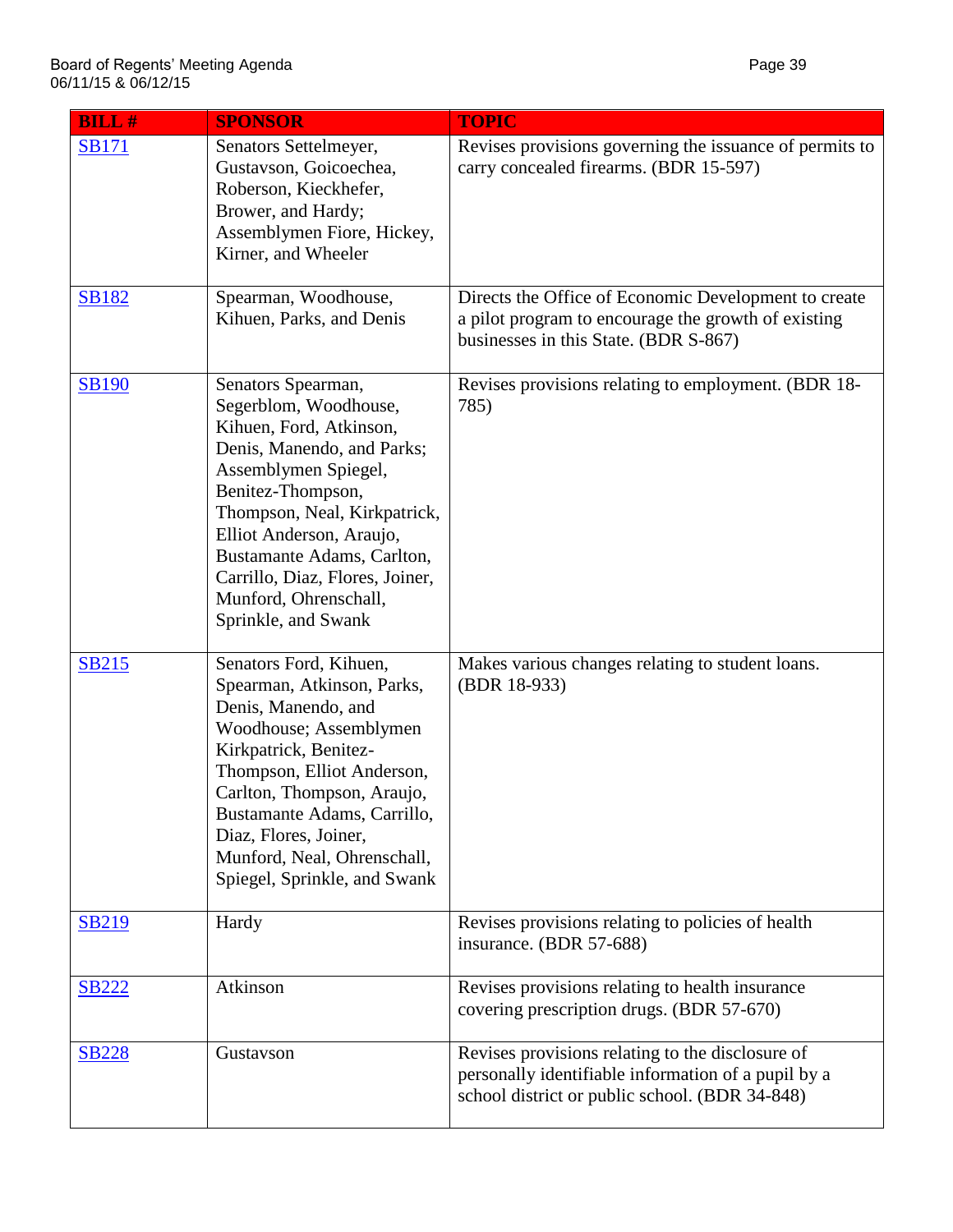| <b>BILL#</b> | <b>SPONSOR</b>                                                                                                                                                                                                                                                                          | <b>TOPIC</b>                                                                                                                     |
|--------------|-----------------------------------------------------------------------------------------------------------------------------------------------------------------------------------------------------------------------------------------------------------------------------------------|----------------------------------------------------------------------------------------------------------------------------------|
| <b>SB237</b> | Spearman, Ford, Woodhouse,<br>Parks, Denis, Atkinson, and                                                                                                                                                                                                                               | Makes certain changes relating to elections. (BDR 24-<br>664)                                                                    |
|              | Manendo                                                                                                                                                                                                                                                                                 |                                                                                                                                  |
| <b>SB259</b> | Senators Ford, Smith,<br>Spearman, Atkinson, Parks,<br>Denis, Kihuen, Manendo, and<br>Woodhouse; Assemblymen<br>Neal, Kirkpatrick, Elliot<br>Anderson, Carrillo, Flores,<br>Araujo, Benitez-Thompson,<br>Bustamante Adams, Carlton,<br>Diaz, Joiner, Munford,<br>Ohrenschall, Sprinkle, | Requires an employer to provide paid sick leave to<br>each employee of the employer under certain<br>circumstances. (BDR 53-973) |
|              | Swank, and Thompson                                                                                                                                                                                                                                                                     |                                                                                                                                  |
| <b>SB270</b> | Kieckhefer                                                                                                                                                                                                                                                                              | Revises certain provisions relating to elections.<br>(BDR 24-835)                                                                |
| <b>SB277</b> | Segerblom                                                                                                                                                                                                                                                                               | Enacts the Nevada Environmental Policy Act.<br>(BDR 40-439)                                                                      |
| <b>SB280</b> | Hammond                                                                                                                                                                                                                                                                                 | Enacts provisions governing the seizure and storage of<br>unmanned aerial vehicles. (BDR 44-187)                                 |
| <b>SB282</b> | Spearman, Ford, Parks,<br>Denis, Kihuen, Manendo,<br>Segerblom, and Woodhouse                                                                                                                                                                                                           | Revises provisions relating to energy. (BDR 58-259)                                                                              |
| <b>SB290</b> | Senators Hammond, and<br>Gustavson; Assemblymen<br>O'Neill, Shelton, Fiore,<br>Dickman, and Dooling                                                                                                                                                                                     | Revises provisions governing academic standards in<br>public schools. (BDR 34-678)                                               |
| <b>SB309</b> | Kieckhefer                                                                                                                                                                                                                                                                              | Enacts the Good Samaritan Drug Overdose Act.<br>$(BDR 40-214)$                                                                   |
| <b>SB315</b> | Roberson                                                                                                                                                                                                                                                                                | Revises provisions concerning pay for certain state<br>employees for legal holidays. (BDR 23-508)                                |
| <b>SB326</b> | Farley, and Goicoechea                                                                                                                                                                                                                                                                  | Revises provisions relating to public works. (BDR 28-<br>792)                                                                    |
| <b>SB344</b> | Senators Smith, Woodhouse,<br>Denis, Kihuen, Parks,<br>Atkinson, Ford, Manendo,<br>and Spearman; Assemblymen<br>Araujo, Carrillo, Joiner,<br>Munford, Spiegel, and<br>Sprinkle                                                                                                          | Establishes an entrepreneur-in-residence program.<br>(BDR 18-142)                                                                |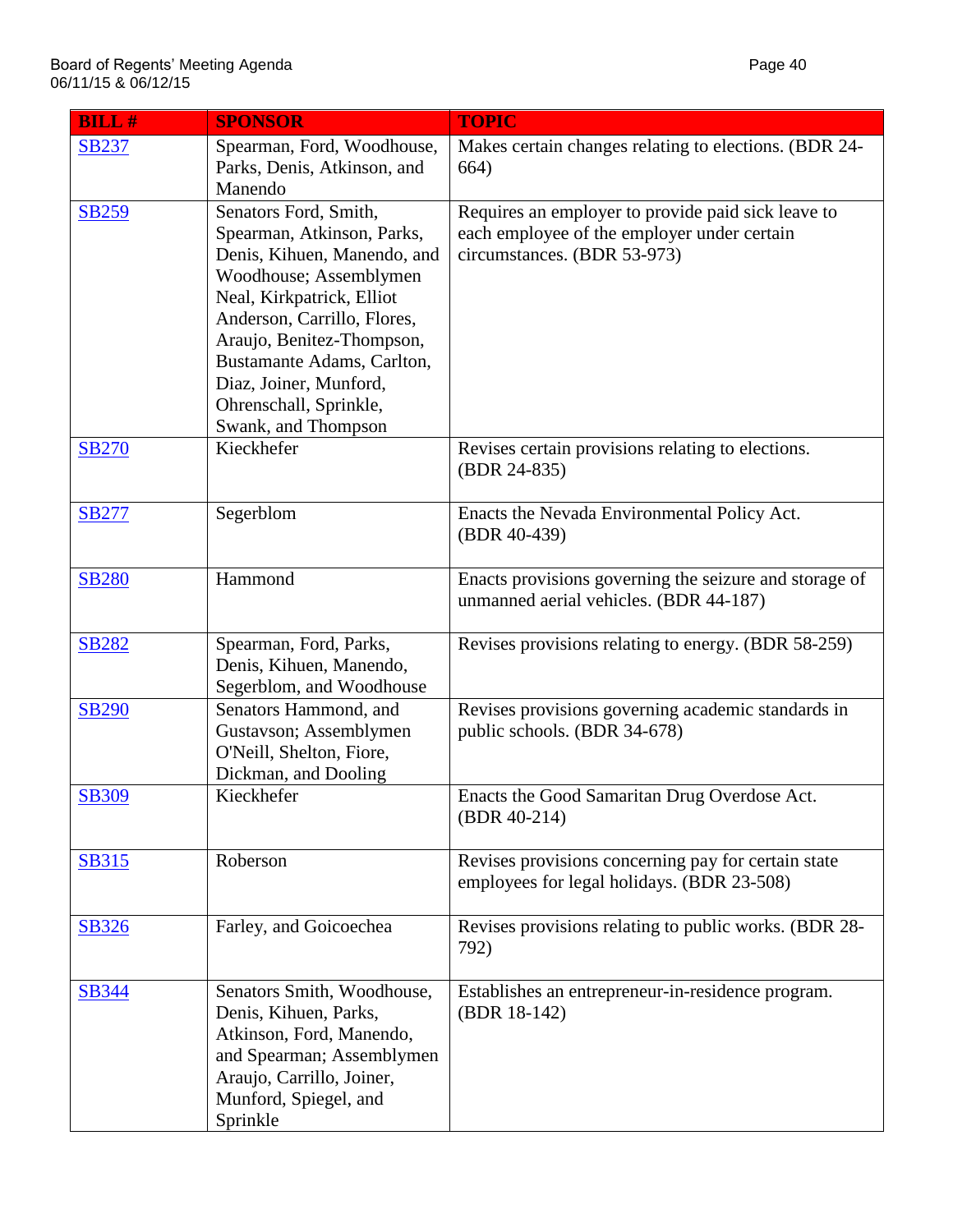| <b>BILL#</b>                                                                        | <b>SPONSOR</b>                                                                                                                                                     | <b>TOPIC</b>                                                                                                                             |
|-------------------------------------------------------------------------------------|--------------------------------------------------------------------------------------------------------------------------------------------------------------------|------------------------------------------------------------------------------------------------------------------------------------------|
| <b>SB356</b>                                                                        | Senators Smith, Parks,<br>Woodhouse, Kihuen, Ford,<br>Atkinson, Denis, Manendo,<br>and Spearman; Assemblymen<br>Sprinkle, Carrillo, Araujo,<br>Joiner, and Spiegel | Revises provisions governing the Public Employees'<br>Retirement System. (BDR 23-1092)                                                   |
| <b>SB361</b>                                                                        | Spearman, Ford, Parks,<br>Kihuen, Woodhouse,<br>Atkinson, Denis, Manendo,<br>and Segerblom                                                                         | Makes various changes relating to health care facilities<br>that employ nurses. (BDR 40-18)                                              |
| <b>SB378</b>                                                                        | Spearman, Parks, and Denis                                                                                                                                         | Makes various changes concerning governmental<br>financial administration. (BDR 32-150)                                                  |
| <b>SB400</b>                                                                        | Senators Denis, Ford,<br>Kihuen, and Segerblom;<br>Assemblymen Diaz,<br>Bustamante Adams, Carlton,<br>Carrillo, Flores, and<br>Thompson                            | Creates the Nevada Advisory Commission on<br>Immigration and Migration. (BDR 18-888)                                                     |
| <b>SB407</b>                                                                        | Spearman, Denis, Parks,<br>Woodhouse, and Manendo                                                                                                                  | Requires the Public Utilities Commission of Nevada to<br>adopt regulations relating to energy efficiency resource<br>plans. (BDR 58-111) |
| <b>SB437</b>                                                                        | Committee on Legislative<br><b>Operations and Elections</b>                                                                                                        | Revises provisions relating to elections. (BDR 24-<br>1147)                                                                              |
| <b>SB494</b>                                                                        | Committee on Education                                                                                                                                             | Creates the College Grant Program. (BDR 34-593)                                                                                          |
| <b>BILLS THAT</b><br><b>DID NOT</b><br><b>SURVIVE</b><br>4/21/15<br><b>DEADLINE</b> | <b>SPONSOR</b>                                                                                                                                                     | <b>TOPIC</b>                                                                                                                             |
| <b>AB306</b>                                                                        | Spiegel, Diaz, Carrillo,<br>Ohrenschall, Joiner, Benitez-<br>Thompson, Bustamante<br>Adams, Carlton, and Swank                                                     | Requires an employer to make certain accommodations<br>for a nursing mother. (BDR 40-249)                                                |
| <b>AB381</b>                                                                        | Kirkpatrick                                                                                                                                                        | Revises provisions relating to elections. (BDR 24-966)                                                                                   |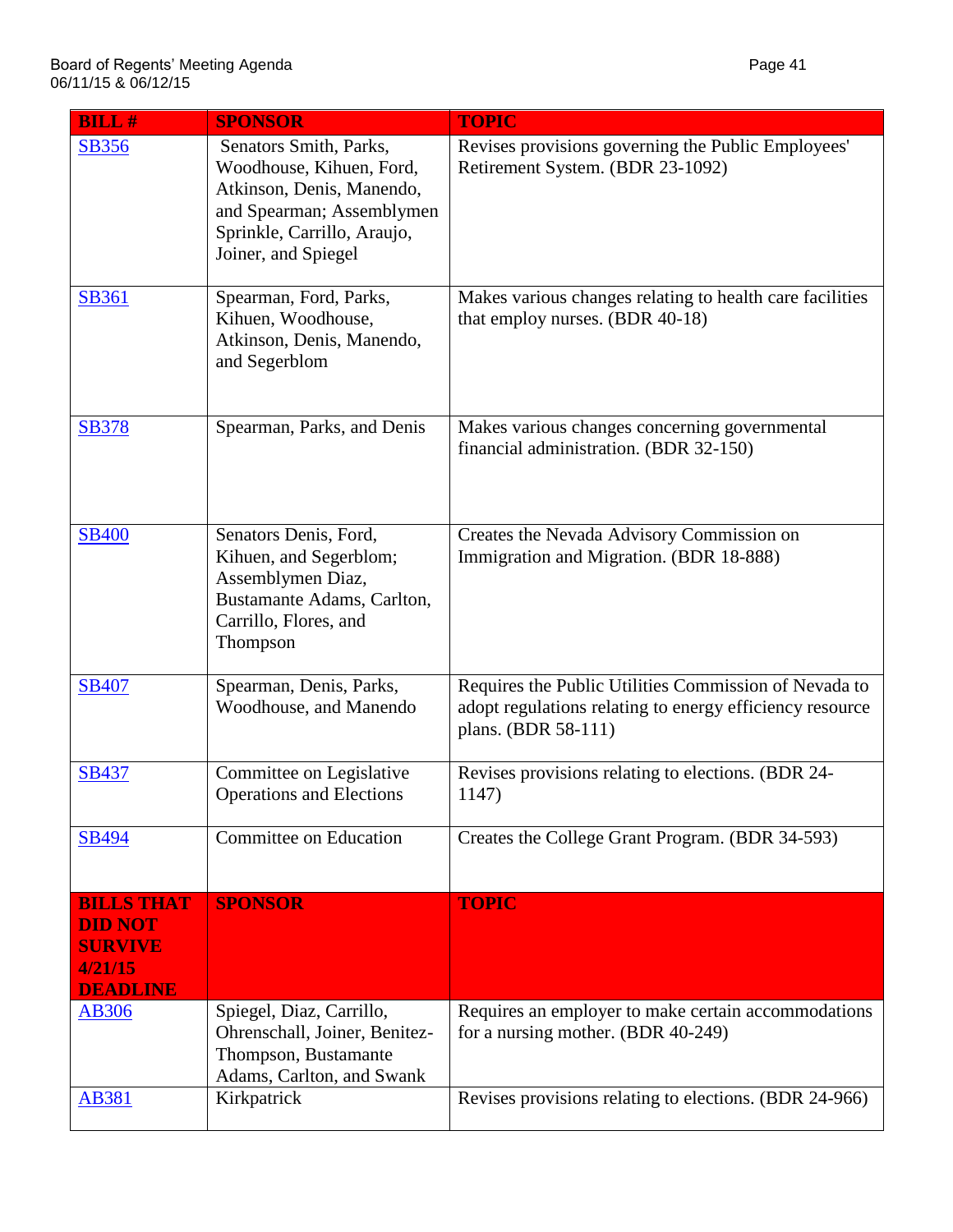| <b>FAILED</b><br><b>COMMITTEE</b><br><b>VOTE ON</b><br>4/21/15 |                                                                                                                                                                                                                                                       |                                                                                                                                                                                  |
|----------------------------------------------------------------|-------------------------------------------------------------------------------------------------------------------------------------------------------------------------------------------------------------------------------------------------------|----------------------------------------------------------------------------------------------------------------------------------------------------------------------------------|
| <b>AB375</b>                                                   | Assemblywoman Dooling;<br>Senator Hammond                                                                                                                                                                                                             | Revises certain provisions concerning public schools.<br>(BDR 34-806)                                                                                                            |
| <b>FAILED</b><br><b>COMMITTEE</b><br><b>VOTE ON</b><br>5/15/15 |                                                                                                                                                                                                                                                       |                                                                                                                                                                                  |
| <b>AB111</b>                                                   | Assemblyman Kirner                                                                                                                                                                                                                                    | Revises provisions relating to the Governor Guinn<br>Millennium Scholarship. (BDR 34-258)                                                                                        |
| <b>AB139</b>                                                   | Assemblymen Wheeler,<br>Fiore, Dickman, Ellison,<br>Dooling, O'Neill, Seaman,<br>and<br>Silberkraus; Senators<br>Gustavson, and Settelmeyer                                                                                                           | Revises provisions governing the issuance of permits to<br>carry concealed firearms. (BDR 15-522)                                                                                |
| <b>AB148</b>                                                   | Assemblymen Fiore, Seaman,<br>Dickman, Shelton, Oscarson,<br>Armstrong, Dooling,<br>Ellison, Gardner, Hambrick,<br>Hansen, Jones, Kirner,<br>Moore, O'Neill, Titus,<br>Trowbridge,<br>Wheeler, and Woodbury;<br>Senators Gustavson, and<br>Goicoechea | Revises provisions governing concealed firearms.<br>(BDR 20-242)                                                                                                                 |
| <b>AB226</b>                                                   | Carlton, Kirkpatrick, Carrillo,<br>Elliot Anderson, Paul<br>Anderson, Araujo, Benitez-<br>Thompson, Bustamante<br>Adams, Diaz, Flores,<br>Hambrick, Hansen, Joiner,<br>Neal, Ohrenschall, Spiegel,<br>Sprinkle, Swank, and<br>Thompson                | Revises provisions for the payment of certain<br>undergraduate fees and expenses of a dependent child<br>of a public safety officer killed in the line of duty.<br>(BDR 34-1010) |
| AB374                                                          | Assemblymen Flores, Araujo,<br>Carrillo, Dickman, Hickey,<br>Munford, O'Neill, Spearman<br>Silberkraus, and Stewart;<br>Senators Denis, Ford,<br>Kihuen,                                                                                              | Revises provisions governing education. (BDR 34-<br>1064)                                                                                                                        |
| <b>SB17</b>                                                    | Judiciary                                                                                                                                                                                                                                             | Authorizes a deputy director of the Department of<br>Corrections to accept employment as an instructor at an<br>institution of higher education. (BDR 16-339)                    |